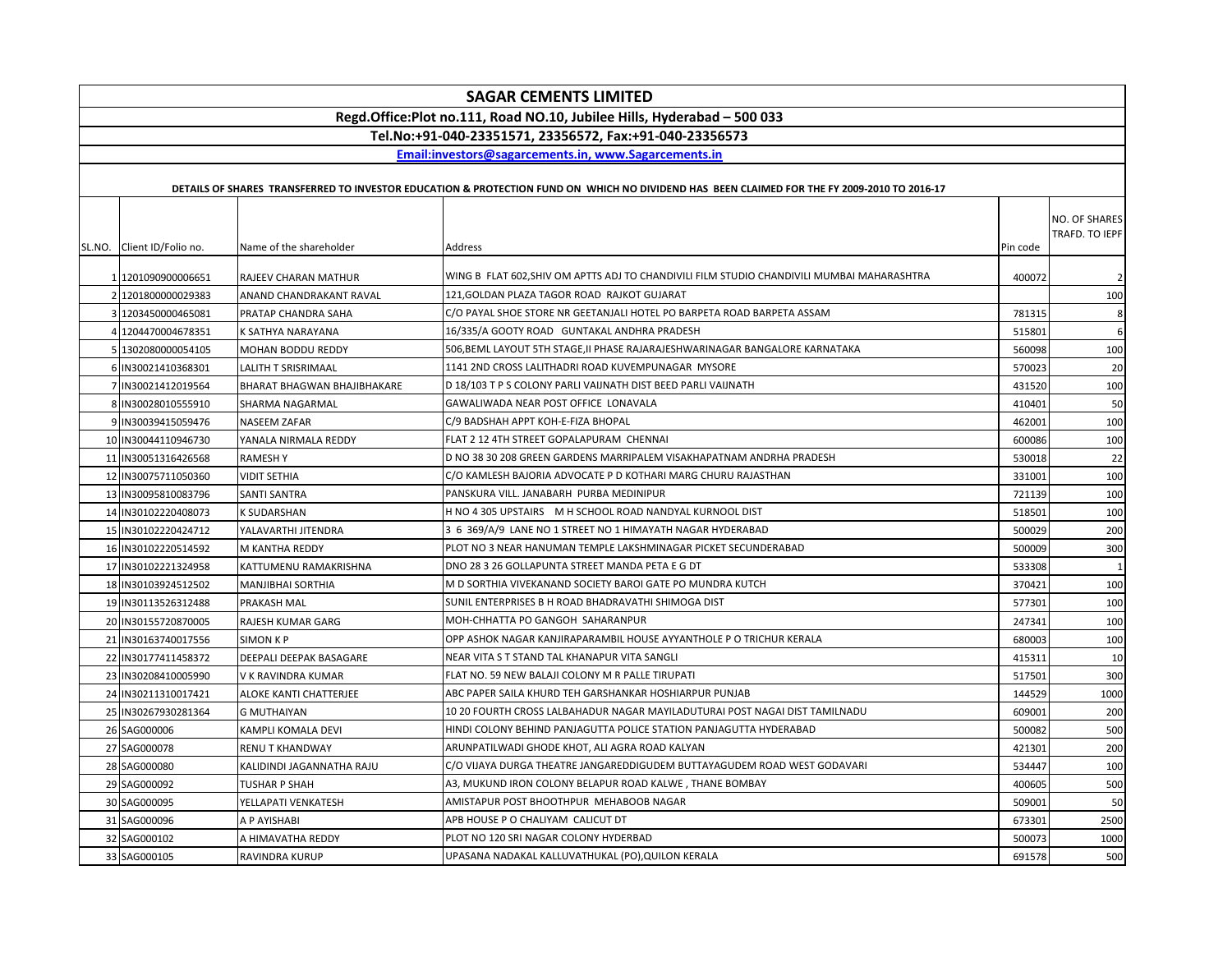| <b>SAGAR CEMENTS LIMITED</b>                                            |                              |                                                                                                                                             |          |                                 |
|-------------------------------------------------------------------------|------------------------------|---------------------------------------------------------------------------------------------------------------------------------------------|----------|---------------------------------|
| Regd.Office:Plot no.111, Road NO.10, Jubilee Hills, Hyderabad - 500 033 |                              |                                                                                                                                             |          |                                 |
|                                                                         |                              | Tel.No:+91-040-23351571, 23356572, Fax:+91-040-23356573                                                                                     |          |                                 |
|                                                                         |                              | Email:investors@sagarcements.in, www.Sagarcements.in                                                                                        |          |                                 |
|                                                                         |                              | DETAILS OF SHARES TRANSFERRED TO INVESTOR EDUCATION & PROTECTION FUND ON WHICH NO DIVIDEND HAS BEEN CLAIMED FOR THE FY 2009-2010 TO 2016-17 |          |                                 |
| SL.NO. Client ID/Folio no.                                              | Name of the shareholder      | Address                                                                                                                                     | Pin code | NO. OF SHARES<br>TRAFD. TO IEPF |
| 34 SAG000112                                                            | N SNEHALATHA                 | C/O N.BIKSHAM S.E OFFICE APSEB KHAMMAM                                                                                                      | 507003   | 300                             |
| 35 SAG000115                                                            | R SURESH                     | SIEMENS INDIA LIMITED REGIONAL OFFICE, 114, NUNGAMBAKKAM HIGH ROAD MADRAS                                                                   | 600034   | 200                             |
| 36 SAG000117                                                            | PRAKASH N CHILEKAR           | 13, SARADA APARTMENTS BOMBAY-PUNE ROAD KALWA BOMBAY                                                                                         | 400605   | 100                             |
| 37 SAG000174                                                            | <b>SURYABEN MANIAR</b>       | 2 B/C CHANDRAVILA APRTS., GULMOHAR CROSS LANE - 5 GULMOHAR RD.JUHU, VILE PARLE (WEST) BOMBAY                                                | 400049   | 100                             |
| 38 SAG000186                                                            | <b>G BUJAMMA</b>             | PLOT NO 120 SRINAGAR COLONY HYDERABAD                                                                                                       | 500073   | 200                             |
| 39 SAG000214                                                            | SRI P PRATAP REDDY           | PLOT NO.83 SRINAGAR COLONY HYDERABAD                                                                                                        | 500073   | 60                              |
| 40 SAG000229                                                            | A V LOKENDRA RAO             | 140 DR.D.V.G.ROAD BASAVANGUDI BANGALORE                                                                                                     | 560004   | 100                             |
| 41 SAG000232                                                            | ANIL KUMAR KHARE             | C/O.DR.AJIT SAXENA ATUL CLINIC NEAR VIKRAM POOL REWA                                                                                        | 486001   | 100                             |
| 42 SAG000234                                                            | ANNAPURNA KAMBHAMPATI        | HIMMAT TYRES PVT.LTD. BALAGHAT                                                                                                              | 481001   | 50                              |
| 43 SAG000243                                                            | AJAY KUMAR PATHAK            | 12/14 CONTRACTOR BULD., VAJU KATAR MARG 2ND FLOOR, R NO 17 BOMBAY                                                                           | 400001   | 150                             |
| 44 SAG000244                                                            | A PURUSHOTHAMAN              | MOUNT VIEW FLAT NO 5 MANDAPESWAR BORIVLI (W) BOMBAY                                                                                         | 400103   | 50                              |
| 45 SAG000262                                                            | ANOOP BAHADUR MATHUR         | H.NO 110, LIC COLONY OPP INDIRA PARK LOWER TANK BUND HYDERABAD                                                                              | 500080   | 50                              |
| 46 SAG000281                                                            | ARUNA AGARWAL                | C-43, CENTURY COMPLEX NEAR SAMKEET BUNGLOWS BODAKDEV AHMEDABAD                                                                              | 380054   | 50                              |
| 47 SAG000298                                                            | <b>AMIT KINIKAR</b>          | FLAT NO 603, CHANDRAMA D DSK VISHWA DHAYARI PUNE MAHARASHTRA                                                                                | 411041   | 100                             |
| 48 SAG000301                                                            | ARCHANA GANDHI               | C/O SHRI GANES TALKIES AT POST BANDA BELAI DIST.SAGAR                                                                                       | 470335   | 50                              |
| 49 SAG000325                                                            | <b>ANIL SINGH</b>            | C/O TIRUPATI PLASTICS 15-8-406 FEEL KHANA HYDERABAD                                                                                         | 500012   | 50                              |
| 50 SAG000335                                                            | <b>DR ADITI KISHORE</b>      | 22-45 R.K. NAGAR MALKAJGIRI HYDERABAD                                                                                                       | 500047   | 200                             |
| 51 SAG000336                                                            | A N MURALI KRISHNA           | C/O.RAVI BABU & ASSOCIATES BLOCK NO:17, IST FLOOR UNITY HOUSE, ABIDS HYDERABAD                                                              | 500001   | 150                             |
| 52 SAG000351                                                            | ANIL N. SHARMA               | POST OFFICE ROAD KALYANJI BUILDING LONAVLA POONA (DIST)                                                                                     | 410401   | 50                              |
| 53 SAG000384                                                            | <b>ALKA ROY</b>              | ROY STREET BAHADURPUR TA:SANKHEDA, DIST:VADODARA GUJARAT                                                                                    | 391125   | 100                             |
| 54 SAG000483                                                            | ABBASBHAI EBRAHIM CONTRACTOR | PANAORAMA CO.OP.HOUSING SOCIETY LTD 2B PATLI PUTRA NAGAR FLAT NO 701 7th FLOOR OSHIWARA LINK ROAD<br>ANAND NAGAR JOGESHWARI(W) MUMBAI       | 400102   | 100                             |
| 55 SAG000522                                                            | <b>BANDI MOHAN</b>           | 8-3-974/13/94A S.B.H. COLONY BESIDES:MARKAZ APARTMENTS HYDERABAD                                                                            | 500073   | 100                             |
| 56 SAG000531                                                            | <b>BABULAL ZALAVADIA</b>     | CHUNARA STREET KAILASH PAN GONDDAL                                                                                                          | 360311   | 50                              |
| 57 SAG000640                                                            | <b>B DIAS</b>                | HOUSING BOARD COLONY HOUSE NO.1113 LANE 14 ALTO-BETIM                                                                                       |          | 100                             |
| 58 SAG000664                                                            | <b>BRIJ BHUSHAN</b>          | 88-B JAWALAHERI PASCHIM VIHAR NEW DELHI                                                                                                     | 110003   | 500                             |
| 59 SAG000727                                                            | CHANDRU GOBIND RAM HIRA      | 33, BELLE VIEW WARDEN ROAD BOMBAY                                                                                                           | 400036   | 50                              |
| 60 SAG000729                                                            | CHAMANLAL CHUNILAL CHHOTAI   | 2/4, VITHOBA LANE VITHAL WADI, KALBADEVI ROAD BOMBAY                                                                                        | 400002   | 50                              |
| 61 SAG000736                                                            | C MARAGATHAM                 | <b>48 SELVINAGAR TIRUNELVELI TAMILNADU</b>                                                                                                  | 627001   | 400                             |
| 62 SAG000772                                                            | CHERUKURI SURESH BABU        | 44/A GEETANJALI S.R.NAGAR HYDERABAD                                                                                                         | 500038   | 50                              |
| 63 SAG000825                                                            | C PITCHAIAH                  | C/O VISION SHARE CONSULTANTS,305 ANURADHA APARTMENTS, SRINAGAR COLON HYDERABAD                                                              | 500073   | 1200                            |
| 64 SAG000826                                                            | C PRASHANT                   | 305 ANURADHA APTS SRI NAGAR COLONY HYDERABAD                                                                                                | 500016   | 600                             |
| 65 SAG000827                                                            | C DEEPTI                     | 305 ANURADHA APTS SRINAGAR COLONY HYDERABAD                                                                                                 | 500073   | 800                             |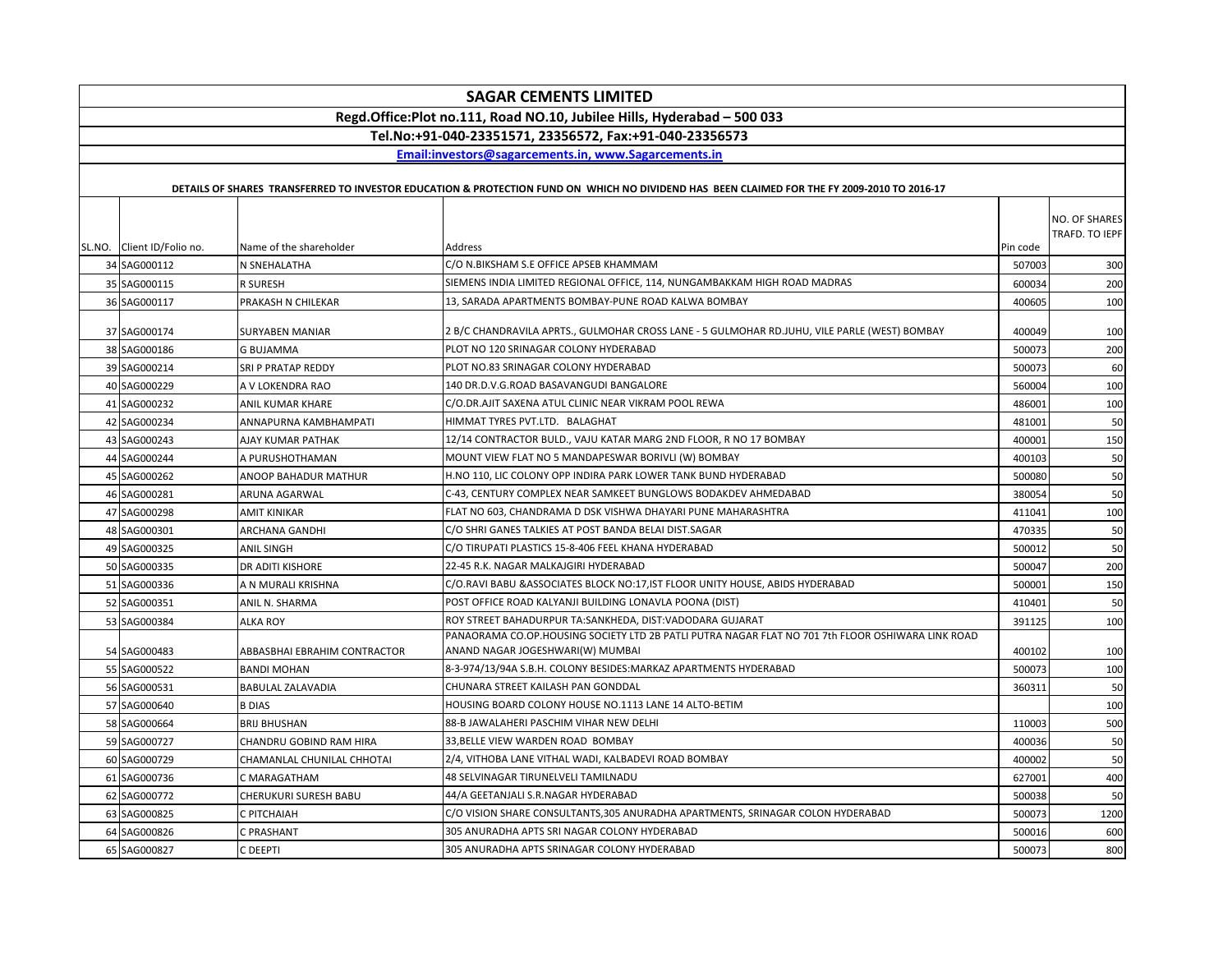| <b>SAGAR CEMENTS LIMITED</b> |                                |                                                                                                                                             |          |                                 |
|------------------------------|--------------------------------|---------------------------------------------------------------------------------------------------------------------------------------------|----------|---------------------------------|
|                              |                                | Regd.Office:Plot no.111, Road NO.10, Jubilee Hills, Hyderabad - 500 033                                                                     |          |                                 |
|                              |                                | Tel.No:+91-040-23351571, 23356572, Fax:+91-040-23356573                                                                                     |          |                                 |
|                              |                                | Email:investors@sagarcements.in, www.Sagarcements.in                                                                                        |          |                                 |
|                              |                                | DETAILS OF SHARES TRANSFERRED TO INVESTOR EDUCATION & PROTECTION FUND ON WHICH NO DIVIDEND HAS BEEN CLAIMED FOR THE FY 2009-2010 TO 2016-17 |          |                                 |
| SL.NO. Client ID/Folio no.   | Name of the shareholder        | Address                                                                                                                                     | Pin code | NO. OF SHARES<br>TRAFD. TO IEPF |
| 66 SAG000834                 | CHINTAMANENI SIVARAMAKRISHNA   | R K ASSOCIATES NOS.6&7, COMML. COMPLEX INDUSTRIAL ESTATE, SANATNAGAR HYDERABAD                                                              | 500018   | 50                              |
| 67 SAG000836                 | CITIBANK N.A.                  | A.M.BHATKAL C/O.CITISERVICE, CITIBANK N.A. SAKHAR BHAVAN GR. FLOOR NARIMAN POI BOMBAY                                                       | 400021   | 200                             |
| 68 SAG000875                 | DHARAMDAS JULA                 | BK.NO.1579, R.NO.10, SECTION 27 ULHAS NAGAR                                                                                                 | 421004   | 50                              |
| 69 SAG000879                 | D AMSALAKSHMI                  | 56, SENGUPTA STREET RAMANAGAR COIMBATORE                                                                                                    | 641009   | 100                             |
| 70 SAG000880                 | D R SARVOTHAMA RAO             | INDIAN BANK, KP ROAD BANGALOW NO.2101, 24TH CROSS, BANSHANKARI IIND STAGE BANGALORE                                                         | 560070   | 50                              |
| 71 SAG000919                 | DIPA G MEHTA                   | C-27 SNEHAL APTS SOLA ROAD NEAR BHUYANG DEV CHAR RASTA                                                                                      | 380061   | 50                              |
| 72 SAG000947                 | DHARMENDRA JAISWAL             | SHANKAR TRADING CO. STATION ROAD GOLGHAR GORAKHPUR                                                                                          | 273009   | 200                             |
| 73 SAG000953                 | DAMAYANTI C MEHTA              | IDBI STAFF QUARTERS 219/5862 PANT NAGAR GHATKOPAR (E)                                                                                       | 400075   | 200                             |
| 74 SAG000990                 | <b>D K PATIL</b>               | C/O.SURBHI NUTAN COLONY AURANGABAD MAHARASHTRA                                                                                              | 431003   | 200                             |
| 75 SAG001016                 | <b>GURUSIDDAPPA GUTHI</b>      | INSTOF AVIATION MEDICINE IAF VIMANAPURA POST BANGALORE                                                                                      | 560017   | 200                             |
| 76 SAG001023                 | <b>GOBINDRAM PESSUMAL HIRA</b> | 33, BELLE VIEW 85, WARDEN ROAD BOMBAY                                                                                                       | 400036   | 50                              |
| 77 SAG001024                 | G CHANDRASEKARAN               | C3-204, HEERA ONGC COLONY AHMEDABAD                                                                                                         | 380005   | 150                             |
| 78 SAG001033                 | <b>GURUCHARAN RIKHY</b>        | 503, STOCK EXCHANGE TOWERS DALAL STREET FORT BOMBAY MAHARASHTRA                                                                             | 400023   | 100                             |
| 79 SAG001066                 | <b>GVSNRAJU</b>                | 1-1-380/16/A ASHOK NAGAR EXTENSION HYDERABAD                                                                                                | 500020   | 100                             |
| 80 SAG001079                 | <b>GHOGARE VIJAY KESHAVRAO</b> | AT-POST BHODANI TAL:INDAPUR DIST:PUNE                                                                                                       | 413103   | 100                             |
| 81 SAG001144                 | <b>G RAMA SASTRY</b>           | C/O. G UDAYA SHANKAR 6-6-33/118 GAYATRI APARTMENTS, KAVADIGUDA SECUNDERABAD                                                                 | 500080   | 50                              |
| 82 SAG001167                 | MRS.HEATHER KHAMBATTA          | `NIBHANA' FLAT-113 11TH FLOOR, PALI HILL BANDRA (W) BOMBAY                                                                                  | 400050   | 100                             |
| 83 SAG001170                 | HEMANT GAJANAN PRADHAN         | C/O.P.M.BIDARKAR PREMCHHAYA 227/25 PCNT NIGDI                                                                                               | 411044   | 50                              |
| 84 SAG001180                 | <b>HIRACHAND A JAIN</b>        | MANIK NIWAS GADIKHANA 798,SHUKRAWAR PETH PUNE                                                                                               | 411002   | 50                              |
| 85 SAG001199                 | HIMAT D. LAKHANI               | 5, 'VAISHAKI' IST FLOOR CAMA LANE GHATKOPAR(W) BOMBAY                                                                                       | 400086   | 100                             |
| 86 SAG001285                 | JAIKANT LAXMINARAYAN JAISWAL   | JAISWAL BLDG., COTTON MARKET NAGAPUR                                                                                                        | 440018   | 50                              |
| 87 SAG001303                 | JAYSHREE SHIVRAM               | 604/605, 'DAYA SARITA' B WING, OPP:RBI QUARTERS GOKULDHAM, GOREGAON (E) MUMBAI                                                              | 400063   | 50                              |
| 88 SAG001330                 | JAYSHREEBEN JAGDISHBHAI SHAH   | C/O SONALI INVESTMENT SHARE BROKET 2021, ASHAPURIMATA NO KHACHO DHAL'S FOLE, ASTODIA AHMEDABAD                                              | 380001   | 100                             |
| 89 SAG001420                 | KIRAN NANJUNDIAH               | 54-14/1-27 SRINIVAS NAGAR COLONY VIJAWADA                                                                                                   | 520008   | 200                             |
| 90 SAG001427                 | K ANANDA RAO                   | SHREYAS ' BEHIND P.H.C., SULLIA, D.K., KARNATAKA.                                                                                           | 574239   | 100                             |
| 91 SAG001438                 | K K NARAYANA MOORTHY           | 9A/26, W.E.A. NEAR CHANNA MARKET KAROLBAGH NEW DELHI                                                                                        | 110005   | 200                             |
| 92 SAG001442                 | KRISHNA RAGHAVENDRA RAO PAVURI | 8-21-16, THIRD LANE SEETARAMA NAGAR MANGALAGIRI ROAD GUNTUR                                                                                 | 522001   | 250                             |
| 93 SAG001507                 | KESARLA MADHU SUDHANA BABU     | 450 KOTA KOMMALA STREET TIRUPATHI CHITTOOR                                                                                                  | 517501   | 50                              |
| 94 SAG001527                 | K CHANDRA SEKHAR REDDY         | 6.390 BABU AGRAHARAM SRIKALAHASTI CHITTOOR DIST.                                                                                            | 517644   | 50                              |
| 95 SAG001562                 | <b>K S THAKUR</b>              | 14/SANSKAR JYOT CHITRANJAN LANE VILE PARLE BOMBAY                                                                                           | 400057   | 500                             |
| 96 SAG001648                 | K VIJAYALAKSHMI                | FLAT NO.201 SRI RAMAKRISHNA TOWERS NAGARJUNANAGAR AMEERPET                                                                                  | 500073   | 100                             |
| 97 SAG001672                 | KIRIT SHAMJI CHHEDA            | 3/37, ALLARAKHIA A BLOCK, KHETWADI 9TH LANE BOMBAY                                                                                          | 400004   | 400                             |
| 98 SAG001680                 | KAMESWARA RAO KASICHAINULA     | A-183, TWIN TOWERS V S ROAD PRABHADEVI BOMBAY                                                                                               | 400025   | 100                             |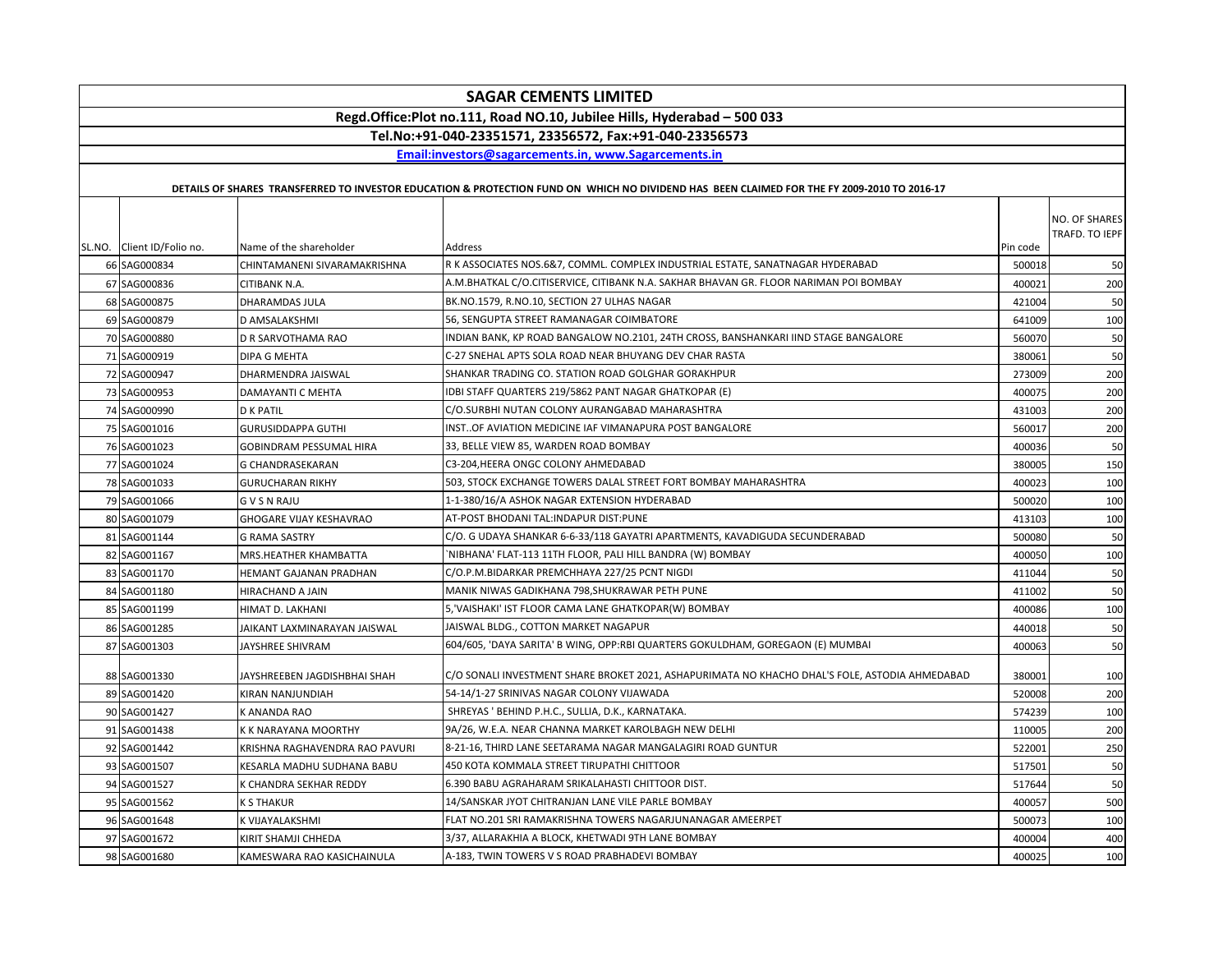|                                                                         |                             | <b>SAGAR CEMENTS LIMITED</b>                                                                                                                |          |                |
|-------------------------------------------------------------------------|-----------------------------|---------------------------------------------------------------------------------------------------------------------------------------------|----------|----------------|
| Regd.Office:Plot no.111, Road NO.10, Jubilee Hills, Hyderabad - 500 033 |                             |                                                                                                                                             |          |                |
|                                                                         |                             | Tel.No:+91-040-23351571, 23356572, Fax:+91-040-23356573                                                                                     |          |                |
|                                                                         |                             | Email:investors@sagarcements.in. www.Sagarcements.in                                                                                        |          |                |
|                                                                         |                             |                                                                                                                                             |          |                |
|                                                                         |                             | DETAILS OF SHARES TRANSFERRED TO INVESTOR EDUCATION & PROTECTION FUND ON WHICH NO DIVIDEND HAS BEEN CLAIMED FOR THE FY 2009-2010 TO 2016-17 |          |                |
|                                                                         |                             |                                                                                                                                             |          | NO. OF SHARES  |
|                                                                         |                             |                                                                                                                                             |          | TRAFD. TO IEPF |
| SL.NO. Client ID/Folio no.                                              | Name of the shareholder     | Address                                                                                                                                     | Pin code |                |
| 99 SAG001707                                                            | LAXMI KANTHAMMA PARUCHURI   | W/O P.S.KRISHNAIAH H.NO.HIG-34 BHARAT NAGAR COLONY HYDERABAD                                                                                | 500018   | 100            |
| 100 SAG001786                                                           | MARUTHI JAYANTH TELLA       | SAROJINIDEVI NURSING HOME PATAMATA VIJAYAWADA                                                                                               | 520006   | 50             |
| 101 SAG001839                                                           | MILIND PHADKE               | Q-4,SECTOR-C AWHO COLONY SIKH VILLAGE ROAD SECUNDERABAD                                                                                     | 500003   | 50             |
| 102 SAG001850                                                           | M A MUQTEDAR KHAN           | 16-2-51/E AKBERBAGH MALAKPET HYDERABAD                                                                                                      | 500036   | 100            |
| 103 SAG001856                                                           | MEMON SAFIMAHOMAD UMARBHAI  | 28, GANGA JAMNA SO. OPP.B.R. SOMANI HIGHSCHOOL SHAHALAM AHMEDABAD                                                                           | 380028   | 50             |
| 104 SAG001858                                                           | MADHU MAMTANI               | C/O ASHOK MAMTANI 24, JEEVAN DEEP COLONY INDORE                                                                                             | 452001   | 100            |
| 105 SAG002070                                                           | MANISH SETH                 | BHARAT NAMKIN BHANDAR PURANI GODOWN GAYA BIHAR                                                                                              | 823001   | 100            |
| 106 SAG002078                                                           | MAKKENA MOHAN RAO           | C/O.HOTEL PALLAVI MALKAJGIRI HYDERABAD                                                                                                      | 500047   | 50             |
| 107 SAG002079                                                           | N V SIVARAMAKRISHNAN        | MANAGER (SA), UNIPATCH RUBBER LTD 10, COMMUNITY CENTRE SAKET NEW DELHI                                                                      | 110017   | 100            |
| 108 SAG002089                                                           | NAGESH RAMINENI MUNIRATHNAM | ANDHRA BANK KHURDA ROAD JATNI PO                                                                                                            | 752050   | 50             |
| 109 SAG002099                                                           | NARAHARI CHOWDARY MAGANTY   | 15/67, GANDHIPURAM NO.3 RAJAHMUNDRY                                                                                                         | 533103   | 400            |
| 110 SAG002173                                                           | NEETU AGARWAL               | C\O.OMPRAKASH AGARWAL 16-2-146/26/3D, OPP.BRAHAMKUMARI OF ANAND NAGAR, MALAKPET HYDERABAD                                                   | 500036   | 50             |
| 111 SAG002174                                                           | NEETU AGARWAL               | C/O.OMPRAKASH AGARWAL 16,2-146/26/3D, OPP.BRAHAMKUMARI OF ANAND NAGAR ,MALAKPET HYDERABAD                                                   | 500036   | 50             |
| 112 SAG002194                                                           | NAGARMAL D SHARMA           | POST OFFICE ROAD KALYANJI BUILDING LONAVLA POONA(DIST)                                                                                      | 410401   | 100            |
| 113 SAG002285                                                           | NARASIMHA                   | S K SHARES SRI KRISHNA VILAS OPP:HEAD POST OFFICE UDIPI                                                                                     | 576101   | 50             |
| 114 SAG002380                                                           | PURUSHOTTAM DAS BAHETY      | 18/5, MADAN BISWAS LANE P.O.SALIKA HOWRAH                                                                                                   | 711106   | 50             |
| 115 SAG002392                                                           | PANTHAM RAMASWAMY           | 26, SRISAINAGAR ROAD NO.13 BANJARA HILLS HYDERABAD                                                                                          | 500034   | 200            |
| 116 SAG002397                                                           | P V L NARASIMHA RAO         | 8-3-670/9 SRINAGAR APARTMENTS YELLAREDDYGUDA HYDERABAD                                                                                      | 500016   | 100            |
| 117 SAG002431                                                           | P PRASANNA                  | H.NO.3-6-18/C4 JAYA APARTMENTS HIMAYAT NAGAR HYDERABAD                                                                                      | 500029   | 100            |
| 118 SAG002480                                                           | PATURI ANJANEYULU           | 6-3-788/A/16 DURGA NAGAR COLONY AMEERPET HYDERABAD                                                                                          | 500016   | 100            |
| 119 SAG002664                                                           | PRONOTI BHATTACHARYA        | BLDG.NO.6D, FLAT NO.304 DAMODAR PARK GHATKOPAR WEST BOMBAY                                                                                  | 400086   | 100            |
| 120 SAG002708                                                           | RAUL MENINO LEITAO          | SIGLET NIVAS RN 3 NEHRU NAGAR KANJUR MARG (EAST) BOMBAY                                                                                     | 400078   | 100            |
| 121 SAG002710                                                           | RAVOOF MOHIDEEN KAHN        | 40, DEVI VILLA, FLAT NO.5 & 6, SINDI SOCIETY, CHEMBUR BOMBAY                                                                                | 400071   | 100            |
| 122 SAG002713                                                           | R ANANDA BHAT               | C/O.SRI VIJAYA BOOK DEPOT ERNAKULAM KERALA                                                                                                  | 682301   | 100            |
| 123 SAG002734                                                           | M RAMULU                    | 5-77, IDA KATTEDAN HYDERABAD                                                                                                                | 500052   | 100            |
| 124 SAG002749                                                           | R S RAYUDU                  | 102-BALAJI APARTMENTS ANAND NAGAR KHAIRATABAD HYDERABAD                                                                                     | 500004   | 100            |
| 125 SAG002758                                                           | ROOPESH K SHAH              | SHAH & CO. MEMBER:H.S.E. LTD 4-4-341/B,MADHUVAN, SRI GIRIRAJ LAN HYDERABAD                                                                  | 500095   | 100            |
| 126 SAG002816                                                           | RAKHI JAGDISHBHAI SHAH      | C/O SONALI INVESTMENT SHARE BROKER 2021, ASHAPURIMATA NO KHANCHO, DHAL'S POLE AHMEDABAD                                                     | 380001   | 100            |
| 127 SAG002874                                                           | RAMESH JETHANI              | C/O. GUNSAGAR AGARWAL 15/299,RAM KUTIR VYAS GALI, PURANI MANDI AJMEER                                                                       | 305001   | 50             |
| 128 SAG002897                                                           | RANJINI PRABAKARAN          | D/3 TYPE 3 JAHURI NAGAR, OCF ESTATE AVADI CHENNAI                                                                                           | 600054   | 100            |
| 129 SAG002970                                                           | RAVI KANT MALHOTRA          | SHANTIDHAM-FLAT NO.31 BEHIND SHANTIASHRAM BUS,DEPOT, EKSAR ROAD BOMBAY,BORIVLI                                                              | 400103   | 50             |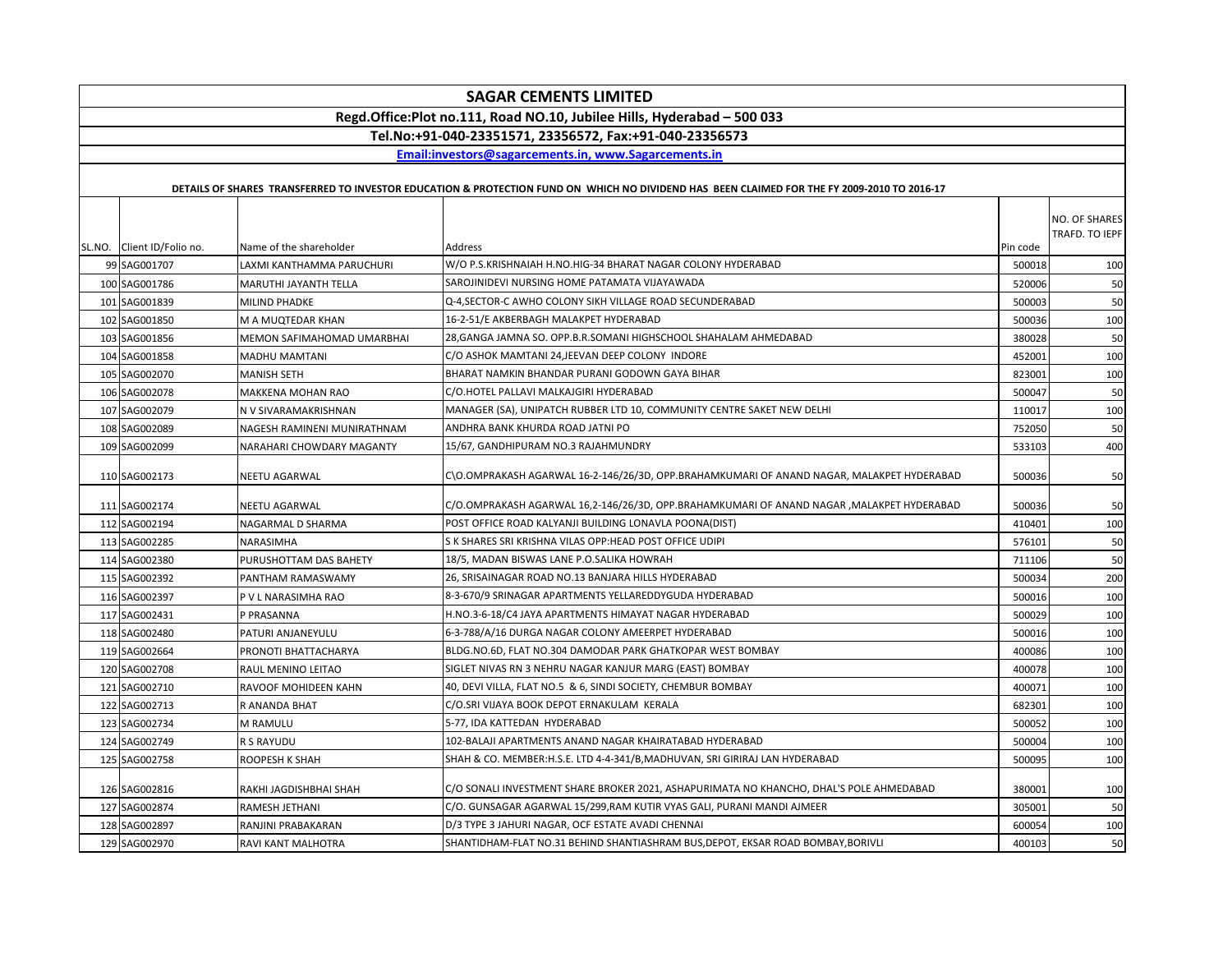| <b>SAGAR CEMENTS LIMITED</b>                                            |                                   |                                                                                                                                             |          |                                 |
|-------------------------------------------------------------------------|-----------------------------------|---------------------------------------------------------------------------------------------------------------------------------------------|----------|---------------------------------|
| Regd.Office:Plot no.111, Road NO.10, Jubilee Hills, Hyderabad - 500 033 |                                   |                                                                                                                                             |          |                                 |
| Tel.No:+91-040-23351571, 23356572, Fax:+91-040-23356573                 |                                   |                                                                                                                                             |          |                                 |
|                                                                         |                                   | Email:investors@sagarcements.in. www.Sagarcements.in                                                                                        |          |                                 |
|                                                                         |                                   |                                                                                                                                             |          |                                 |
|                                                                         |                                   | DETAILS OF SHARES TRANSFERRED TO INVESTOR EDUCATION & PROTECTION FUND ON WHICH NO DIVIDEND HAS BEEN CLAIMED FOR THE FY 2009-2010 TO 2016-17 |          |                                 |
| SL.NO. Client ID/Folio no.                                              | Name of the shareholder           | Address                                                                                                                                     | Pin code | NO. OF SHARES<br>TRAFD. TO IEPF |
| 130 SAG002994                                                           | RAGHU VEMULAPALLI                 | 123, AMRUTHA VILLE RAJ BHAVAN ROAD HYDERABAD                                                                                                | 500082   | 50                              |
| 131 SAG003004                                                           | RUSODAY & COMPANY LIMITED         | 509, RAGHAVA RATNA TOWERS CHIRAG ALI LANE, ABIDS HYDERABAD                                                                                  | 500001   | 100                             |
| 132 SAG003049                                                           | RAKHEE JALAN                      | 5/1, CLIVE ROW 3RD FLOOR ROOM NO.76 CALCUTTA                                                                                                | 700001   | 200                             |
| 133 SAG003084                                                           | SRIKANTH REDDY VEDIRE             | H.NO.16-11-15/20/1, SALEMNAGAR COLONY MALAKPET HYDERABAD                                                                                    | 500036   | 150                             |
| 134 SAG003090                                                           | SHAKUNTLA SANDHIR                 | B1/63 PASCHIM VIHAR NEW DELHI                                                                                                               | 110063   | 50                              |
| 135 SAG003096                                                           | SHIRIN CHANDRU HIRA               | 33, BELLE VIEW 85, WARDEN ROAD BOMBAY                                                                                                       | 400036   | 50                              |
| 136 SAG003097                                                           | SATI GOBINDRA HIRA                | 33, BELLE VIEW 85, WARDEN ROAD BOMBAY                                                                                                       | 400036   | 50                              |
| 137 SAG003102                                                           | SANJAY VAIDYA                     | E 3/19, NOOPUR KUNJ. ARERA COLONY BHOPAL.                                                                                                   | 462001   | 150                             |
| 138 SAG003108                                                           | SHIVLAL KESHAVJI PATEL            | COELHO HOUSE 8TH ROAD, CHEMBUR BOMBAY                                                                                                       | 400071   | 100                             |
| 139 SAG003117                                                           | SALADI VENKATSURYA SUBRAMANYESWAR | N.S.F.UNIT III AMRUTNAGAR PO MIRYALAGUDA TQ NALGONDA DISTRI                                                                                 | 508219   | 50                              |
| 140 SAG003118                                                           | SURYA SATYA NARAYANA DADI         | SRINIVASA TRADING COMPANY D.NO.27-6-7/4, SPRING ROAD VISAKHAPATNAM                                                                          | 530002   | 100                             |
| 141 SAG003132                                                           | SARALA SRIVASTAVA                 | C/O. MRS.SHACHI GROVER U.N.D.P, 55 LODI ESTATE NEW DELHI                                                                                    | 110003   | 50                              |
| 142 SAG003139                                                           | <b>G SREENIVASA RAO</b>           | G-1, TULIPS APARTMENTS 6-3-655 SOMAJIGUDA HYDERABAD                                                                                         | 500082   | 100                             |
| 143 SAG003177                                                           | <b>SURESH D PATEL</b>             | B2/10, PREMJI NAGAR ROAD 10, DAULAT NAGAR, BORIVALI(E) BOMBAY                                                                               | 400066   | 50                              |
| 144 SAG003241                                                           | SUBHASH VASANT BHANUSHALI         | B16 RAMKRUPA - 2 RAJAJI PATH 2ND CROSS ROAD DOMBIVALI (EAST                                                                                 | 421201   | 50                              |
| 145 SAG003291                                                           | SATYANARAYANA PEDAPATI            | C/O A. RAMA RAO 338 A1 H.M.T. SATHAVAHANA NAGAR OPP.TO K.P.H.B.                                                                             | 500072   | 250                             |
| 146 SAG003294                                                           | SUDHA PAMIDIMUKKALA               | 44/A GEETANJALI OPP.S.R.NAGAR POLICE STATION HYDERABAD                                                                                      | 500038   | 50                              |
| 147 SAG003311                                                           | <b>S KISHORE</b>                  | FLAT NO.203 SAIRAM APARTMENTS BEHIND KISHORE CINEMA NARAYANAGUDA                                                                            | 500029   | 200                             |
| 148 SAG003317                                                           | SANJEEVA BANGERA                  | M.M.GARDENS OLD KENT ROAD MANGALORE KARNATAKA                                                                                               | 575001   | 50                              |
| 149 SAG003344                                                           | <b>SUNIL N SHARMA</b>             | POST OFFICE ROAD KALYANJI BUILDING LONAVLA POONA(DIST)                                                                                      | 410401   | 50                              |
| 150 SAG003423                                                           | SANJANA MAHESHWARI                | M.S.INVESTMENTS 31,32-C, RAGHUSHREE MKT. IST FLOOR, AJMERI GATE DELHI                                                                       | 110006   | 50                              |
| 151 SAG003474                                                           | S RADHAKRISHNAN                   | 9,3RD STREET NORTH EXTENSION SUBRAMANIAPURAM KARAIKUDI                                                                                      | 623002   | 100                             |
| 152 SAG003670                                                           | <b>TJJAYAKAR</b>                  | 10-2-9/3/1 NASHMAN A C GUARDS HYDERABAD                                                                                                     | 500004   | 200                             |
| 153 SAG003679                                                           | UDAI BHAN SINGH                   | I B/4 BHAGHAMBARI GADDI ALLAPUR ALLAHABAD                                                                                                   | 211006   | 200                             |
| 154 SAG003703                                                           | UNIT TRUST OF INDIA               | COMMERCE CENTRE 1 29TH FLOOR, WORLD TRADE CENTRE, CUFFE PARADE, COLABA, BOMBAY                                                              | 400005   | 100                             |
| 155 SAG003734                                                           | <b>VIJAY JINDAL</b>               | RD.NO.29, BUNGLOW NO.13, EAST PUNJABI BAGH NEW DELHI                                                                                        | 110026   | 50                              |
| 156 SAG003754                                                           | V VASUDEVA RAO                    | NO.1 GOPALA KRISHNA STREET T.NAGAR MADRAS                                                                                                   | 600017   | 50                              |
| 157 SAG003800                                                           | VAMAN KAMATH                      | A-2, SAMAYOG DADABHAI CROSS ROAD NO.2 ANDHERI (WEST) BOMBAY                                                                                 | 400058   | 100                             |
| 158 SAG003801                                                           | VENKATESH RAJADHYAKSHA            | C/O V.P.KAMATH A-2,SAHAYOG DADABHAICROSS ROAD NO.2 ANDHERI W BOMBAY                                                                         | 400058   | 100                             |
| 159 SAG003802                                                           | <b>VISHRAM DESAI</b>              | C/O V.P. KAMATH A-2, SAHAYOG, DADABHAI ROSS ROAD NO.2 ANDHERI WEST BOMBAY                                                                   | 400058   | 100                             |
| 160 SAG003813                                                           | V S JAGANNATHAN                   | 6-3-609/77 UPSTAIRS ANAND NAGAR, KHAIRATABAD HYDERABAD                                                                                      | 500004   | 200                             |
| 161 SAG003848                                                           | V S VENKATESWARLU                 | 1007-C BHEL TOWN SHIP HYDERABAD                                                                                                             | 500032   | 50                              |
| 162 SAG003926                                                           | VENKATESWAREN                     | 6, RAJA DESINGH NAGAR I STREET GINGEE TAMILNDU                                                                                              | 604202   | 50                              |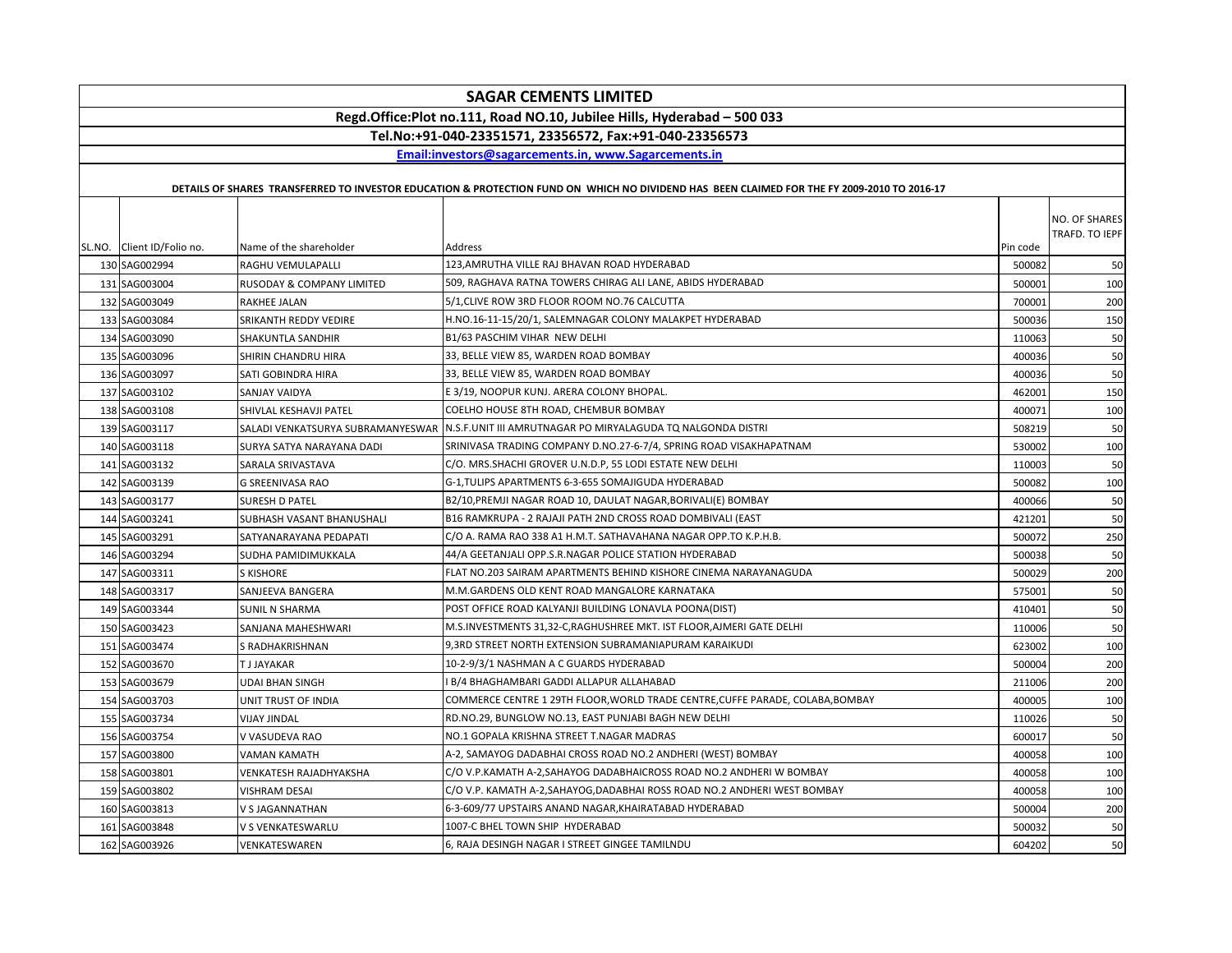| <b>SAGAR CEMENTS LIMITED</b> |                                |                                                                                                                                             |          |                                 |
|------------------------------|--------------------------------|---------------------------------------------------------------------------------------------------------------------------------------------|----------|---------------------------------|
|                              |                                | Regd.Office:Plot no.111, Road NO.10, Jubilee Hills, Hyderabad - 500 033                                                                     |          |                                 |
|                              |                                | Tel.No:+91-040-23351571, 23356572, Fax:+91-040-23356573                                                                                     |          |                                 |
|                              |                                | Email:investors@sagarcements.in. www.Sagarcements.in                                                                                        |          |                                 |
|                              |                                | DETAILS OF SHARES TRANSFERRED TO INVESTOR EDUCATION & PROTECTION FUND ON WHICH NO DIVIDEND HAS BEEN CLAIMED FOR THE FY 2009-2010 TO 2016-17 |          |                                 |
| SL.NO. Client ID/Folio no.   | Name of the shareholder        | Address                                                                                                                                     | Pin code | NO. OF SHARES<br>TRAFD. TO IEPF |
| 163 SAG003991                | VARSHA KAMLAKAR TIMOTHY        | CENTRAL RAILWAY QUARTERS R.B.II, 263/13 PARKER BOMBAY                                                                                       | 400012   | 100                             |
| 164 SAG004087                | S JAYA SREE                    | C/O.PROF.S.SHANKAR GUPTA 5-3-828,SAI BHAVAN GOSHAMAHAL STADIUM ROAD HYDERABAD                                                               | 500012   | 200                             |
| 165 SAG004184                | R RAMANI                       | 18, ARULNAYAGAM STREET GANDHI NAGAR, CRAWFORD TIRUCHI RAPALLI                                                                               | 620012   | 100                             |
| 166 SAG004251                | RADHAKRISHNA MURTHY K          | 16-1-27/C/39 JAYANAGAR SAIDABAD HYDERABAD                                                                                                   | 500059   | 300                             |
| 167 SAG004319                | THE VYSYA BANK LTD             | CHOWRASTA P.B.NO.3 HYDERABAD ROAD HANUMKONDA                                                                                                | 506010   | 100                             |
| 168 SAG004342                | JAGANATH SHAH                  | VILLAGE:GODAHI POST:BHAGAVATDARSHA DIST:GOPALGANJ BIHAR                                                                                     | 841425   | 100                             |
| 169 SAG004411                | TUMMALA PADMAJA                | C/O. T S RAMA MOHANA RAO 29-12-40, VENKATARATNAM ROAD, SURYARAOPET VIJAYAWADA                                                               | 520002   | 100                             |
| 170 SAG004419                | <b>RAJ KUMAR SHAH</b>          | H.NO.22-5-335 KALIKAMAN HYDERABAD                                                                                                           | 500002   | 50                              |
| 171 SAG004508                | G V RANGANAYAKULU              | Plot 50, Prudintal Bank Colony Subhash Nagar Tiumalgiri SECUNDERABAD                                                                        | 500015   | 100                             |
| 172 SAG005047                | P VIJAYA KUMAR                 | C/O HASAN AHAMMED H NO 14-106/2A NANDIPADU ROAD MIRIYAGUDA PO NALGONDA ANDHRA PRADESH                                                       | 508207   | 500                             |
| 173 SAG005213                | G RAMA CHANDRA RAO             | 93-MIG IIND PHASE APHB COLONY MOULALI HYDERABAD                                                                                             | 500040   | 500                             |
| 174 SAG006002                | A UMA                          | W/O KAMALESHWAR H NO 170/3RT VIJAYNAGAR COLONY HYDERABAD                                                                                    | 500028   | 25                              |
| 175 SAG006023                | BALVANT NAROTTAMDAS SHAH       | JIVDAYA LANE BARVENAGAR B 3/2 GHATKOPAR BOMBAY                                                                                              | 400084   | 50                              |
| 176 SAG006024                | MEENA BALVANT SHAH             | JIVDAYA LANE BARVENAGAR B 3/2 GHATKOPAR BOMBAY                                                                                              | 400084   | 50                              |
| 177 SAG006086                | SUBHASH VASANT BHANUSHALI      | B16, RAM KURPA, 2 RAJAJI PATH 2ND CROSS ROAD, DOMBIVILE THANE BOMBAY                                                                        | 421201   | 50                              |
| 178 SAG006110                | <b>ANIL SINGH</b>              | C/O TIRUPATI PLASTICS 15-8-406 FEEL KHANA HYDERABAD                                                                                         | 500012   | 50                              |
| 179 SAG006126                | SATI GOBINDRA HIRA             | 33 BELLE VIEW 85 WARDEN ROAD BOMBAY                                                                                                         | 400036   | 75                              |
| 180 SAG006127                | <b>GOBINDRAM PESSUMAL HIRA</b> | 33 BELLE VIEW 85 WARDEN ROAD BOMBAY                                                                                                         | 400036   | 75                              |
| 181 SAG006194                | <b>NEETU AGARWAL</b>           | C/O OMPRAKASH AGARWAL 16-2-146/26/3D, OPP.BRAHAMKUMARI OF ANAND NAGAR, MALAKPET HYDERABAD                                                   | 500036   | 75                              |
| 182 SAG006195                | NEETU AGARWAL                  | C/O.OMPRAKASH AGARWAL 16-2-146/26/3D, OPP. BRAHAMKUMARI O ANAND NAGAR, MALAKPET HYDERABAD                                                   | 500036   | 75                              |
| 183 SAG006301                | <b>BHARAT G. PATEL</b>         | SUPREME ENTERPRISE,SHOPPING CENTRE SECTOR 22,OPP:INQUIRY OFF 1ST FLOOR GANDHINAGAR GUJARAT                                                  | 382022   | 75                              |
| 184 SAG006420                | ABDUL RAZAK H YUSUF TUMBI      | 157 ZAKAARIA MASJID STREET 4TH FLOOR NULLWALLA BUILDING BOMBAY                                                                              | 400009   | 75                              |
| 185 SAG006421                | AISHABAI A RAZAK TUMBI         | 166, IST CHINCH BUNDER ROAD JIVRAJ BHANJI SHAH MARG,IEMAIL HABIB BLDG., 4TH FLOOR, KHADAK MUMBAI                                            | 400009   | 75                              |
| 186 SAG006441                | RAGHAVAREDDY MARAM             | PO AND VILLAGE PENUMELLA UPPUMUNTALA NANDALAM MEHBOOBNAGAR ANDHRA PRADESH                                                                   | 500376   | 75                              |
| 187 SAG006452                | <b>MILIND PHADKE</b>           | PLOT NO 7 TELECOM NAGAR NAGPUR                                                                                                              | 440022   | 75                              |
| 188 SAG006597                | NAGESH RAMINENI MUNIRATHNAM    | ANDHRA BANK KHURDA ROAD JATANI ORISSA                                                                                                       | 752050   | 100                             |
| 189 SAG006680                | <b>DHARAMDAS JULA</b>          | BK NO.1579, R NO.10 SECTION 27 ULHASNAGAR MAHARASHTRA                                                                                       | 421004   | 100                             |
| 190 SAG006696                | P V L NARASIMHA RAO            | 3-3-670/9 SRINAGAR APARTMENTS YELLAREDDYGUDA HYDERABAD                                                                                      | 500073   | 100                             |
| 191 SAG006718                | NIRANJAN PANALAL SALOT         | 2217/3 MANEK CHOWK AHMEDABAD GUJARAT                                                                                                        | 380001   | 100                             |
| 192 SAG006719                | PANALAL FULCHAND SALOT         | 2217/3 MANEK CHOWK AHMEDABAD GUJARAT                                                                                                        | 380001   | 100                             |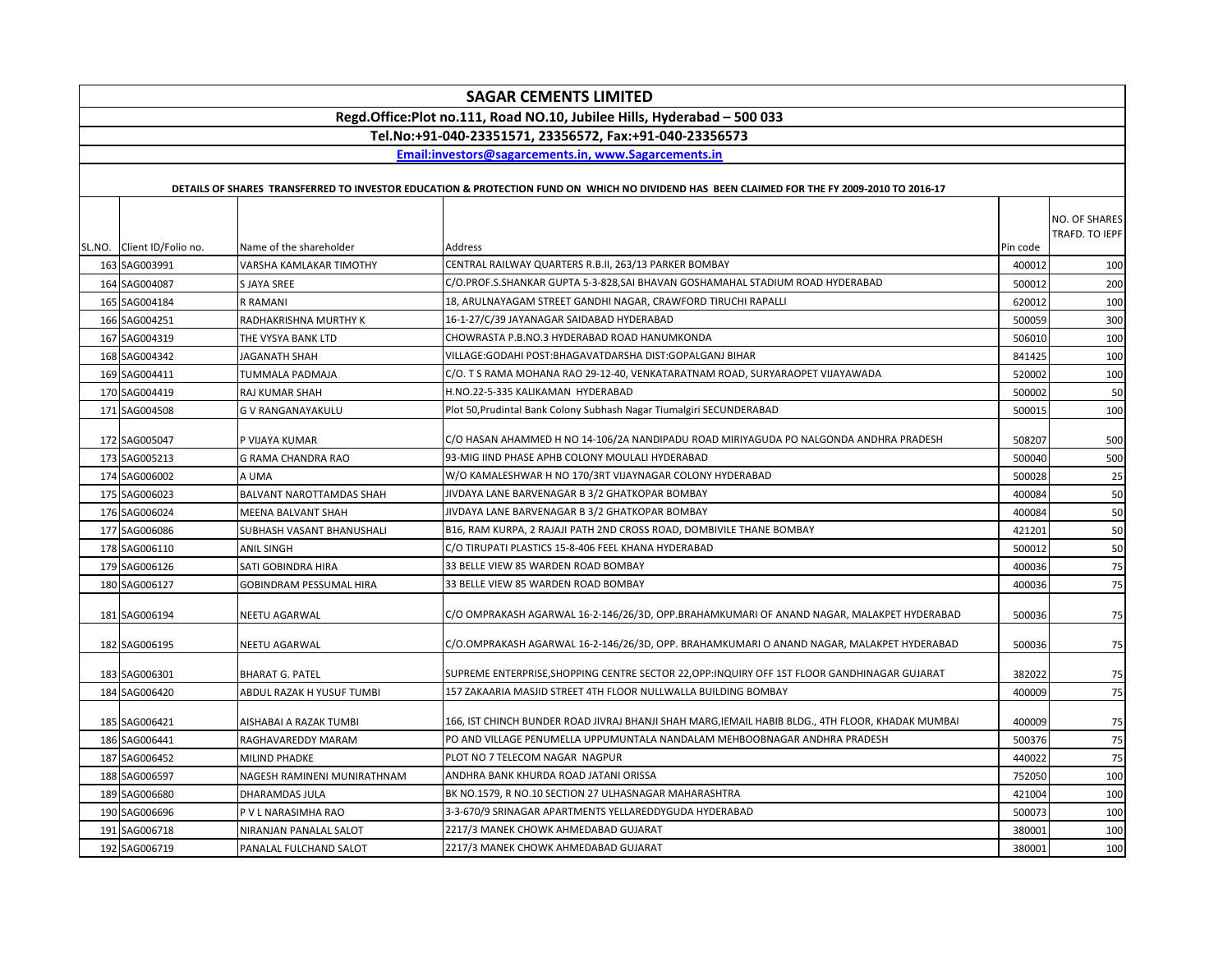| <b>SAGAR CEMENTS LIMITED</b>                                            |                           |                                                                                                                                             |          |                |
|-------------------------------------------------------------------------|---------------------------|---------------------------------------------------------------------------------------------------------------------------------------------|----------|----------------|
| Regd.Office:Plot no.111, Road NO.10, Jubilee Hills, Hyderabad - 500 033 |                           |                                                                                                                                             |          |                |
|                                                                         |                           | Tel.No:+91-040-23351571, 23356572, Fax:+91-040-23356573                                                                                     |          |                |
|                                                                         |                           | Email:investors@sagarcements.in, www.Sagarcements.in                                                                                        |          |                |
|                                                                         |                           | DETAILS OF SHARES TRANSFERRED TO INVESTOR EDUCATION & PROTECTION FUND ON WHICH NO DIVIDEND HAS BEEN CLAIMED FOR THE FY 2009-2010 TO 2016-17 |          |                |
|                                                                         |                           |                                                                                                                                             |          |                |
|                                                                         |                           |                                                                                                                                             |          | NO. OF SHARES  |
| SL.NO. Client ID/Folio no.                                              | Name of the shareholder   | Address                                                                                                                                     | Pin code | TRAFD. TO IEPF |
| 193 SAG006805                                                           | BHALCHANDRA MADHUKAR GANU | GANESH PRASAD 4 JAY PRAKASH NAGAR GOREGAON EAST BOMBAY                                                                                      | 400063   | 100            |
| 194 SAG006825                                                           | K ANANDA RAO              | SHREYAS ' BEHIND P.H.C., SULLIA D.K., KARNATAKA                                                                                             | 574239   | 100            |
| 195 SAG006854                                                           | D VANAJADEVI              | VENAKTKARIVALYA 9/56 SENGUPTRA STREET, RAMNAGAR COIMBATORE TAMILNADU                                                                        | 641009   | 100            |
| 196 SAG006869                                                           | VAMAN KAMATH              | A/2 SAHAYOG DADABHAI CROSS ROAD, NO 2 ANDHERI W BOMBAY                                                                                      | 400058   | 100            |
| 197 SAG006870                                                           | VENKATESH RAJADHYAKSHA    | A/2 SAHAYOG DADABHAI CROSS ROAD, NO 2 ANDHERI W BOMBAY                                                                                      | 400058   | 100            |
| 198 SAG006871                                                           | <b>VISHRAM DESAI</b>      | C/O V P KAMATH A-2 SAHAYOG DADABAI CROSS ROAD NO 2 ANDHERI W BOMBAY                                                                         | 400058   | 100            |
| 199 SAG006873                                                           | VARSHA MUNDRA             | C/O.NATWAR DAGA 7, VINAY APPARTMENT NEHRU WARD,HINGANGHAT MAHARASHTRA                                                                       | 442301   | 100            |
| 200 SAG006884                                                           | HEATHER KHAMBATTA         | NIBBANA FLAT 113 11TH FLOOR, PALI HILL BANDRA W BOMBAY                                                                                      | 400050   | 100            |
| 201 SAG006931                                                           | S CHIDAMBARAM             | 231 MAIN ROAD SANGILIYANDAPURAM TRICHY                                                                                                      | 620001   | 25             |
| 202 SAG006947                                                           | <b>ST NATHAN</b>          | <b>B-15 KRISHNALAYA CHUNABHATTI BOMBAY</b>                                                                                                  | 400022   | 100            |
| 203 SAG006976                                                           | MADHU MAMTANI             | C/O ASHOK MAMTANI 24 JEEVAN DEEP COLONY INDORE MADHYA PRADESH                                                                               | 452001   | 150            |
| 204 SAG007031                                                           | CHANDRAKANT P. NATHWANI   | 1-BHAVANI APPARTMENTS GURUDWARA ROAD JAMNAGAR GUJARAT                                                                                       | 361001   | 75             |
| 205 SAG007058                                                           | INDERJEET KAUR            | C/403 MATHRUSHRI APPTS HYDERGUDA HYDERABAD                                                                                                  | 500029   | 175            |
| 206 SAG007060                                                           | <b>MANDEEP KAUR</b>       | C/403 MATHRUSHRI APPTS HYDERGUDA HYDERABAD                                                                                                  | 500029   | 175            |
| 207 SAG007091                                                           | SUBBAREDDY DORNADULA      | C/O BUTCHAIAH,H.NO.7-2-1087-A/4 BEHIND SWAMY THEATRE S R NAGAR HYDERABAD                                                                    | 500038   | 75             |
| 208 SAG007106                                                           | M VEER REDDY              | TRI - 337 VIDYA NAGAR HYDERABAD                                                                                                             | 500044   | 75             |
| 209 SAG007119                                                           | SANDHYA RANI GANTLA       | H.NO.5-8-84-C MANYAM CHALKA STREET NALGONDA(POST), NALGONDA ANDHRA PRADESH                                                                  | 508001   | 75             |
| 210 SAG007131                                                           | NIRMALA NARAYAN BONDRE    | C-13, ANANTRAJ SOCIETY NEAR BHAGSHALA GROUND DOMBIVILI WEST MAHARASHTRA                                                                     | 421202   | 75             |
| 211 SAG007195                                                           | APARNA DESHPANDE          | 4/0/4 ANAND DEEP BLOCK NO 4 WIND BLDG 4 PENDSENAGAR, DOMBIWILI E MAHARASHTRA                                                                | 421201   | 175            |
| 212 SAG007198                                                           | JAYASHREE SUDHAKAR PATIL  | A/9, MADHUSHILP CO-OP HSG SCTY LTD, MAMPADA ROAD DOMBIVLI (EAST) BOMBAY                                                                     | 400056   | 175            |
| 213 SAG007199                                                           | NEETA PRABHAKAR PATIL     | 1/8, NAV DOMBIVILI CO OP HSG SOC RAM NAGAR DOMBIVILI EAST, THANE BOMBAY                                                                     | 421201   | 175            |
| 214 SAG007234                                                           | VASANTI KARMARKAR         | 7 PARVATI VILLA NATWAR NAGAR NO 3 SOCIETY ROAD JOGESHWARI EAST BOMBAY                                                                       | 400060   | 175            |
| 215 SAG007235                                                           | A VASANTI KARMARKAR       | 7 PARVATI VILLA NATWAR NAGAR NO 3 SOCIETY ROAD JOGESHWARI BOMBAY                                                                            | 400060   | 175            |
| 216 SAG007244                                                           | USHA SHUKLA               | C/O O.P.SSHUKLA, Q NO R7/6C NAVY NAGAR COLABA BOMBAY                                                                                        | 400005   | 175            |
| 217 SAG007257                                                           | MURALI MOHAN CHALASANI    | FLAT NO.206, LUMBIN TOWERS 6-3-666/A PUNJAGUTTA HYDERABAD                                                                                   | 500082   | 75             |
| 218 SAG007262                                                           | <b>HYMAVATHI</b>          | G 1 TULIPS APARTMENTS SOMAJIGUDA HYDERABAD                                                                                                  | 500082   | 175            |
| 219 SAG007263                                                           | G SREENIVASA RAO          | G 1 TULIPS APARTMENTS SOMAJIGUDA HYDERABAD                                                                                                  | 500082   | 175            |
| 220 SAG007264                                                           | I V SRINIVASA RAO         | G 1 TULIPS APARTMENTS SOMAJIGUDA HYDERABAD                                                                                                  | 500082   | 175            |
| 221 SAG007305                                                           | P V KRISHNA               | F-203 SIDHARDA SARADA APTS G-15, MADHURA NAGAR HYDERABAD                                                                                    | 500038   | 75             |
| 222 SAG007351                                                           | NITIN D SHAH              | NITINCHANDRA DAHYABHAI SHAH KAPADIA MANSION, SABARMATI AHMEDABAD GUJARAT                                                                    | 380005   | 100            |
| 223 SAG007478                                                           | SEEMA MUNDRA              | C/O NATWAR DAGA 7, VINAY APPARTMENT NAHRU WARD HINGANGHAT                                                                                   | 442301   | 200            |
| 224 SAG007499                                                           | ARUNA AGRAWAL             | Q NO 26-D ONGC COLONY MAGADALLA DUMAS ROAD SURAT                                                                                            | 395007   | 50             |
| 225 SAG007510                                                           | <b>GD CHOUDHARY</b>       | BREEZ 303 LOKHANDWALA COMPLEX ANDHERI WEST BOMBAY                                                                                           | 400058   | 50             |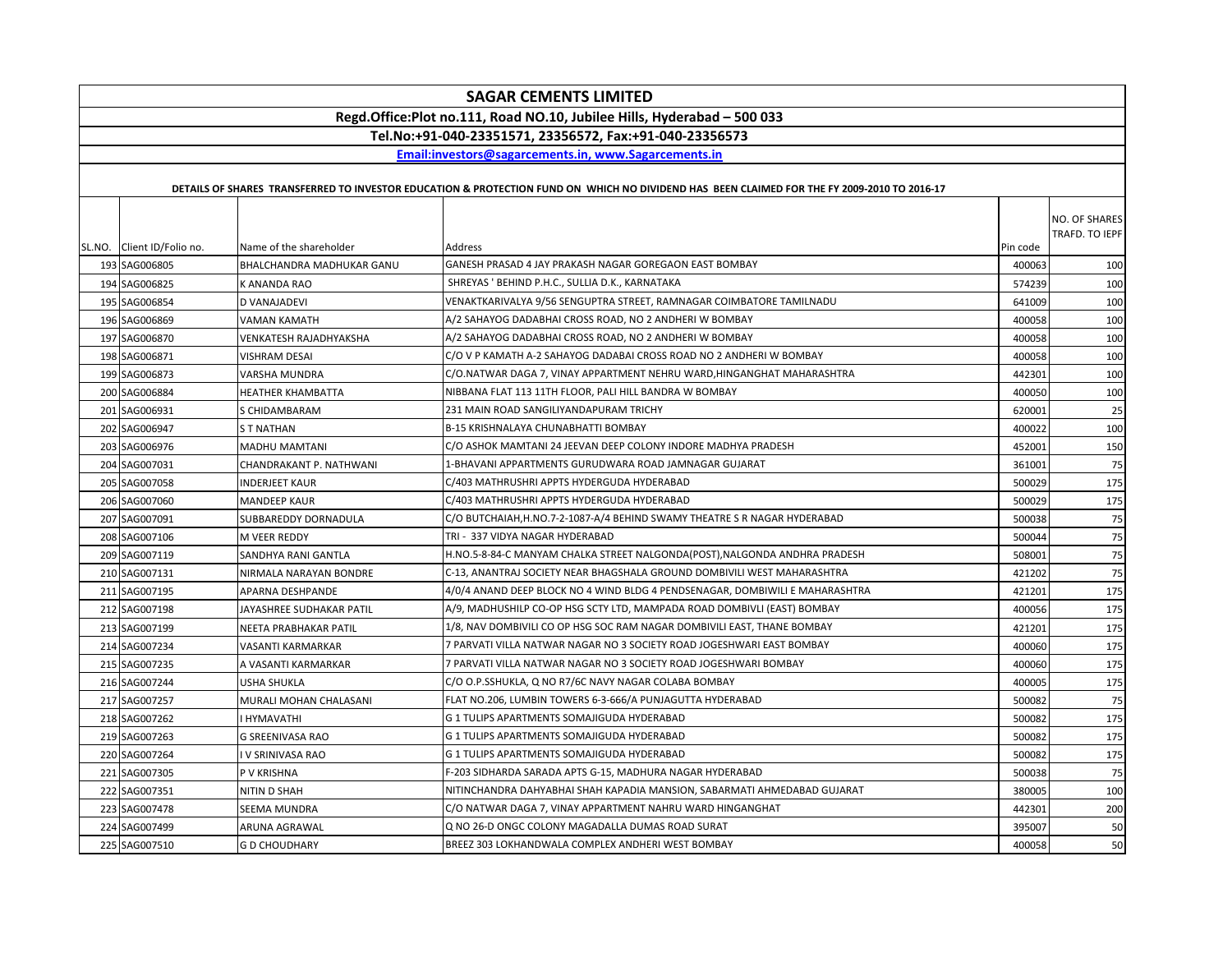| <b>SAGAR CEMENTS LIMITED</b>                                            |                                |                                                                                                                                             |          |                                 |
|-------------------------------------------------------------------------|--------------------------------|---------------------------------------------------------------------------------------------------------------------------------------------|----------|---------------------------------|
| Regd.Office:Plot no.111, Road NO.10, Jubilee Hills, Hyderabad - 500 033 |                                |                                                                                                                                             |          |                                 |
|                                                                         |                                | Tel.No:+91-040-23351571, 23356572, Fax:+91-040-23356573                                                                                     |          |                                 |
|                                                                         |                                | Email:investors@sagarcements.in, www.Sagarcements.in                                                                                        |          |                                 |
|                                                                         |                                |                                                                                                                                             |          |                                 |
|                                                                         |                                | DETAILS OF SHARES TRANSFERRED TO INVESTOR EDUCATION & PROTECTION FUND ON WHICH NO DIVIDEND HAS BEEN CLAIMED FOR THE FY 2009-2010 TO 2016-17 |          |                                 |
| SL.NO. Client ID/Folio no.                                              | Name of the shareholder        | Address                                                                                                                                     | Pin code | NO. OF SHARES<br>TRAFD. TO IEPF |
| 226 SAG007538                                                           | MAHESHCHANDRA ISHWARLAL TALATI | DIAMOND BLDG 1ST FLOOR LOHAR CHANEL BOMBAY                                                                                                  | 400002   | 250                             |
| 227 SAG007548                                                           | PANTHAM RAMASWAMY              | 26 SAISAI NAGAR ROAD NO.13 BANJARA HILLS HYDEABAD                                                                                           | 500034   | 250                             |
| 228 SAG007594                                                           | K BRAHMAIAH                    | 3-5-943 TO 948 203/204 IIND FLOOR OPP HOTEL TAJMAHAL NARAYANGUDA HYDERABAD                                                                  | 500027   | 100                             |
| 229 SAG007641                                                           | RAYI ADILAKSHMI                | W/O.R SRINIVASA RAO I C - 60, GOVT QUARTERS ERRAMANZIL COLONY HYDERABAD                                                                     | 500082   | 75                              |
| 230 SAG007645                                                           | PARAS RAM KAPOOR               | VILL & P.O.GOPALPUR VIA CHACHIAN KANGRA (D.T.) H.P. STATE                                                                                   | 176059   | 75                              |
| 231 SAG007654                                                           | D CHENNAKESAVULU NAIDU         | 1-1-768/1/1 GANDHI NAGAR HYDERABAD                                                                                                          | 500080   | 75                              |
| 232 SAG007724                                                           | <b>D A PRASAD</b>              | VANTAGE INVESTMENTS P LTD 202, 2ND FLOOR, AMRUTHA ESTATES HIMAYATNAGAR HYDERABAD                                                            | 500029   | 50                              |
| 233 SAG007750                                                           | <b>BIMAL MITHAIWALA</b>        | A-15 SAMPADA SOCIETY TELIGALI S N MARG, ANDHERI BOMBAY                                                                                      | 400069   | 500                             |
| 234 SAG007846                                                           | <b>HARVINDER KAUR</b>          | 310 SAGAR APARTMENTS DOMALGUDA HYDERABAD                                                                                                    | 500029   | 75                              |
| 235 SAG007857                                                           | KISHORE CHANDRADS T SHAH       | SHANTI NAGAR B WING, 15TH FLOOR FLAT NO.156, NEAPENSEA ROAD BOMBAY                                                                          | 400001   | 75                              |
| 236 SAG007859                                                           | MAHENDRA KUMAR JAIN            | PARAS NAGAR CO OP SOC FLAT NO.8, 2ND FLOOR MAJAS ROAD, JOGESHWARI EAST BOMBAY                                                               | 400060   | 75                              |
| 237 SAG007860                                                           | SIYARAM FINANCE LIMITED        | SHIV SHAKTI INDUSTRIAL COMPLEX PLOT NO 7-B J R BORICHA MARG BOMBAY                                                                          | 400011   | 75                              |
| 238 SAG007985                                                           | <b>G BIDRAM P HIRA</b>         | 33, BELLE VIEW 85 WARDEN ROAD BOMBAY                                                                                                        | 400026   | 50                              |
| 239 SAG008038                                                           | A R K PRASAD                   | PLOT NO.60 PHASE III KAMALAPURI COLONY HYDERABAD                                                                                            | 500073   | 50                              |
| 240 SAG008077                                                           | <b>BVV ANNAPURNA</b>           | C/O M S S RAO F 62 RSI OFFICERS QRTS AMEERPET HYDERABAD                                                                                     | 500016   | 100                             |
| 241 SAG008100                                                           | TATAVARTHI LALITHA KUMARI      | PLOT NO.90 ROAD 9 JUBLIEE HILLS HYDERABAD                                                                                                   | 500033   | 100                             |
| 242 SAG008101                                                           | TATAVARTHY LALITHA KUMARI      | PLOT NO 90 ROAD NO.9 JUBILEE HILLS HYDERABAD                                                                                                | 500033   | 100                             |
| 243 SAG008102                                                           | TATAVARTY LALITHA KUMARI       | PLOT NO 90 ROAD NO.9 JUBILEE HILLS HYDERABAD                                                                                                | 500033   | 100                             |
| 244 SAG008103                                                           | TATAVARTY LALITHA KUMARI       | PLOT NO 90 ROAD NO.9 JUBILEE HILLS HYDERABAD                                                                                                | 500033   | 100                             |
| 245 SAG008119                                                           | N C KRISHNAN                   | 13 YOGAMBA STREET T NAGAR CHENNAI                                                                                                           | 600017   | 100                             |
| 246 SAG008120                                                           | N C KRRISHNAN                  | 13 YOGAMBA STREET T NAGAR CHENNAI                                                                                                           | 600017   | 100                             |
| 247 SAG008121                                                           | N C KRISHNAN                   | 13 YOGAMBA STREET T NAGAR CHENNAI                                                                                                           | 600017   | 100                             |
| 248 SAG008126                                                           | SHAILESH JADHAV                | QRTS MAHALAXMI TEMPLE COMPOUND B DESAI ROAD BOMBAY                                                                                          | 400026   | 100                             |
| 249 SAG008138                                                           | <b>CHANDA SINGH</b>            | 219/5866, IDBI STAFF QTRS PANT NAGAR GHATKOPAR BOMBAY                                                                                       | 400075   | 100                             |
| 250 SAG008142                                                           | SHAILAJA ATHAVALE              | 601, RACHANA - II BAPUSAHEB JUVEKAR MARG NEAR FRIENDS COLONY, BHANDUP (EAST) MUMBAI                                                         | 400042   | 100                             |
| 251 SAG008173                                                           | M PADMA                        | 7-1-285 MACHLI BOWLI SECUNDERABAD                                                                                                           | 500003   | 100                             |
| 252 SAG008193                                                           | PVL NACHARAMMA                 | H.NO.1946/78 VIDYA NAGAR DAVANGERE KARNATAKA                                                                                                | 577005   | 100                             |
| 253 SAG008203                                                           | <b>BHAGYA LAKSHMI R</b>        | C/O A S N MURTHY QR.NO.958/1, RAILWAY OFFICERS QRTS SOUTH LALLAGUDA SECUNDERABAD                                                            | 500017   | 100                             |
| 254 SAG008216                                                           | <b>G BABU DWIVEER</b>          | 96-MIG IIND PHASE A P H B COLONY MOULALI HYDERABAD                                                                                          | 500040   | 100                             |
| 255 SAG008217                                                           | <b>G BABU DWIVEER</b>          | 96-MIG IIND PHASE A P H B COLONY MOULALI HYDERABAD                                                                                          | 500040   | 100                             |
| 256 SAG008218                                                           | <b>G RAMCHANDRA RAO</b>        | 96-MIG IIND PHASE A P H B COLONY MOULALI HYDERABAD                                                                                          | 500040   | 100                             |
| 257 SAG008219                                                           | G RAMCHANDRA RAO               | 96-MIG IIND PHASE A P H B COLONY MOULALI HYDERABAD                                                                                          | 500040   | 100                             |
| 258 SAG008220                                                           | G RAMCHANDRA RAO               | 96-MIG IIND PHASE A P H B COLONY MOULALI HYDERABAD                                                                                          | 500040   | 100                             |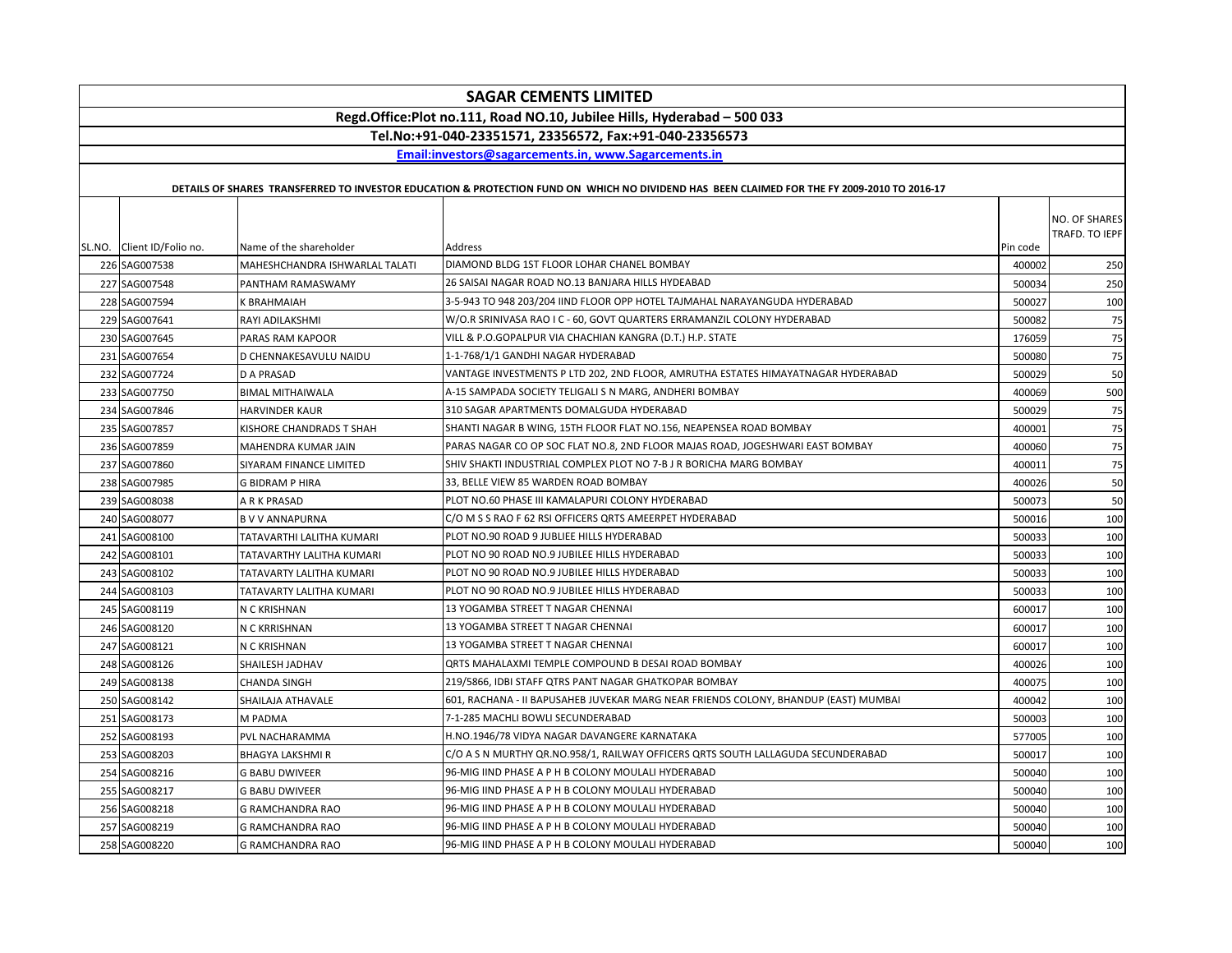| <b>SAGAR CEMENTS LIMITED</b>                                            |                         |                                                                                                                                             |          |                                 |
|-------------------------------------------------------------------------|-------------------------|---------------------------------------------------------------------------------------------------------------------------------------------|----------|---------------------------------|
| Regd.Office:Plot no.111, Road NO.10, Jubilee Hills, Hyderabad - 500 033 |                         |                                                                                                                                             |          |                                 |
|                                                                         |                         | Tel.No:+91-040-23351571, 23356572, Fax:+91-040-23356573                                                                                     |          |                                 |
|                                                                         |                         | Email:investors@sagarcements.in. www.Sagarcements.in                                                                                        |          |                                 |
|                                                                         |                         |                                                                                                                                             |          |                                 |
|                                                                         |                         | DETAILS OF SHARES TRANSFERRED TO INVESTOR EDUCATION & PROTECTION FUND ON WHICH NO DIVIDEND HAS BEEN CLAIMED FOR THE FY 2009-2010 TO 2016-17 |          |                                 |
| SL.NO. Client ID/Folio no.                                              | Name of the shareholder | Address                                                                                                                                     | Pin code | NO. OF SHARES<br>TRAFD. TO IEPF |
| 259 SAG008237                                                           | A VIDYAVATHI            | C/O OM SAI AGENCIES KUDA KUDA ROAD SURYAPET NALGONDA DIST                                                                                   | 508213   | 100                             |
| 260 SAG008238                                                           | A VIDYAVATHI            | C/O OM SAI AGENCIES KUDA KUDA ROAD SURYAPET NALGONDA DIST                                                                                   | 508213   | 100                             |
| 261 SAG008276                                                           | P SURYA PRAKASH         | S/O.P DAYANIDHI M M PURAM WEST GODAVARI DIST ANDHRA PRADESH                                                                                 | 534402   | 100                             |
| 262 SAG008288                                                           | N SANKARA RAO           | SAGAR CEMENTS LTD MATTAMPALLY HUZURNAGAR NALGONDA DIST                                                                                      | 508225   | 100                             |
| 263 SAG008289                                                           | N SANKARA RAO           | SAGAR CEMENTS LTD MATTAMPALLY HUZURNAGAR NALGONDA DIST                                                                                      | 508225   | 100                             |
| 264 SAG008366                                                           | K SANTOSH KUMAR         | SAGAR CEMENTS LTD MATTAMPALLY MANDAL HUZURNAGAR NALGONDA DIST                                                                               | 508225   | 100                             |
| 265 SAG008367                                                           | K SANTOSH KUMAR         | SAGAR CEMENTS LTD MATTAMPALLY MANDAL HUZURNAGAR NALGONDA DIST                                                                               | 508225   | 100                             |
| 266 SAG008441                                                           | <b>G ANTHONY REDDY</b>  | SAGAR CEMENTS LTD MATTAMPALLY HUZURNAGAR NALGONDA DIST                                                                                      | 508225   | 100                             |
| 267 SAG008442                                                           | <b>G ANTHONY REDDY</b>  | SAGAR CEMENTS LTD MATTAMPALLY HUZURNAGAR NALGONDA DIST                                                                                      | 508225   | 100                             |
| 268 SAG008492                                                           | PRALHAD                 | 491-B, DIGHE BUILDING, 2ND FLOOR GHHARPURE GHAT LANE ASHOKSTAMBH, NASIK MAHARASHTRA                                                         | 422002   | 100                             |
| 269 SAG008516                                                           | M RAMNATH PADIYAR       | 1-4-8800/2/38, PLOT NO.37 S B H OFFICERS COLONY NEW BAKARAM HYDERABAD                                                                       | 500080   | 100                             |
| 270 SAG008547                                                           | PALADUGULA SRINIVAS     | C/O VARALAXMI ENTERPRISES JAKOTIA COMPLEX POCHAM MAIDAN WARANGAL                                                                            | 506012   | 100                             |
| 271 SAG008551                                                           | N PRANATI               | PLOT NO 270 Q ROAD NO.10 C JUBILEE HILLS HYDERABAD                                                                                          | 500033   | 100                             |
| 272 SAG008708                                                           | S BABU RAJENDRA PRASAD  | 1-9-1113/30/1A DAYANANDA NAGAR VIDYANAGAR HYDERABAD                                                                                         | 500044   | 100                             |
| 273 SAG008800                                                           | <b>B MURALIDHAR</b>     | CI QUARTER NO.4, NEW BLOCK POLICE LINES BEGUMPET SECUNDERABAD                                                                               | 500003   | 100                             |
| 274 SAG008822                                                           | A RAVI KUMAR VARMA      | S/O A SUBBA RAJU APSEB QUR BOBBILI ANDHRA PRADESH                                                                                           | 532558   | 100                             |
| 275 SAG008823                                                           | A RAVI KUMARVARMA       | S/O A SUBBA RAJU APSEB QUR BOBBILI ANDHRA PRADESH                                                                                           | 532558   | 100                             |
| 276 SAG008832                                                           | <b>ANNAPURNIC</b>       | C3 204 HEERA ONGC COLONY AHMEDABAD                                                                                                          | 380005   | 150                             |
| 277 SAG008839                                                           | A R K PRASAD            | PLOT NO.60 PHASE III KAMALAPURI COLONY HYDERABAD                                                                                            | 500073   | 150                             |
| 278 SAG008864                                                           | K GIRIJA                | FLAT NO.1-C-404 ICICI STAFF QUARTERS, CEASER ROAD AMBOLI, ANDHERI (W) MUMBAI                                                                | 400058   | 200                             |
| 279 SAG008878                                                           | A S PRASAD              | IR BIUIICO BUILDING 7TH FLOOR BASHEERBAGH HYDERABAD                                                                                         | 500029   | 100                             |
| 280 SAG008879                                                           | N C SUDHA RANI          | C/O N C SUDHARANI I R B I U I I CO BUILDING 7TH FLOOR BASHEER BAGH HYDERABAD                                                                | 500029   | 200                             |
| 281 SAG008932                                                           | <b>M VENKAT REDDY</b>   | SAGAR CEMENTS LIMITED MATTAMPALLY VILLEGE & MANDAL HUZURNAGAR T.Q. NALGONDA D.T.                                                            | 508225   | 200                             |
| 282 SAG008933                                                           | PALADUGULA SRINIVAS     | C/O VARALAXMI ENTERPRISES JAKOTIA COMPLEX POCHAM MAIDAN WARANGAL DIST                                                                       | 506012   | 200                             |
| 283 SAG008986                                                           | <b>GEETHA CHANDRA</b>   | C/O K C RAJU PLOT NO.134 SRINAGAR COLONY HYDERABAD                                                                                          | 500073   | 200                             |
| 284 SAG008995                                                           | K RAMESHWARI            | PLOT NO 1235 ROAD NO.60 JUBILEE HILLS HYDERABAD                                                                                             | 500033   | 200                             |
| 285 SAG009051                                                           | <b>GRRMREDDY</b>        | 1ST FLOOR 81 THAMBU CHETTY STREET CHENNAI                                                                                                   | 600001   | 200                             |
| 286 SAG009149                                                           | R SARATH                | H.NO.PJ 6 PANJAGUTTA OFFICERS COLONY HYDERABAD                                                                                              | 500082   | 200                             |
| 287 SAG009181                                                           | A V SEHAGIRI RAO        | D.NO.27-65 SUBBAIAH THOTA CHILAKALURIPET GUNTUR DIST                                                                                        | 522616   | 250                             |
| 288 SAG009289                                                           | K PREMCHANDER REDDY     | H.NO.1-51 KAPRA E C I L POST HYDERABAD                                                                                                      | 500062   | 400                             |
| 289 SAG009310                                                           | N RANGANAYAKAMMA        | PLOT NO.281/V ROAD NO.10C S JUBILEE HILLS HYDERABAD                                                                                         | 500033   | 200                             |
| 290 SAG009359                                                           | M RAMESH REDDY          | 8-2-1 PUNJAGUTTA HYDERABAD                                                                                                                  | 500082   | 500                             |
| 291 SAG009428                                                           | <b>ADITI KISHORE</b>    | 22-45 R K NAGAR MALKAJGIRI HYDERABAD                                                                                                        | 500047   | 200                             |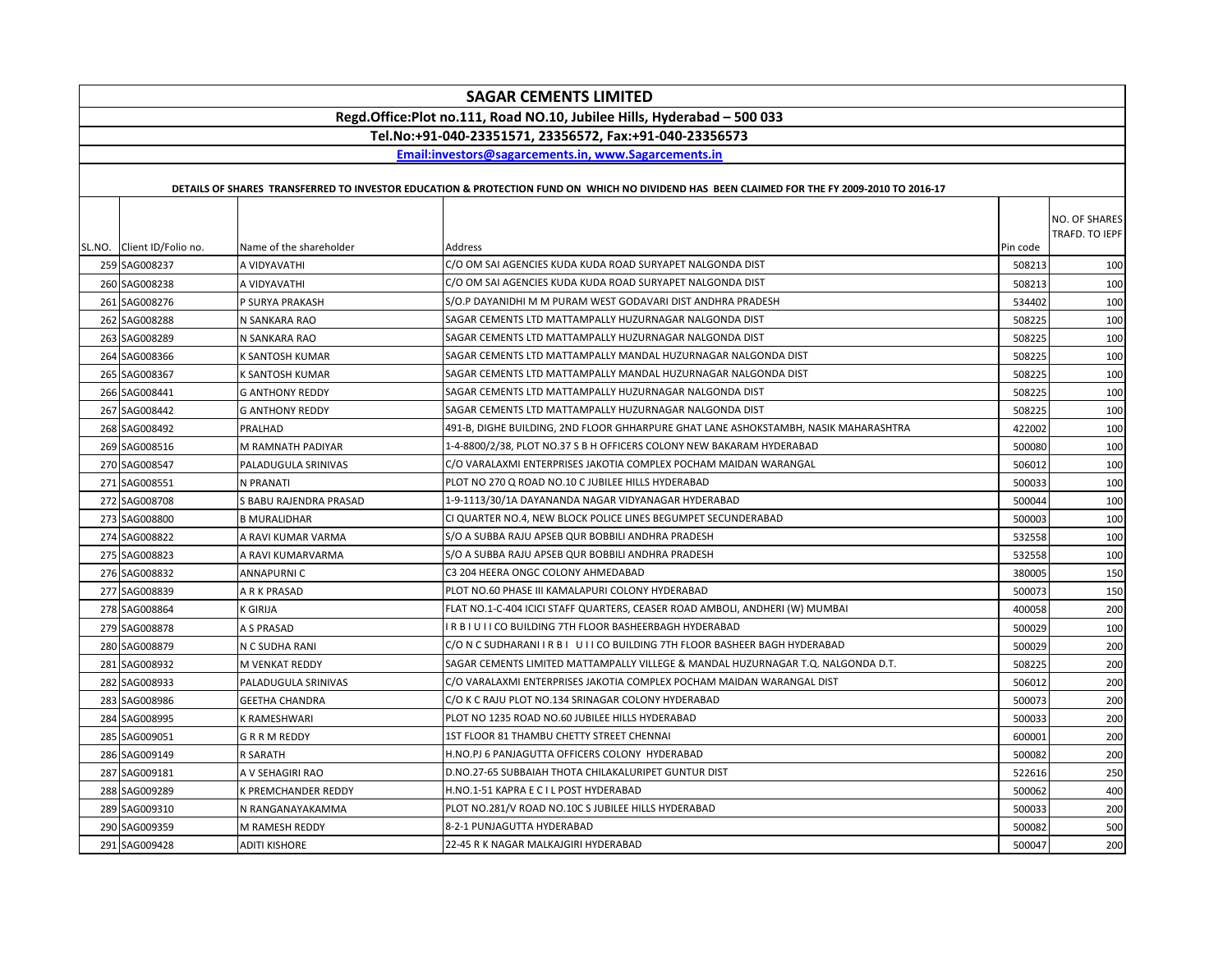| <b>SAGAR CEMENTS LIMITED</b>   |                                       |                                                                                                                                             |                  |                                 |
|--------------------------------|---------------------------------------|---------------------------------------------------------------------------------------------------------------------------------------------|------------------|---------------------------------|
|                                |                                       | Regd.Office:Plot no.111, Road NO.10, Jubilee Hills, Hyderabad - 500 033                                                                     |                  |                                 |
|                                |                                       | Tel.No:+91-040-23351571, 23356572, Fax:+91-040-23356573                                                                                     |                  |                                 |
|                                |                                       | Email:investors@sagarcements.in, www.Sagarcements.in                                                                                        |                  |                                 |
|                                |                                       | DETAILS OF SHARES TRANSFERRED TO INVESTOR EDUCATION & PROTECTION FUND ON WHICH NO DIVIDEND HAS BEEN CLAIMED FOR THE FY 2009-2010 TO 2016-17 |                  |                                 |
|                                |                                       |                                                                                                                                             |                  |                                 |
| SL.NO. Client ID/Folio no.     | Name of the shareholder               | Address                                                                                                                                     | Pin code         | NO. OF SHARES<br>TRAFD. TO IEPF |
| 292 SAG009450                  | PININTI UMA                           | PLOT NO.1235 ROAD NO.60 JUBILEE HILLS HYDERABAD                                                                                             | 500033           | 100                             |
| 293 SAG009523                  | RAMPUR INTERNATIONAL LTD              | B 1 SATKAR BLDG 79-80 NEHRU PLACE NEW DELHI                                                                                                 | 110019           | 100                             |
| 294 SAG009539                  | RAKSHA DEVI                           | C/O LT COL S L JINDAL 775 SECTOR 29 NOIDA UTTAR PRADESH                                                                                     | 201303           | 100                             |
| 295 SAG009543                  | SATBIR SINGH SANDHU                   | WG. CDR SATBIR SINGH NO.10 TAC AIR FORCE C/O.56 APO                                                                                         |                  | 100                             |
|                                |                                       |                                                                                                                                             |                  |                                 |
| 296 SAG009545                  | <b>KARUN THAREJA</b>                  | C/O COLONEL MR THAREJA DIRESTOR ES-9, ENGINEER-IN-CHIEF'S BRANCH KASHMIR HOUSE, DHQ PO NEW DELHI                                            | 110011           | 100                             |
| 297 SAG009560                  | <b>SHARDABEN A PATEL</b>              | M A PATEL & CO TOBACCO MERCHANT SUBHASUH MARKET, JAMNAGAR GUJARAT                                                                           | 361001           | 100                             |
| 298 SAG009569                  | LAKSHMAN PRASAD SINGH                 | VILL: KATKAIRA PO: KATKAIRA DIST: BHOJPUR MADHYA PRADESH<br>H-81 SHIVAJI PARK NEAR PUNJABI BAGH WEST NEW DELHI                              | 465682           | 100                             |
| 299 SAG009578                  | SANJAY MALHAH                         | 29F SECTOR IV DIZ AREA RAJA BAZAR NEW DELHI                                                                                                 | 110026           | 100                             |
| 300 SAG009580                  | <b>BEENA JAIN</b>                     | 1132 CHATTA MADAN GOPAL MALIWARA CHANDNI CHOWK DELHI                                                                                        | 110001           | 100                             |
| 301 SAG009598                  | <b>BHAGWAT KISHORE SHARMA</b>         | E-5 MANSAROVAR PARK SHAHDARA DELHI                                                                                                          | 110006           | 100                             |
| 302 SAG009689<br>303 SAG009693 | ARVIND GOEL                           | MAHARTI COLONY SHAHDARA DELHI                                                                                                               | 110032           | 100<br>100                      |
| 304 SAG009704                  | <b>MEENA SHARMA</b><br>DHANRAJ SINGHI | <b>B-12 ROHIT KUNJ PITAMPURA DELHI</b>                                                                                                      | 110032<br>110034 | 100                             |
| 305 SAG009775                  | <b>ISHWAR DASS BAJAJ</b>              | A-204 HARI NAGAR CLOCK TOWER NEW DELHI                                                                                                      | 110064           | 100                             |
| 306 SAG009779                  | <b>GODAWARI DEVI</b>                  | F/1132 MANGOL PURI NEW DELHI                                                                                                                | 110083           | 100                             |
| 307 SAG009787                  | SHEETAL DAMANI                        | C-257 SURAJ MAL VIHAR DELHI                                                                                                                 | 110092           | 100                             |
| 308 SAG009792                  | <b>IJSRAI</b>                         | 68D, POCKET F, MIG FLATS GTB ENCLAVE OPP GTB HOSPITAL DELHI                                                                                 | 110093           | 100                             |
| 309 SAG009849                  | POONAM AGGARWAL                       | STATE BANK OF INDIA BABIAL DIST : AMBALA HARYANA                                                                                            | 132154           | 100                             |
| 310 SAG009871                  | POONAM GUPTA                          | SARAN GUPTA HOUSE NO.48B OPP:NEHRU PARK GATE YAMUNA NAGAR HARYANA                                                                           | 135001           | 100                             |
| 311 SAG009896                  | HARBANS KAUR                          | UBI PHULLANWAL PO:M TOWN DIST:LUDHIANA PUNJAB                                                                                               | 141002           | 100                             |
| 312 SAG009945                  | <b>RAJESH VIJ</b>                     | A-166 SHASTRI NAGAR AMRITSAR PUNJAB                                                                                                         | 143001           | 100                             |
| 313 SAG009961                  | SARABJIT SINGAM                       | H.NO.1024/6 BAZAR GANDHAN WALA AMRITSAR PUNJAB                                                                                              | 143001           | 100                             |
| 314 SAG009968                  | KAWALJIT SINGH THAKADARE              | 2266 MAHAN SINGH GATE AMRITSAR PUNJAB                                                                                                       | 143004           | 100                             |
| 315 SAG010025                  | <b>KIRAN GUPTA</b>                    | C/O D D GUPTA, H.NO.1 MEER PUR COLONY PATHANKOT PUNJAB                                                                                      | 145001           | 100                             |
| 316 SAG010080                  | KAMALJIT KAUR                         | GORT Q NO.101 NEAR LAL KOTHU FARIDKOT PUNJAB                                                                                                | 151203           | 100                             |
| 317 SAG010090                  | RAJ DEVI                              | W/O JAGAN NATH BHAI GURDAS ROAD, BEHIND GAUSHALLA MANSA PUNJAB                                                                              | 151505           | 100                             |
| 318 SAG010129                  | SURINDER KUMRA BANSAL                 | HOUSE NO.350/1 SECTOR 44/7 CHANDIGARH PUNJAB                                                                                                | 160022           | 100                             |
| 319 SAG010205                  | RAJESH KUAMR BAJPAYEE                 | C/O BHAGAWATI SEWAK, 48/139 GENERAL GANJ KANPUR UTTAR PRADESH                                                                               | 208002           | 100                             |
| 320 SAG010217                  | <b>RAVI KANT TANDON</b>               | H-115, RESERVE BANK STAFF QUARTER, KIDWAI NAGAR KANPUR UTTAR PRADESH                                                                        | 208011           | 100                             |
| 321 SAG010226                  | KULWANT SINHG                         | 122/161 SAROJANI NAGAR KANPUR UTTAR PRADESH                                                                                                 | 208012           | 100                             |
| 322 SAG010227                  | <b>DEVI LAL SHUKLA</b>                | 104-A/279 RAM BAGH P ROAD UTTAR PRADESH                                                                                                     | 208012           | 100                             |
| 323 SAG010243                  | SANJAI GUPTA                          | C/O SANJAI AGENCIES HAMIRPUR ROAD, GHATAMPUR KANPUR UTTAR PRADESH                                                                           | 209206           | 100                             |
| 324 SAG010263                  | USHA DEVI KESARWANI                   | GARIWAN TOLA ALLAHABAD UTTAR PRADESH                                                                                                        | 211003           | 100                             |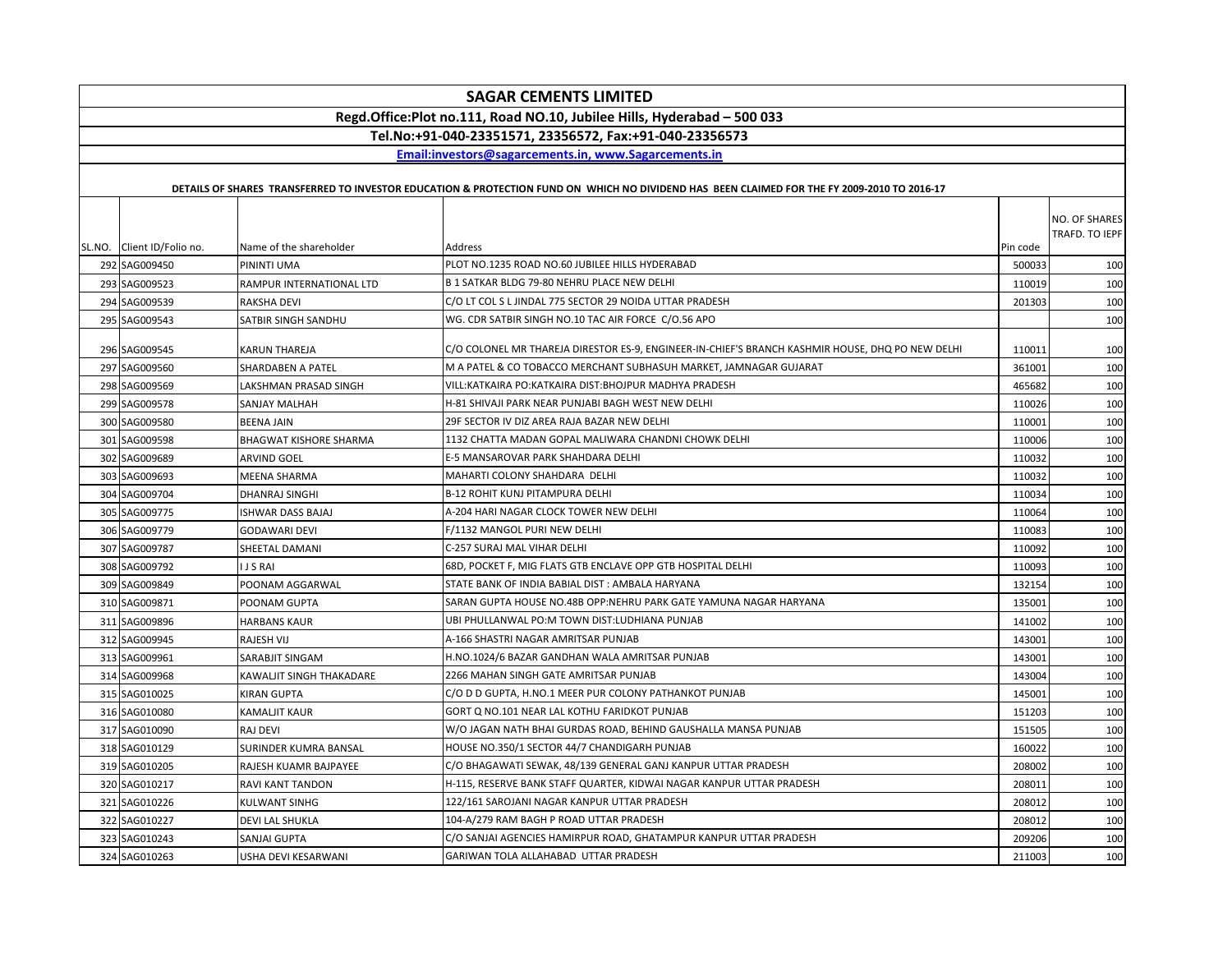| <b>SAGAR CEMENTS LIMITED</b>                                            |                             |                                                                                                                                             |          |                                 |
|-------------------------------------------------------------------------|-----------------------------|---------------------------------------------------------------------------------------------------------------------------------------------|----------|---------------------------------|
| Regd.Office:Plot no.111, Road NO.10, Jubilee Hills, Hyderabad - 500 033 |                             |                                                                                                                                             |          |                                 |
|                                                                         |                             | Tel.No:+91-040-23351571, 23356572, Fax:+91-040-23356573                                                                                     |          |                                 |
|                                                                         |                             | Email:investors@sagarcements.in, www.Sagarcements.in                                                                                        |          |                                 |
|                                                                         |                             |                                                                                                                                             |          |                                 |
|                                                                         |                             | DETAILS OF SHARES TRANSFERRED TO INVESTOR EDUCATION & PROTECTION FUND ON WHICH NO DIVIDEND HAS BEEN CLAIMED FOR THE FY 2009-2010 TO 2016-17 |          |                                 |
| SL.NO. Client ID/Folio no.                                              | Name of the shareholder     | Address                                                                                                                                     | Pin code | NO. OF SHARES<br>TRAFD. TO IEPF |
| 325 SAG010295                                                           | MANISH KUMAR AGARWAL        | LAXMI ENGG WORKS RATHYATRA CROSSING VARANASI UTTAR PRADESH                                                                                  | 221010   | 100                             |
| 326 SAG010298                                                           | ANURADHA AGARWAL            | 32 DHARA ROAD FAIZABAD UTTAR PRADESH                                                                                                        | 224001   | 100                             |
| 327 SAG010322                                                           | NARENDRA PRASAD BHARGAVA    | 2ND STREET 688 RAJENDRA NAGAR LUCKNOW UTTAR PRADESH                                                                                         | 226004   | 100                             |
| 328 SAG010330                                                           | SHAILJA JAIN                | C/O DR.ASHOK JAIN 57. SIDDARTHA ENCLAVE NEAR ASHRAM NEW DELHI                                                                               | 110014   | 100                             |
| 329 SAG010528                                                           | CHANDA GOYAL                | 2514, KAWTION KA KHURRA RAMGANJ BAZAR JAIPUR RAJSTHAN                                                                                       | 302003   | 100                             |
| 330 SAG010554                                                           | <b>ANITA SURANA</b>         | 2-J-10, SECTOR - 5 HIRAN MAGRI BASANT VIHAR, UDAIPUR RAJASTHAN                                                                              | 313001   | 100                             |
| 331 SAG010589                                                           | <b>VIPIN GARG</b>           | B-50, TAKSALIBHAVAN SIKAR HOUSE COLONY JAIPUR RAJASTHAN                                                                                     | 302016   | 100                             |
| 332 SAG010624                                                           | SANJAY GOYAL                | M/S NAVIN TRADERS CLOTH MERCHANTS, PURANI MANDI CHOWK AJMER RAJASTHAN                                                                       | 305001   | 100                             |
| 333 SAG010670                                                           | SAVITRI BUDHWANI            | ANIL BHAVAN SRINIKETAN MOUNT ABU RAJASTHAN                                                                                                  | 307501   | 100                             |
| 334 SAG010677                                                           | PUSHPA BAPNA                | BUS STAND AMET AMET DIST:RAJSAMAND RAJASTHAN                                                                                                | 313332   | 100                             |
| 335 SAG010712                                                           | SHYAM SUNDAR MUNDRA         | C/O SHYAM SUNDER RAJESH KUMAR BAWARI GATE SIKAR RAJASTHAN                                                                                   | 332001   | 100                             |
| 336 SAG010749                                                           | SHYAM SINGH RAJPUROHIT      | S/O KUNDAN SING RAJ PUROHIT K-8, SHIVAJI NAGAR COLONY JALORE RAJASTHAN                                                                      | 343001   | 100                             |
| 337 SAG010753                                                           | ALKA JAIN                   | AMBIKA 12TH RESIDENCY ROAD JODHPUR RAJASTHAN                                                                                                | 342003   | 100                             |
| 338 SAG010763                                                           | PARSHAV KUMAR JAIN          | 637-C 12TH ROAD SARDARPURA, JODHPUR RAJASTHAN                                                                                               | 342003   | 100                             |
| 339 SAG010844                                                           | <b>BABITA JAIN</b>          | C/O DEEPAK L CHOKSI E/203 NEW RAJESHNAGAR CHS LTD SAIBABA NAGAR BORIVALI (W) MUMBAI                                                         | 400092   | 100                             |
| 340 SAG010851                                                           | PARASMAL                    | C/O PARASMAL CHHAJER JASOL RAJASTHAN                                                                                                        | 344024   | 100                             |
| 341 SAG010854                                                           | KUMARI LEENA BOKADIYA       | RATANCHAND DEEP CHAND BOKDIYA BHERUBAZAR JASOL RAJASTHAN                                                                                    | 344024   | 100                             |
| 342 SAG010949                                                           | ISHWARLAL MOTWANI           | C/O JAI RAJAVIR PRINTERY BEDI NAKA GORDHAN GHAR RAJKOT GUJARAT                                                                              | 360001   | 100                             |
| 343 SAG011011                                                           | VASHRAMBHAI GHODASARA       | 15 GUNDAWADI UMIYA NIVAS RAJKOT GUJARAT                                                                                                     | 360002   | 100                             |
| 344 SAG011027                                                           | JITENDRA JETANI             | ABC HOUSE RAJKOT RAJASTHAN                                                                                                                  | 360002   | 100                             |
| 345 SAG011063                                                           | RAMESH PATEL                | 1 PARSANA SOCIETY 80 ROAD BHANDERI NIVASAD RAJKOT GUJARAT                                                                                   | 360002   | 100                             |
| 346 SAG011137                                                           | RAMESH PATOLIA              | 38 YDYONAGAR GONDAL GUJARAT                                                                                                                 | 360311   | 100                             |
| 347 SAG011239                                                           | <b>DEVJIBHAI R JOSHI</b>    | C/O V M MODHA N S C AGENT 4/5 WADI PLOT, PORBANDAR GUJARAT                                                                                  | 360575   | 100                             |
| 348 SAG011250                                                           | MOHAMED GULMOHAMMED BALOOCH | AMNA BUILDING OPP KHOJA MASJID, INSIDE KHOJA GATE, JAMNAGAR GUJARAT                                                                         | 361001   | 100                             |
| 349 SAG011353                                                           | JIVANDAS P DAVDA            | DWARKAPURI ROAD 1 MALDE BHUVAN JAMNAGAR GUJARAT                                                                                             | 361005   | 100                             |
| 350 SAG011373                                                           | <b>HANSABEN THAKER</b>      | C/O.S H PANDYA SECTOR-24, BLOCK NO.709 POOJA  PILLO PATTO, ADARSHNAGAR GANDHINAGAR                                                          | 382023   | 100                             |
| 351 SAG011395                                                           | CHANDRA KANT PAUN           | C/O INDULAL GANTRA 9 PATEL COLONY OPP ICE FECTARY JAMNAGAR GUJARAT                                                                          | 361008   | 100                             |
| 352 SAG011404                                                           | <b>JESSY THOMAS</b>         | SUJA VILAS OPP T B HOSPITAL JAMNAGAR GUJARAT                                                                                                | 361008   | 100                             |
| 353 SAG011426                                                           | RASHILABEN ODHAVAJI PATEL   | ODHAVAJI KESHAVAJI PATEL KHIJADIA (TADANA) VIA.DHUVAV DIST.JAMNAGAR GUJARAT                                                                 | 361120   | 100                             |
| 354 SAG011446                                                           | KHODABHAI M KALAVADIYA      | AT & POST KUNAD VIA JODIYA DT JAMNAGAR GUJARAT                                                                                              | 361250   | 100                             |
| 355 SAG011460                                                           | PALA P KARMUR               | C/O BHIMASHI P MAIN BAZAR, KARMUR POST JAM KALYANPUR JAMNAGAR GUJARAT                                                                       | 361320   | 100                             |
| 356 SAG011465                                                           | MANISH THAKER               | 101-D, SHANKESHWAR COMPLEX OPP: RISHABH TOWER RANDER ROAD SURAT                                                                             | 395009   | 100                             |
| 357 SAG011487                                                           | MITABEN MAKADIA             | J/8 ALKAPURI SOCIETY OPP SARDAR BAGH JUNAGADH GUJARAT                                                                                       | 362001   | 100                             |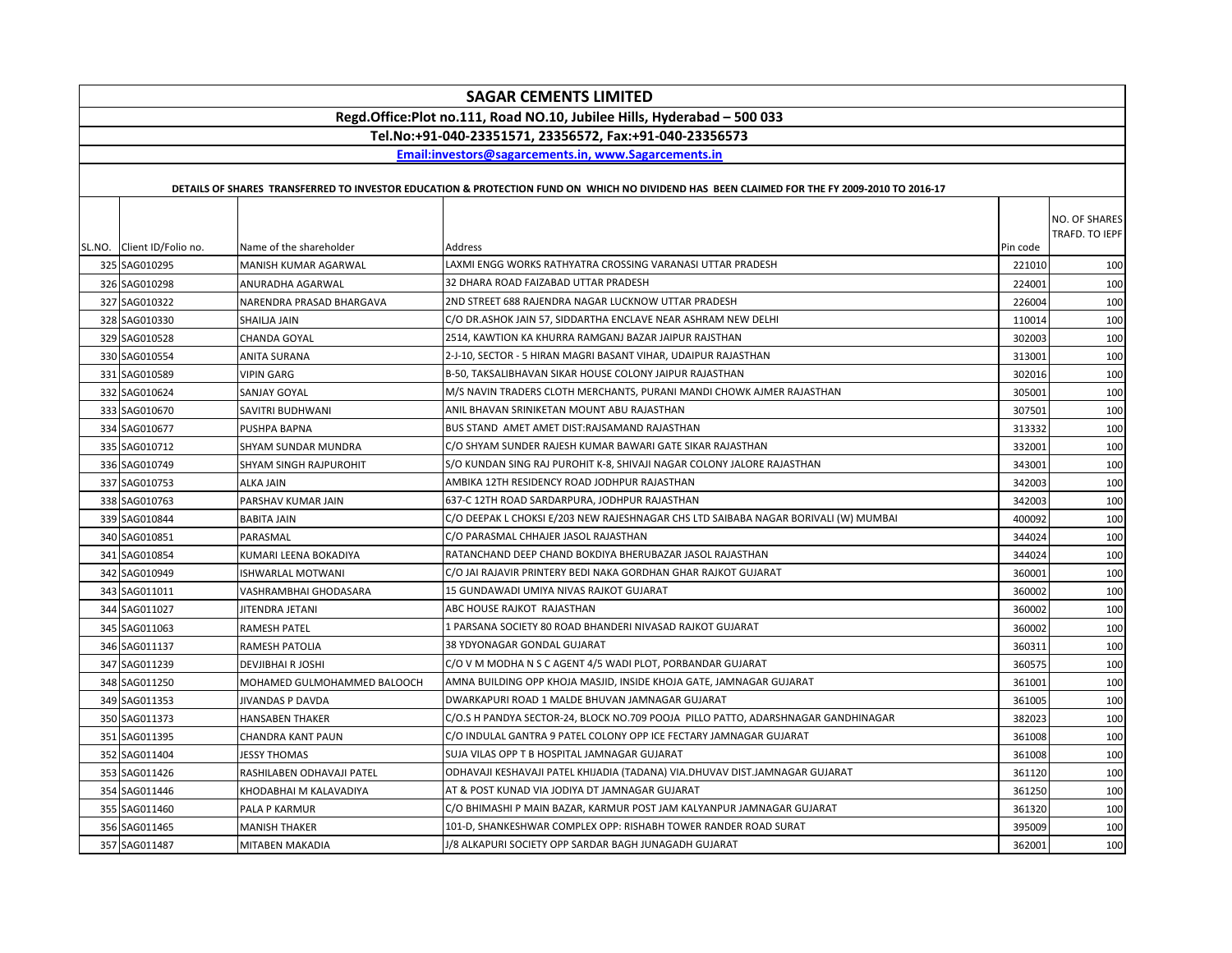| Regd.Office:Plot no.111, Road NO.10, Jubilee Hills, Hyderabad - 500 033<br>Tel.No:+91-040-23351571, 23356572, Fax:+91-040-23356573<br>Email:investors@sagarcements.in, www.Sagarcements.in<br>DETAILS OF SHARES TRANSFERRED TO INVESTOR EDUCATION & PROTECTION FUND ON WHICH NO DIVIDEND HAS BEEN CLAIMED FOR THE FY 2009-2010 TO 2016-17<br>SL.NO. Client ID/Folio no.<br>Name of the shareholder<br>Pin code<br>Address<br>12E, TIRUPATI FLATS GOKULDAS NAGAR JUNAGADH GUJARAT<br>358 SAG011492<br>362001<br>SITA SANGTANI<br>9E. TIRUPATI FLATS GOKULDAS NAGAR JUNAGADH GUJARAT<br>359 SAG011493<br>PANKAJ SANGTANI<br>362001<br>360 SAG011560<br>JAADEVJI KESHAVI NODELO MORVIS UTTARO SST NO 1 SUNRENDRA NAGAR GUJARAT<br>CHANDULAAL DHANJIBHAI SSHAH<br>363001<br><b>GREEN CHOWK MORBI GUJARAT</b><br>361 SAG011618<br>NILESH GHANSHYAM PAREKH<br>363641<br>64/1, OPP MAHAVIR JAIN DERASAR FATASHA POLE NAKA NEAR JASHU JAWELLE AHMEDABAD<br>362 SAG011764<br><b>BHAVESH V SHAH</b><br>380001<br>409 4TH FLOOR AMBIKA CLOTH MARKET 2 KALUPUR MOTNI RANG AHMEDABAD<br>363 SAG011837<br>380001<br>PRAKASH ACHHADA<br>C/O MOHANLAL LACHHMANDAS 12 MAHALAXMI MARKET KALUPUR KOTNI RANG AHMEDABAD<br>364 SAG011907<br>380001<br>RINKY LACHHMANDAS<br>1433 SUTHARWADAJ POLE ASTODIA CLOTH MARKET AHMEDABAD GUJARAT<br>380001<br>365 SAG011944<br>JASHUDABEN H BHAVSAR<br>366 SAG011957<br>R R TEXTILES 145 ANAND SHOPPING CENTRE RATANPOLE GOLWAD AHMEDABAD GUJARAT<br>380001<br>BHARAT VAGJIBHAI SHAH<br>C/O 508 HARIOM MARKET REWDI BAZAR AHMEDABAD GUJARAT<br>367 SAG012012<br>RAJARAM LILARAM SUKHANI<br>380002<br>368 SAG012059<br><b>SURBHI Y DESAI</b><br>27 GROUDN FLOOR ANAND CLOTH MARKET NEAR SARANGPUR BRIDGE, SARANGPUR AHMEDABAD<br>380002<br>369 SAG012060<br><b>SUYOG DESAI</b><br>27 GROUDN FLOOR ANAND CLOTH MARKET NEAR SARANGPUR BRIDGE, SARANGPUR AHMEDABAD<br>380002<br>370 SAG012079<br>ASHOK KUMAR JAYANTILAL CHOPRA<br>MAHAVIR INVESTMENT MIYABHAI KA DEHLA, SAKAR BAZAR AHMEDABAD GUJARAT<br>380002<br>371 SAG012185<br>305 CELLER GURUNANAK TGARKET PANCHKULA AHMEDABAD GUJARAT<br><b>MANOJ J TALUJA</b><br>380002<br>A 18 SINDHI MARKET JUMANI BAZAR AHMEDABAD GUJARAT<br>372 SAG012215<br>380002<br>KOMAL ASHOK KUMAR<br>A 18 SINDHI MARKET JUMANI BAZAR AHMEDABAD GUJARAT<br>373 SAG012216<br><b>ASHOK AVATRAM</b><br>380002 | <b>SAGAR CEMENTS LIMITED</b> |  |  |  |  |  |
|------------------------------------------------------------------------------------------------------------------------------------------------------------------------------------------------------------------------------------------------------------------------------------------------------------------------------------------------------------------------------------------------------------------------------------------------------------------------------------------------------------------------------------------------------------------------------------------------------------------------------------------------------------------------------------------------------------------------------------------------------------------------------------------------------------------------------------------------------------------------------------------------------------------------------------------------------------------------------------------------------------------------------------------------------------------------------------------------------------------------------------------------------------------------------------------------------------------------------------------------------------------------------------------------------------------------------------------------------------------------------------------------------------------------------------------------------------------------------------------------------------------------------------------------------------------------------------------------------------------------------------------------------------------------------------------------------------------------------------------------------------------------------------------------------------------------------------------------------------------------------------------------------------------------------------------------------------------------------------------------------------------------------------------------------------------------------------------------------------------------------------------------------------------------------------------------------------------------------------------------------------------------------------------------------------------------------------------------------------|------------------------------|--|--|--|--|--|
|                                                                                                                                                                                                                                                                                                                                                                                                                                                                                                                                                                                                                                                                                                                                                                                                                                                                                                                                                                                                                                                                                                                                                                                                                                                                                                                                                                                                                                                                                                                                                                                                                                                                                                                                                                                                                                                                                                                                                                                                                                                                                                                                                                                                                                                                                                                                                            |                              |  |  |  |  |  |
|                                                                                                                                                                                                                                                                                                                                                                                                                                                                                                                                                                                                                                                                                                                                                                                                                                                                                                                                                                                                                                                                                                                                                                                                                                                                                                                                                                                                                                                                                                                                                                                                                                                                                                                                                                                                                                                                                                                                                                                                                                                                                                                                                                                                                                                                                                                                                            |                              |  |  |  |  |  |
|                                                                                                                                                                                                                                                                                                                                                                                                                                                                                                                                                                                                                                                                                                                                                                                                                                                                                                                                                                                                                                                                                                                                                                                                                                                                                                                                                                                                                                                                                                                                                                                                                                                                                                                                                                                                                                                                                                                                                                                                                                                                                                                                                                                                                                                                                                                                                            |                              |  |  |  |  |  |
|                                                                                                                                                                                                                                                                                                                                                                                                                                                                                                                                                                                                                                                                                                                                                                                                                                                                                                                                                                                                                                                                                                                                                                                                                                                                                                                                                                                                                                                                                                                                                                                                                                                                                                                                                                                                                                                                                                                                                                                                                                                                                                                                                                                                                                                                                                                                                            |                              |  |  |  |  |  |
|                                                                                                                                                                                                                                                                                                                                                                                                                                                                                                                                                                                                                                                                                                                                                                                                                                                                                                                                                                                                                                                                                                                                                                                                                                                                                                                                                                                                                                                                                                                                                                                                                                                                                                                                                                                                                                                                                                                                                                                                                                                                                                                                                                                                                                                                                                                                                            |                              |  |  |  |  |  |
|                                                                                                                                                                                                                                                                                                                                                                                                                                                                                                                                                                                                                                                                                                                                                                                                                                                                                                                                                                                                                                                                                                                                                                                                                                                                                                                                                                                                                                                                                                                                                                                                                                                                                                                                                                                                                                                                                                                                                                                                                                                                                                                                                                                                                                                                                                                                                            | NO. OF SHARES                |  |  |  |  |  |
|                                                                                                                                                                                                                                                                                                                                                                                                                                                                                                                                                                                                                                                                                                                                                                                                                                                                                                                                                                                                                                                                                                                                                                                                                                                                                                                                                                                                                                                                                                                                                                                                                                                                                                                                                                                                                                                                                                                                                                                                                                                                                                                                                                                                                                                                                                                                                            | TRAFD. TO IEPF               |  |  |  |  |  |
|                                                                                                                                                                                                                                                                                                                                                                                                                                                                                                                                                                                                                                                                                                                                                                                                                                                                                                                                                                                                                                                                                                                                                                                                                                                                                                                                                                                                                                                                                                                                                                                                                                                                                                                                                                                                                                                                                                                                                                                                                                                                                                                                                                                                                                                                                                                                                            |                              |  |  |  |  |  |
|                                                                                                                                                                                                                                                                                                                                                                                                                                                                                                                                                                                                                                                                                                                                                                                                                                                                                                                                                                                                                                                                                                                                                                                                                                                                                                                                                                                                                                                                                                                                                                                                                                                                                                                                                                                                                                                                                                                                                                                                                                                                                                                                                                                                                                                                                                                                                            | 100                          |  |  |  |  |  |
|                                                                                                                                                                                                                                                                                                                                                                                                                                                                                                                                                                                                                                                                                                                                                                                                                                                                                                                                                                                                                                                                                                                                                                                                                                                                                                                                                                                                                                                                                                                                                                                                                                                                                                                                                                                                                                                                                                                                                                                                                                                                                                                                                                                                                                                                                                                                                            | 100                          |  |  |  |  |  |
|                                                                                                                                                                                                                                                                                                                                                                                                                                                                                                                                                                                                                                                                                                                                                                                                                                                                                                                                                                                                                                                                                                                                                                                                                                                                                                                                                                                                                                                                                                                                                                                                                                                                                                                                                                                                                                                                                                                                                                                                                                                                                                                                                                                                                                                                                                                                                            | 100                          |  |  |  |  |  |
|                                                                                                                                                                                                                                                                                                                                                                                                                                                                                                                                                                                                                                                                                                                                                                                                                                                                                                                                                                                                                                                                                                                                                                                                                                                                                                                                                                                                                                                                                                                                                                                                                                                                                                                                                                                                                                                                                                                                                                                                                                                                                                                                                                                                                                                                                                                                                            | 100                          |  |  |  |  |  |
|                                                                                                                                                                                                                                                                                                                                                                                                                                                                                                                                                                                                                                                                                                                                                                                                                                                                                                                                                                                                                                                                                                                                                                                                                                                                                                                                                                                                                                                                                                                                                                                                                                                                                                                                                                                                                                                                                                                                                                                                                                                                                                                                                                                                                                                                                                                                                            | 100                          |  |  |  |  |  |
|                                                                                                                                                                                                                                                                                                                                                                                                                                                                                                                                                                                                                                                                                                                                                                                                                                                                                                                                                                                                                                                                                                                                                                                                                                                                                                                                                                                                                                                                                                                                                                                                                                                                                                                                                                                                                                                                                                                                                                                                                                                                                                                                                                                                                                                                                                                                                            | 100                          |  |  |  |  |  |
|                                                                                                                                                                                                                                                                                                                                                                                                                                                                                                                                                                                                                                                                                                                                                                                                                                                                                                                                                                                                                                                                                                                                                                                                                                                                                                                                                                                                                                                                                                                                                                                                                                                                                                                                                                                                                                                                                                                                                                                                                                                                                                                                                                                                                                                                                                                                                            | 100                          |  |  |  |  |  |
|                                                                                                                                                                                                                                                                                                                                                                                                                                                                                                                                                                                                                                                                                                                                                                                                                                                                                                                                                                                                                                                                                                                                                                                                                                                                                                                                                                                                                                                                                                                                                                                                                                                                                                                                                                                                                                                                                                                                                                                                                                                                                                                                                                                                                                                                                                                                                            | 100                          |  |  |  |  |  |
|                                                                                                                                                                                                                                                                                                                                                                                                                                                                                                                                                                                                                                                                                                                                                                                                                                                                                                                                                                                                                                                                                                                                                                                                                                                                                                                                                                                                                                                                                                                                                                                                                                                                                                                                                                                                                                                                                                                                                                                                                                                                                                                                                                                                                                                                                                                                                            | 100                          |  |  |  |  |  |
|                                                                                                                                                                                                                                                                                                                                                                                                                                                                                                                                                                                                                                                                                                                                                                                                                                                                                                                                                                                                                                                                                                                                                                                                                                                                                                                                                                                                                                                                                                                                                                                                                                                                                                                                                                                                                                                                                                                                                                                                                                                                                                                                                                                                                                                                                                                                                            | 100                          |  |  |  |  |  |
|                                                                                                                                                                                                                                                                                                                                                                                                                                                                                                                                                                                                                                                                                                                                                                                                                                                                                                                                                                                                                                                                                                                                                                                                                                                                                                                                                                                                                                                                                                                                                                                                                                                                                                                                                                                                                                                                                                                                                                                                                                                                                                                                                                                                                                                                                                                                                            | 100                          |  |  |  |  |  |
|                                                                                                                                                                                                                                                                                                                                                                                                                                                                                                                                                                                                                                                                                                                                                                                                                                                                                                                                                                                                                                                                                                                                                                                                                                                                                                                                                                                                                                                                                                                                                                                                                                                                                                                                                                                                                                                                                                                                                                                                                                                                                                                                                                                                                                                                                                                                                            | 100                          |  |  |  |  |  |
|                                                                                                                                                                                                                                                                                                                                                                                                                                                                                                                                                                                                                                                                                                                                                                                                                                                                                                                                                                                                                                                                                                                                                                                                                                                                                                                                                                                                                                                                                                                                                                                                                                                                                                                                                                                                                                                                                                                                                                                                                                                                                                                                                                                                                                                                                                                                                            | 100                          |  |  |  |  |  |
|                                                                                                                                                                                                                                                                                                                                                                                                                                                                                                                                                                                                                                                                                                                                                                                                                                                                                                                                                                                                                                                                                                                                                                                                                                                                                                                                                                                                                                                                                                                                                                                                                                                                                                                                                                                                                                                                                                                                                                                                                                                                                                                                                                                                                                                                                                                                                            | 100                          |  |  |  |  |  |
|                                                                                                                                                                                                                                                                                                                                                                                                                                                                                                                                                                                                                                                                                                                                                                                                                                                                                                                                                                                                                                                                                                                                                                                                                                                                                                                                                                                                                                                                                                                                                                                                                                                                                                                                                                                                                                                                                                                                                                                                                                                                                                                                                                                                                                                                                                                                                            | 100                          |  |  |  |  |  |
|                                                                                                                                                                                                                                                                                                                                                                                                                                                                                                                                                                                                                                                                                                                                                                                                                                                                                                                                                                                                                                                                                                                                                                                                                                                                                                                                                                                                                                                                                                                                                                                                                                                                                                                                                                                                                                                                                                                                                                                                                                                                                                                                                                                                                                                                                                                                                            | 100                          |  |  |  |  |  |
| P AMIZARA SOCIETY RAMBAG ROAD SABARMATI AHMEDABAD GHMEDABAD<br>374 SAG012224<br><b>VIVEK JAWAHARLLAL</b><br>380005                                                                                                                                                                                                                                                                                                                                                                                                                                                                                                                                                                                                                                                                                                                                                                                                                                                                                                                                                                                                                                                                                                                                                                                                                                                                                                                                                                                                                                                                                                                                                                                                                                                                                                                                                                                                                                                                                                                                                                                                                                                                                                                                                                                                                                         | 100                          |  |  |  |  |  |
| BLOCK NO 8 MANAHAR SOCIETY CAMP ROAD NEAR CIVIL HOSPITAL SHAHIBAG AHMEDABAD<br>375 SAG012272<br>380004<br>MANUBHAI A PATEL                                                                                                                                                                                                                                                                                                                                                                                                                                                                                                                                                                                                                                                                                                                                                                                                                                                                                                                                                                                                                                                                                                                                                                                                                                                                                                                                                                                                                                                                                                                                                                                                                                                                                                                                                                                                                                                                                                                                                                                                                                                                                                                                                                                                                                 | 100                          |  |  |  |  |  |
| B NO 2 GIRDHAR NAGAR SOCIETY SHAHIBAG AHMEDABAD GUJARAT<br>376 SAG012305<br><b>BHARAT SHAMJIBHAI GOHEL</b><br>380004                                                                                                                                                                                                                                                                                                                                                                                                                                                                                                                                                                                                                                                                                                                                                                                                                                                                                                                                                                                                                                                                                                                                                                                                                                                                                                                                                                                                                                                                                                                                                                                                                                                                                                                                                                                                                                                                                                                                                                                                                                                                                                                                                                                                                                       | 100                          |  |  |  |  |  |
| 8 NAVIN CHANDRA PARK KANODIA BHAVAN SHAHIBAUG AHMEDABAD GUJARAT<br>377 SAG012330<br>RAHUL KANODIA<br>380004                                                                                                                                                                                                                                                                                                                                                                                                                                                                                                                                                                                                                                                                                                                                                                                                                                                                                                                                                                                                                                                                                                                                                                                                                                                                                                                                                                                                                                                                                                                                                                                                                                                                                                                                                                                                                                                                                                                                                                                                                                                                                                                                                                                                                                                | 100                          |  |  |  |  |  |
| C/O ARINHAT JWELLERS AMBAWADI HIRABAG 12 BANGLA ELLISBRDIGE AHMEDABAD GUJARAT<br>378 SAG012516<br>ARIVEND M SHAH<br>380006                                                                                                                                                                                                                                                                                                                                                                                                                                                                                                                                                                                                                                                                                                                                                                                                                                                                                                                                                                                                                                                                                                                                                                                                                                                                                                                                                                                                                                                                                                                                                                                                                                                                                                                                                                                                                                                                                                                                                                                                                                                                                                                                                                                                                                 | 100                          |  |  |  |  |  |
| I-6, MRUDUL FLATS RANIP AHMEDABAD GUJARAT<br>379 SAG012597<br><b>JAISHRI PATEL</b><br>382480                                                                                                                                                                                                                                                                                                                                                                                                                                                                                                                                                                                                                                                                                                                                                                                                                                                                                                                                                                                                                                                                                                                                                                                                                                                                                                                                                                                                                                                                                                                                                                                                                                                                                                                                                                                                                                                                                                                                                                                                                                                                                                                                                                                                                                                               | 100                          |  |  |  |  |  |
| A 29 SUNIL SOCIETY ON KANS MANINAGAR AHMEDABAD<br>380 SAG012677<br>380008<br>REKHABEN K SHETH                                                                                                                                                                                                                                                                                                                                                                                                                                                                                                                                                                                                                                                                                                                                                                                                                                                                                                                                                                                                                                                                                                                                                                                                                                                                                                                                                                                                                                                                                                                                                                                                                                                                                                                                                                                                                                                                                                                                                                                                                                                                                                                                                                                                                                                              | 100                          |  |  |  |  |  |
| 15 JAY YAMUNA SOCIETY NEAR MANIASA MANINAGAR EAST AHMEDABAD<br>381 SAG012686<br>380008<br>NAMRATA VASANI                                                                                                                                                                                                                                                                                                                                                                                                                                                                                                                                                                                                                                                                                                                                                                                                                                                                                                                                                                                                                                                                                                                                                                                                                                                                                                                                                                                                                                                                                                                                                                                                                                                                                                                                                                                                                                                                                                                                                                                                                                                                                                                                                                                                                                                   | 100                          |  |  |  |  |  |
| D-11, YASHPAL APPT NO.2 NEAR VIJAY RESTAURANT NAVRANGPURA AHMEDABAD<br>382 SAG012708<br>380009<br>KINJAL SUROTIA                                                                                                                                                                                                                                                                                                                                                                                                                                                                                                                                                                                                                                                                                                                                                                                                                                                                                                                                                                                                                                                                                                                                                                                                                                                                                                                                                                                                                                                                                                                                                                                                                                                                                                                                                                                                                                                                                                                                                                                                                                                                                                                                                                                                                                           | 100                          |  |  |  |  |  |
| B/7 VASUDHA APPT AHMEDABAD GUJARAT<br>383 SAG012716<br>380009<br><b>MEENA B CHOPRA</b>                                                                                                                                                                                                                                                                                                                                                                                                                                                                                                                                                                                                                                                                                                                                                                                                                                                                                                                                                                                                                                                                                                                                                                                                                                                                                                                                                                                                                                                                                                                                                                                                                                                                                                                                                                                                                                                                                                                                                                                                                                                                                                                                                                                                                                                                     | 100                          |  |  |  |  |  |
| 6/122, SUNDER NAGAR NARANPURA CHAR RASTA NARANPURA AHMEDABAD<br>384 SAG012752<br>HIREN R PATEL<br>380013                                                                                                                                                                                                                                                                                                                                                                                                                                                                                                                                                                                                                                                                                                                                                                                                                                                                                                                                                                                                                                                                                                                                                                                                                                                                                                                                                                                                                                                                                                                                                                                                                                                                                                                                                                                                                                                                                                                                                                                                                                                                                                                                                                                                                                                   | 100                          |  |  |  |  |  |
| 385 SAG012783<br>M-229/2738, SATYAM APPARTMENTS SOLA ROAD NARANPURA AHMEDABAD<br>380013<br>HIMANSHU SHANTILAL PARIKH                                                                                                                                                                                                                                                                                                                                                                                                                                                                                                                                                                                                                                                                                                                                                                                                                                                                                                                                                                                                                                                                                                                                                                                                                                                                                                                                                                                                                                                                                                                                                                                                                                                                                                                                                                                                                                                                                                                                                                                                                                                                                                                                                                                                                                       | 100                          |  |  |  |  |  |
| C/O.BRIGHT ENVELOPES, OPP:RAMAJI MANDIR, BARDOLPURA CHOWK OUT SIDE DARIAPUR GATE, DARIAPUR<br>AHMEDABAD<br>380008<br>386 SAG012799<br>RAKSHA VIJAY SHAH                                                                                                                                                                                                                                                                                                                                                                                                                                                                                                                                                                                                                                                                                                                                                                                                                                                                                                                                                                                                                                                                                                                                                                                                                                                                                                                                                                                                                                                                                                                                                                                                                                                                                                                                                                                                                                                                                                                                                                                                                                                                                                                                                                                                    | 100                          |  |  |  |  |  |
| 15-177 ADARSH NAGAR NEAR VIJAY NAGAR AHMEDABAD<br>387 SAG012896<br>A A SADHVANI<br>380013                                                                                                                                                                                                                                                                                                                                                                                                                                                                                                                                                                                                                                                                                                                                                                                                                                                                                                                                                                                                                                                                                                                                                                                                                                                                                                                                                                                                                                                                                                                                                                                                                                                                                                                                                                                                                                                                                                                                                                                                                                                                                                                                                                                                                                                                  | 100                          |  |  |  |  |  |
| 388 SAG012897<br><b>GHANSHYAM SADHVANI</b><br>MAIN KUTIR, B NO.2 OPP GIRDHR PARK SO SHANTI NAGAR, WADEJ AHMEDABAD<br>380013                                                                                                                                                                                                                                                                                                                                                                                                                                                                                                                                                                                                                                                                                                                                                                                                                                                                                                                                                                                                                                                                                                                                                                                                                                                                                                                                                                                                                                                                                                                                                                                                                                                                                                                                                                                                                                                                                                                                                                                                                                                                                                                                                                                                                                | 100                          |  |  |  |  |  |
| 389 SAG012973<br>ROHIT KUMAR RANCHHODLAL PATEL<br>BLOCK NO.139 R NO.3321, NEW MENTAL MEGHANIN NAGAR AHMEDABAD<br>380016                                                                                                                                                                                                                                                                                                                                                                                                                                                                                                                                                                                                                                                                                                                                                                                                                                                                                                                                                                                                                                                                                                                                                                                                                                                                                                                                                                                                                                                                                                                                                                                                                                                                                                                                                                                                                                                                                                                                                                                                                                                                                                                                                                                                                                    | 100                          |  |  |  |  |  |
| 40-334, GOVT G COLONY OPP:SUKH RAM NAGAR, WATER TANK GOMTIPUR AHMEDABAD<br>390 SAG013034<br>380021<br><b>HEMA THAKKER</b>                                                                                                                                                                                                                                                                                                                                                                                                                                                                                                                                                                                                                                                                                                                                                                                                                                                                                                                                                                                                                                                                                                                                                                                                                                                                                                                                                                                                                                                                                                                                                                                                                                                                                                                                                                                                                                                                                                                                                                                                                                                                                                                                                                                                                                  | 100                          |  |  |  |  |  |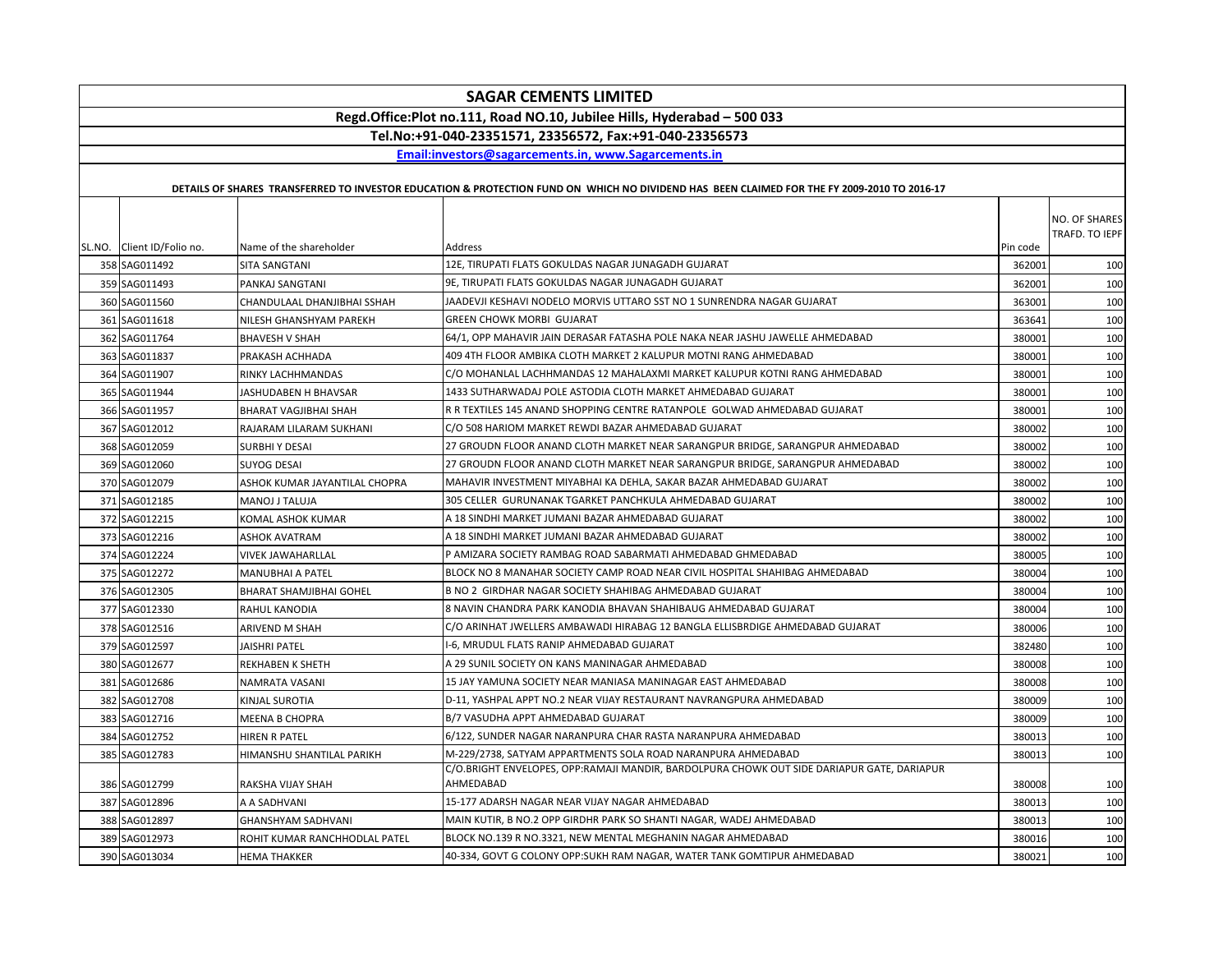|                            |                                 | <b>SAGAR CEMENTS LIMITED</b>                                                                                                                |          |                                 |
|----------------------------|---------------------------------|---------------------------------------------------------------------------------------------------------------------------------------------|----------|---------------------------------|
|                            |                                 | Regd.Office:Plot no.111, Road NO.10, Jubilee Hills, Hyderabad - 500 033                                                                     |          |                                 |
|                            |                                 | Tel.No:+91-040-23351571, 23356572, Fax:+91-040-23356573                                                                                     |          |                                 |
|                            |                                 | Email:investors@sagarcements.in, www.Sagarcements.in                                                                                        |          |                                 |
|                            |                                 |                                                                                                                                             |          |                                 |
|                            |                                 | DETAILS OF SHARES TRANSFERRED TO INVESTOR EDUCATION & PROTECTION FUND ON WHICH NO DIVIDEND HAS BEEN CLAIMED FOR THE FY 2009-2010 TO 2016-17 |          |                                 |
| SL.NO. Client ID/Folio no. | Name of the shareholder         | Address                                                                                                                                     | Pin code | NO. OF SHARES<br>TRAFD. TO IEPF |
| 391 SAG013096              | SOMABHAI J PATEL                | S/F 22 HER BHOLE SOCIETY KESHAV NAGAR SUBHASH BRIDGE AHMEDABAD                                                                              | 380027   | 100                             |
| 392 SAG013250              | JAGDISH K SONI                  | C/O BHADRESH B SHETH KAPAD BAZAR AT PO: SANAND AHMEDABAD                                                                                    | 382110   | 100                             |
| 393 SAG013265              | SANDIP KUMAR VINOD CHANDRA SHAH | NEAR LOKHANDAS GATE DESAI POLE VIRAMGRAM DIST AHMEDABAD GUJARAT                                                                             | 382150   | 100                             |
| 394 SAG013278              | RAMILA KANUBHAI THAKKAR         | RAVAL FALI P O BAVLA TA DHOLKA DT AHMEDABAD                                                                                                 | 382220   | 100                             |
| 395 SAG013362              | ACCAMMA STEPHEN                 | D 284 LAXMI KRUPA SOCIETY ARBUDA NAGAR ODHAV AHMEDABAD                                                                                      | 382415   | 100                             |
| 396 SAG013371              | <b>RAMILA S PATEL</b>           | AT & POST KUDASAN TA & DIST GANDHI NAGAR GANDHI NAGAR AHMEDABAD                                                                             | 382421   | 100                             |
| 397 SAG013425              | ARVINDBHAI MANILAL PETL         | G 5, SUVIRAL APPTS., OPP: GHANSHYAM FALTS NEAR VAMAJ SOCIETY, RANIP AHMEDABAD                                                               | 382480   | 100                             |
| 398 SAG013549              | VITTHAL BHAI MAGANLAL PATEL     | C/O APANA FARTILIZERS BAZZAR KUKARWADA GUJARAT                                                                                              | 382830   | 100                             |
| 399 SAG013576              | PATEL SANTABEN MITHABHAI G      | AT&POST JANTRAL TA:VIJAPUR MEHSANA NORTH GUJARAT                                                                                            | 382861   | 100                             |
| 400 SAG013619              | PATEL RAMESHBHAI VITHALBHAI     | AT:MOHANPURA TA&POST:IDAR DIST SABARKANTHA GUJARAT                                                                                          | 383430   | 100                             |
| 401 SAG013621              | BALDEVBHAI KASHIRAM PATEL       | TA:SIDDHPUR DIST:MAHESANA NEAR POLICE STATION GUJARAT                                                                                       | 384001   | 100                             |
| 402 SAG013677              | BHAGVANBHAI CHIMANLAL PATEL     | AT&PO BALISANA NAVO MADH TA:PATAN DT:MAHESANA NORTH GUJARAT                                                                                 | 384110   | 100                             |
| 403 SAG013750              | DAHYALAL SAVJIBHAI PATEL        | C/O LAXMI INVESTMENT OPP BARODA BANK UNJHA NORTH GUJARAT                                                                                    | 384170   | 100                             |
| 404 SAG013751              | KASHIBEN AMABALAL PATEL         | C/O AMBICA INVESTMENT OPP DENA BANK UNJHA NORTH GUJARAT                                                                                     | 384170   | 100                             |
| 405 SAG013777              | KAMINI BEN NITIN KUMAR PATEL    | C/O RAMABHAI V PATEL, GAYATRI SOC TA HARIJ DT MEHSANA NORTH GUJARAT                                                                         | 384240   | 100                             |
| 406 SAG013854              | RAJENDRA R PANCHOLI             | GUNDIKHAD MANARO NEAR BAPUNO CHORO VISNAGAR NORTH GUJARAT                                                                                   | 384315   | 100                             |
| 407 SAG013897              | DILIP KUMAR SHIVSHANKER ACHARYA | AT SURAJPURA PO SANGRA PALANPUR NORTH GUJARAT                                                                                               | 385001   | 100                             |
| 408 SAG013914              | KANTIBHAI BHIKHABHAI PATEL      | OLD LAXMPURA UMIYA NAGAR PALANPUR NORTH GUJARAT                                                                                             | 385002   | 100                             |
| 409 SAG013926              | VIMAL C PANDYA                  | C/O HARIKRUPA MACHINERY MAIN BAZAR BHABHAR DIST B K, BHABHAR NORTH GUJARAT                                                                  | 385320   | 100                             |
| 410 SAG014032              | JYOTI N THAKKAR                 | ROYAL PROVISION STORES BHALEJ ROAD OVER BRIDGE, A T P O ANAND GUJARAT                                                                       | 388001   | 100                             |
| 411 SAG014116              | SARALA DATTTARAYA HEGDE         | GANESH WADI BEHIND KHANDERAO MARKET BARODA GUJARAT                                                                                          | 390001   | 100                             |
| 412 SAG014123              | PARUL J PARIKH                  | C/O H M DESM BESIDE SHIYAPURA POLICE CHOWKY RAOPURA BARODA                                                                                  | 390001   | 100                             |
| 413 SAG014137              | KARAN AGRAWAL                   | 28 DELUX SOCIETY NIZAMPURA ROAD BARODA                                                                                                      | 390002   | 100                             |
| 414 SAG014212              | HATHI BHAI VANZARA              | 910/4 G I D C MAKARPURA BARODA                                                                                                              | 390010   | 100                             |
| 415 SAG014245              | JASUMATIBEN M PANCHAL           | 117 VIR NAGAR SOCIETY VIP ROAD KARELIBAUG BARODA                                                                                            | 390018   | 100                             |
| 416 SAG014290              | JAYABEN NARSI PATEL             | OPP P OFF AT AND PO BAHADARPUR IN H OUSE OF GOBARBHAI PATEL SANKHEDA BARODA BARODA                                                          | 391125   | 100                             |
| 417 SAG014339              | RANJANA M PATEL                 | PO NARMADA NAGAR 51 NO.28, Q NO.27 DIST BHARUCH GUJARAT                                                                                     | 392015   | 100                             |
| 418 SAG014360              | JAYABEN HITENDRABHAI DARAJI     | 171, GAYATRI SOCIETY-PART-2 104, SHIVPARK APARTMENT UDHNAGAM, SURAT GUJARAT                                                                 | 394210   | 100                             |
| 419 SAG014435              | ROHINI BEN KOTHARI              | 8 E KADAMBARI APT SAGRAMPURA NEAR JAIN TEMPLE MAJUGA GATE ROAD SURAT                                                                        | 395001   | 100                             |
| 420 SAG014438              | <b>CHETAN A SHAH</b>            | 405 ANTA VAS APT NO 2 NR ANAND NAGAR SAGRAMPURA SURAT                                                                                       | 395001   | 100                             |
| 421 SAG014442              | <b>GAUTAM JAIN</b>              | 313 GOODLUCK MARKET RING ROAD SURAT                                                                                                         | 395002   | 100                             |
| 422 SAG014475              | JAYANT U SHAH                   | 11/596 NANAVAT TALAWALS POLE FIRST FLOOR SURAT                                                                                              | 395003   | 100                             |
| 423 SAG014491              | <b>DINESH C SHAH</b>            | 6/2747, LALDARVAJA BANDUGARANAKA CHAR RASTA SURAT                                                                                           | 395003   | 100                             |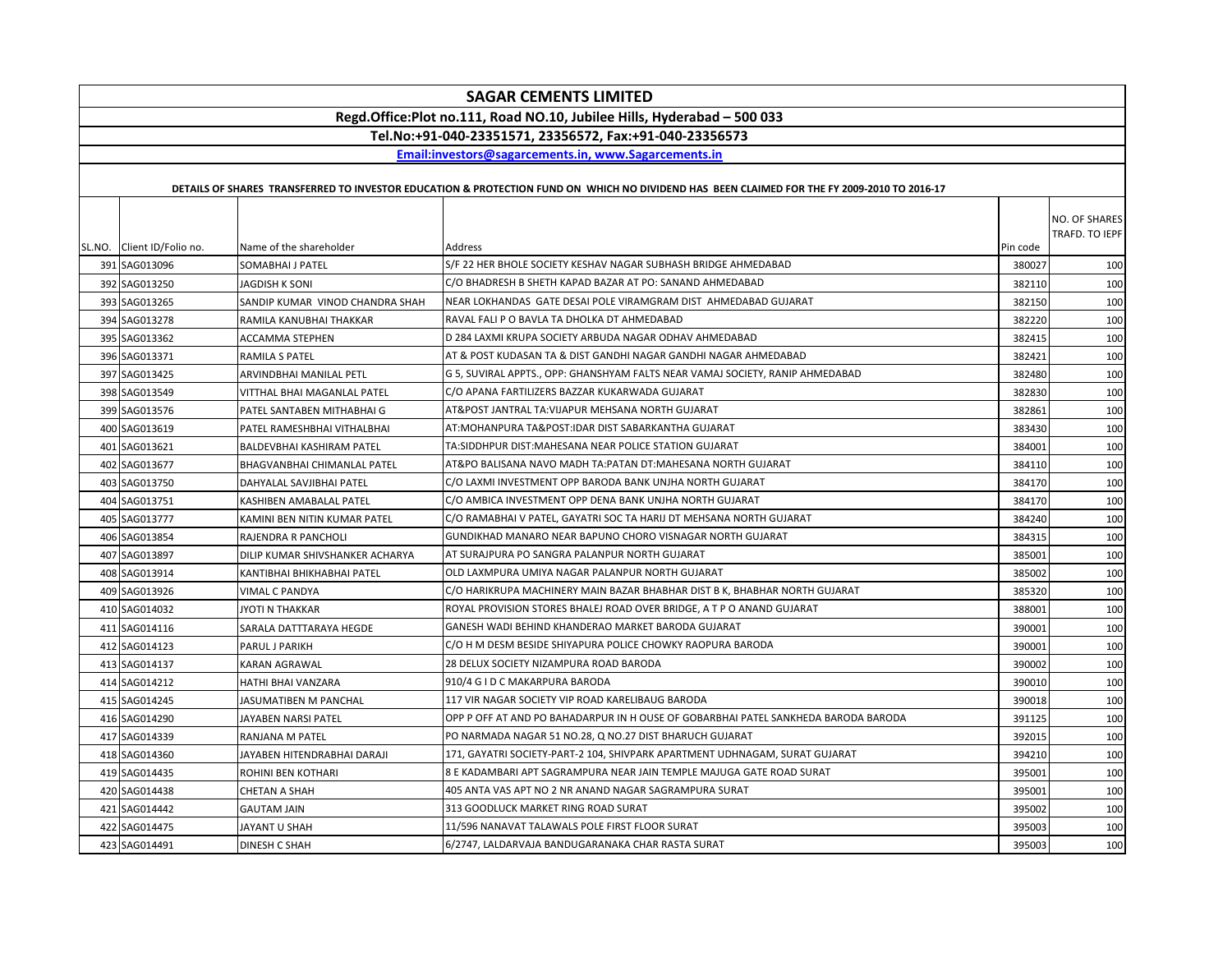| <b>SAGAR CEMENTS LIMITED</b>                                            |                                |                                                                                                                                             |          |                                 |  |
|-------------------------------------------------------------------------|--------------------------------|---------------------------------------------------------------------------------------------------------------------------------------------|----------|---------------------------------|--|
| Regd.Office:Plot no.111, Road NO.10, Jubilee Hills, Hyderabad - 500 033 |                                |                                                                                                                                             |          |                                 |  |
| Tel.No:+91-040-23351571, 23356572, Fax:+91-040-23356573                 |                                |                                                                                                                                             |          |                                 |  |
|                                                                         |                                | Email:investors@sagarcements.in, www.Sagarcements.in                                                                                        |          |                                 |  |
|                                                                         |                                | DETAILS OF SHARES TRANSFERRED TO INVESTOR EDUCATION & PROTECTION FUND ON WHICH NO DIVIDEND HAS BEEN CLAIMED FOR THE FY 2009-2010 TO 2016-17 |          |                                 |  |
|                                                                         |                                |                                                                                                                                             |          |                                 |  |
|                                                                         |                                |                                                                                                                                             |          | NO. OF SHARES<br>TRAFD. TO IEPF |  |
| SL.NO. Client ID/Folio no.                                              | Name of the shareholder        | Address                                                                                                                                     | Pin code |                                 |  |
| 424 SAG014493                                                           | <b>PUSHPA S SHAH</b>           | 503 RIDDHI SIDDHI APPARTMENT OPP GUJARTMITRA PRESS CHOWK SURAT                                                                              | 395003   | 100                             |  |
| 425 SAG014519                                                           | SHRIBAL C PARMAR               | C/O PARMAR COPY CENTRE 9/887 AMBAJI ROAD NEAR CHORYASI DAIRY SURAT                                                                          | 395003   | 100                             |  |
| 426 SAG014540                                                           | MEENA BEN RAJENDRA KUMAR JAIN  | B-102, AJANTA DIA APPARTMENTS OPP: GITANJALI PETROL PUMP VARACHA ROAD SURAT                                                                 | 395006   | 100                             |  |
| 427 SAG014545                                                           | ARVIND MANGUKIYA               | C/O DHARMESH MEDICALS 2 R B COMPLEX SURAT                                                                                                   | 395006   | 100                             |  |
| 428 SAG014606                                                           | KANTILAL TRIKAMLAL MEHTA       | 51 52 MAHAVIR NAGAR ZAVERI SADAK NAVSARI GUJARAT                                                                                            | 396445   | 100                             |  |
| 429 SAG014610                                                           | SAMUNDER AGARWAL               | 18/22, SHEIKH MEMON IST FLOOR, R NO.1 NEAR COTTON EX BOMBAY                                                                                 | 400001   | 100                             |  |
| 430 SAG014650                                                           | <b>BHARATKUMAR V GOKANI</b>    | 22 BHASKER LANE BHOLESWAR, MOWLA CHAWL 2ND FLOOR, R NO.43 BOMBAY                                                                            | 400002   | 100                             |  |
| 431 SAG014661                                                           | RAMESH KUMAR M JAIN            | 108/116, VITHAL WADI 1ST FLOOR ROOM NO.16 B BOMBAY                                                                                          | 400002   | 100                             |  |
| 432 SAG014732                                                           | SHARDA BEN SURESHCHADNRA PARKH | 218/220 SAMIER BUILDING PRATHNA SAMAJ ROOM 2 R R ROY ROAD BOMBAY                                                                            | 400004   | 100                             |  |
| 433 SAG014746                                                           | <b>GHEVARCHAND R JAIN</b>      | 8/10, 2ND CARPENTER STREET GANJAWALA BUILDING 1ST FLOOR, R NO.17 BOMBAY                                                                     | 400004   | 100                             |  |
| 434 SAG014747                                                           | JAIN SWARAJ R                  | 8/10, 2ND CARPENTER STREET GANJAWALA BUILDING 1ST FLOOR, R NO.17 BOMBAY                                                                     | 400004   | 100                             |  |
| 435 SAG014783                                                           | RAJENDRA NIVRUTI SALUNKE       | LILADHAR MANSION 2ND FLOOR KHETWADI 2ND LANE BOMBAY                                                                                         | 400004   | 100                             |  |
| 436 SAG014827                                                           | SANGEETA KUMARI K BAFNA        | C-22 1ST FLOOR BHARAT NAGAR GRANT ROAD BOMBAY                                                                                               | 400007   | 100                             |  |
| 437 SAG014829                                                           | <b>BHARAT KUMAR LJAIN</b>      | 208/12 DUNCAN ROAD ALI BUILDING SHOP NO.2 BOMBAY                                                                                            | 400008   | 100                             |  |
| 438 SAG014844                                                           | RAJESH K SHAH                  | 107 NEW ANANT BHUVAN, 1ST FLOOR 257/65 NARSI NATHA STREET BHAT BAZAR BOMBAY                                                                 | 400009   | 100                             |  |
| 439 SAG014864                                                           | JAYESH DEDHIA                  | 4 ROSHAN VILLA 81 MATAR PAKHADI ROAD BOMBAY                                                                                                 | 400010   | 100                             |  |
| 440 SAG014897                                                           | CHAMPLAL JAIN                  | 225 S & D RANGARI BUILDING ROOM NO.28 N M JOSH MARG BOMBAY                                                                                  | 400013   | 100                             |  |
| 441 SAG014936                                                           | SANDEEP K SHAH                 | 77, MARINE DRIVE 'F' ROAD PATAN JAIN MANDAL MARG 5 H FLOR, BLOCK NO.33 BOMBAY                                                               | 400020   | 100                             |  |
| 442 SAG014958                                                           | RITU ANIL KUMAR                | C/O MESA CONSULTANCY 121 MG ROAD, AGRA BLDG FORT BOMBAY                                                                                     | 400023   | 100                             |  |
|                                                                         |                                |                                                                                                                                             |          |                                 |  |
| 443 SAG014989                                                           | <b>ASTRID BHILARE</b>          | 205 ANDHERI SARASWATI CHS LTD DR CHARAT SINGH COLONY ANDHERI GHATKOPAR LINK RD ANDHERI E MUMBAI                                             | 400059   | 100                             |  |
| 444 SAG015030                                                           | ARUN DESHPANDE                 | ALLAHABAD BANK, ZENUB VILLA TURNER ROAD BANDRA WEST BOMBAY                                                                                  | 400050   | 100                             |  |
| 445 SAG015082                                                           | RAJPAT P KHETAN                | KEHTAN TRADING CO BAJAJI ROAD DEORIA SADAR UTTAR PRADESH                                                                                    | 274001   | 100                             |  |
| 446 SAG015176                                                           | <b>KAMLESH R PAREKH</b>        | B-106, SAI ASHISH NEAR NANCY COLONY BORIVLI(E) BOMBAY                                                                                       | 400066   | 100                             |  |
| 447 SAG015189                                                           | DINESH CHANDULAL SHAH          | D/15 SUMAN APARTMENT SANKAR LANE KANDIVALI WEST BOMBAY                                                                                      | 400067   | 100                             |  |
| 448 SAG015257                                                           | VISHWAS M VIDWANS              | 9, VAIKUNTH; TYPE IV RCF COLONY; CHEMBUR MUMBAI; MAHARASHTRA.                                                                               | 400074   | 100                             |  |
| 449 SAG015338                                                           | TANVI KIRIT SHAH               | A6/401, VEENA NAGAR L B S MARG MULUND WEST BOMBAY                                                                                           | 400080   | 100                             |  |
| 450 SAG015415                                                           | NITIN SHAH                     | B-5, VARDHUMUM DURSHAM JAMBLIYULI, S V ROAD BORIVILI WEST BOMBAY                                                                            | 400092   | 100                             |  |
| 451 SAG015482                                                           | JAWAHAR LAL SINGH              | 312 NILGIRI ANUSHAKTINAGAR BOMBAY                                                                                                           | 400094   | 100                             |  |
| 452 SAG015534                                                           | <b>MAHADEVAN K IYER</b>        | FLAT NO.202, 2ND FLOOR, M V APTS RAVI INDUSTRIAL COMPOUND HARINIWAS NAUPADA THANE MAHARASHTRA                                               | 400602   | 100                             |  |
| 453 SAG015622                                                           | VIMAL KUMAR JAIN               | D-3 KONARK NAGAR III PUNE                                                                                                                   | 411014   | 100                             |  |
| 454 SAG015626                                                           | VIJAY CHITALE                  | C BLOCK 9/15 EXTN PIMPRI COLONY PUNE                                                                                                        | 411017   | 100                             |  |
| 455 SAG015640                                                           | RAJMAL JAIN                    | WASIKPHATTA PARASVANATH SOCIETY, BUNGLOW NO.6 KASARWADI PUNE                                                                                | 411034   | 100                             |  |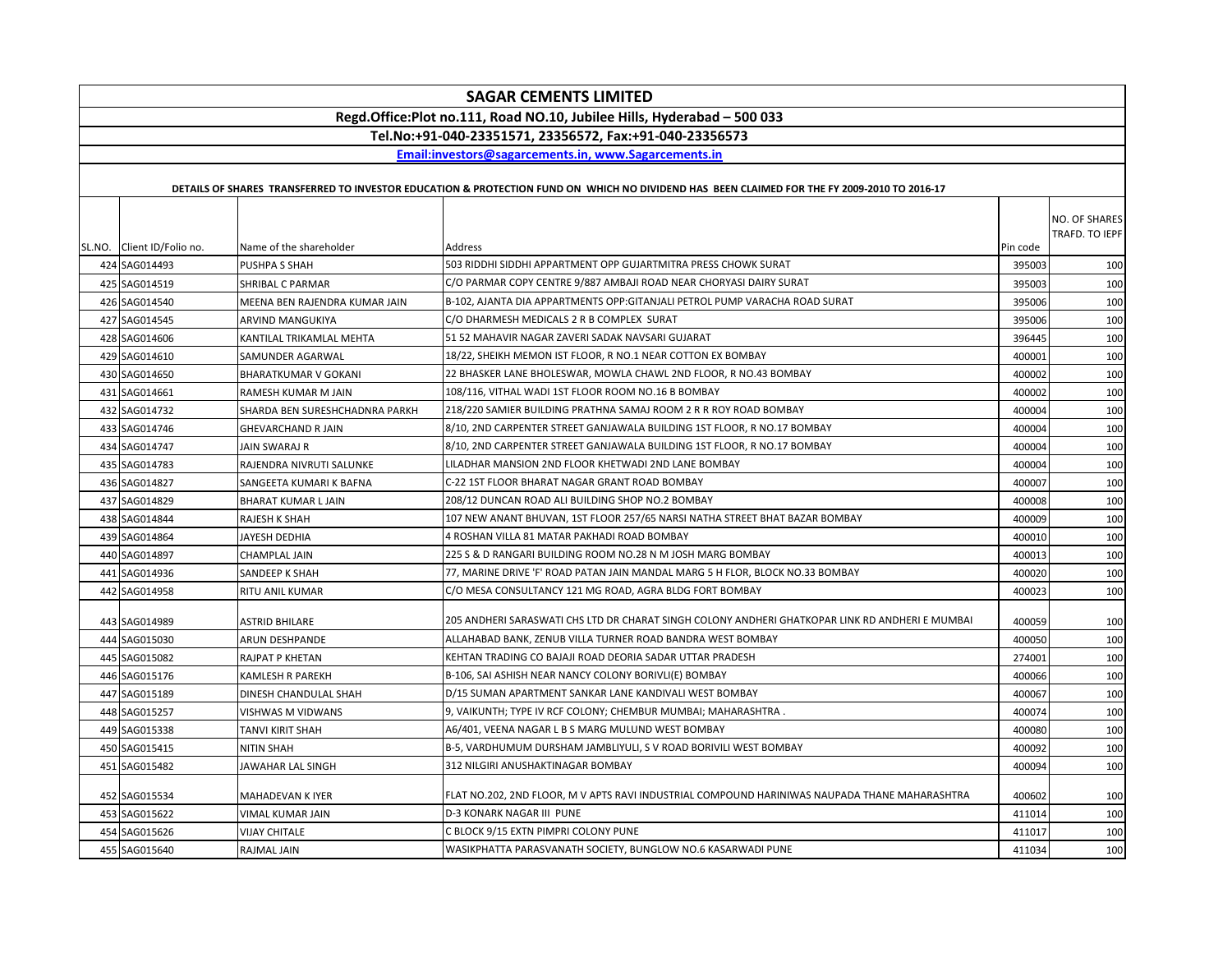| <b>SAGAR CEMENTS LIMITED</b>                                            |                                    |                                                                                                                                             |          |                |  |
|-------------------------------------------------------------------------|------------------------------------|---------------------------------------------------------------------------------------------------------------------------------------------|----------|----------------|--|
| Regd.Office:Plot no.111, Road NO.10, Jubilee Hills, Hyderabad - 500 033 |                                    |                                                                                                                                             |          |                |  |
| Tel.No:+91-040-23351571, 23356572, Fax:+91-040-23356573                 |                                    |                                                                                                                                             |          |                |  |
|                                                                         |                                    | Email:investors@sagarcements.in, www.Sagarcements.in                                                                                        |          |                |  |
|                                                                         |                                    |                                                                                                                                             |          |                |  |
|                                                                         |                                    | DETAILS OF SHARES TRANSFERRED TO INVESTOR EDUCATION & PROTECTION FUND ON WHICH NO DIVIDEND HAS BEEN CLAIMED FOR THE FY 2009-2010 TO 2016-17 |          |                |  |
|                                                                         |                                    |                                                                                                                                             |          | NO. OF SHARES  |  |
|                                                                         |                                    |                                                                                                                                             |          | TRAFD. TO IEPF |  |
| SL.NO. Client ID/Folio no.                                              | Name of the shareholder            | Address                                                                                                                                     | Pin code |                |  |
| 456 SAG015649                                                           | <b>SEVA GHATPANDE</b>              | BLOCK NO.13, KASHINATH 62 RAMBAUG COLONY KUTHRUD PUNE                                                                                       | 411038   | 100            |  |
| 457 SAG015687                                                           | NITIN YESHVANT KULKARNI            | 188, SHANIWAR PETH SOMAN WADA SATARA MAHARASHTRA                                                                                            | 415002   | 100            |  |
| 458 SAG015691                                                           | PUSHPAWATI SARATE                  | 192D, MANGALWAR PETH NEAR SANT SAKHU MANDIR A&P KARAD, DIST SATARA MAHARASHTRA                                                              | 415110   | 100            |  |
| 459 SAG015704                                                           | MADHU S JAIN                       | C/O SHRI PRAFUL TEXTILE 10/295/A BUNGLOW ROAD ICHALKARANJI MAHARASHTRA                                                                      | 416115   | 100            |  |
| 460 SAG015746                                                           | ANIL S NAIR                        | 2/29, RAHIVASI CO OP HSG SOCIETY, GUPTE ROAD, VISHNUNAGAR DOMBIVALI WEST, THANE MAHARASHTRA                                                 | 421202   | 100            |  |
| 461 SAG015774                                                           | SARITA PANWAR                      | C/O K S PANWAR OLD POWER HOUSE, BOMBAY AGRA RD MALEGAON, DIST NASIK MAHARASHTRA                                                             | 423203   | 100            |  |
| 462 SAG015816                                                           | RAJESH ASHOK PATIL                 | M A PANKE KHARE TOWN, DHARAMPETH NAGPUR MAHARASHTRA                                                                                         | 440010   | 100            |  |
| 463 SAG015817                                                           | NILKANTH NARAYAN KASHIKAR          | 6 DIPLAXMI GIRIPETH NAGPUR MAHARASHTRA                                                                                                      | 440010   | 100            |  |
| 464 SAG015827                                                           | <b>GURBACHANSINGH BHATIA</b>       | ANUP AUTO CENTER INDORA CHOWK NAGPUR MAHARASHTRA                                                                                            | 440017   | 100            |  |
| 465 SAG015835                                                           | <b>MANOJ CHANDAK</b>               | C/O NOVELTY STORES NENRY BAZAR KATOL NAGPUR MAHARASHTRA                                                                                     | 441302   | 100            |  |
| 466 SAG015847                                                           | ARUN DHANDE                        | NEAR RUBY GINNING AKOT DT.AKOLA MAHARASHTRA                                                                                                 | 444101   | 100            |  |
| 467 SAG015899                                                           | ALKA GUPTA                         | 1164-B KHATIWALA TANK INDORE M.P.                                                                                                           | 452001   | 100            |  |
| 468 SAG015905                                                           | NIKUNJ RAJGURU                     | PLOT NO.811, JAGRATI NAGAR NEAR NEW LOHA MANDI INDORE M.P.                                                                                  | 452001   | 100            |  |
| 469 SAG015922                                                           | PANKAJ KUMAR JAIN                  | 28/3 SHAKKAR BAZAR MAIN ROAD INDORE M.P.                                                                                                    | 452002   | 100            |  |
| 470 SAG015974                                                           | <b>BRAJESH BEOHAR</b>              | B-24, SALES TAX COLONY GUMASHTA NAGAR INDORE M.P.                                                                                           | 452009   | 100            |  |
| 471 SAG016011                                                           | <b>RAM SARUP GUPTA</b>             | M/S PUNJAB TRACTORS LTD E-1/57, ARERA COLONY BHOPAL M.P.                                                                                    | 462016   | 100            |  |
| 472 SAG016018                                                           | SANGAM BARA                        | 22 HOSTEL NO.3 PIPLANI BHEL BHOPAL M.P.                                                                                                     | 462022   | 100            |  |
| 473 SAG016049                                                           | SANJAY DHIR                        | DR DHIR KA DAWA KHANA OPPOSITE HISG COURT LASHKAR GWALIOR M.P.                                                                              | 474009   | 100            |  |
| 474 SAG016056                                                           | <b>SURESH KUMAR GUTPA</b>          | SWASTIK OIL MILL GANDHI GANJ CHHINDWARA M.P.                                                                                                | 480002   | 100            |  |
| 475 SAG016082                                                           | <b>REKHA BISWAS</b>                | 3001 TYPE III SEC II GEF ESTATE JABALPUR M.P.                                                                                               | 482011   | 100            |  |
| 476 SAG016089                                                           | OM PRAKASH AGRAWAL                 | C/O JAIDEEP BEHARI CHOWK SATNA M.P.                                                                                                         | 485001   | 100            |  |
| 477 SAG016094                                                           | <b>BV PATIL</b>                    | BLOCK - 63A, PLOT 5 NEHRU NAGAR WEST BHILAI M P                                                                                             | 490022   | 100            |  |
| 478 SAG016145                                                           | KAILASH CHAND JAIN                 | 13-3-266/2 PURANA POOL HYDERABAD                                                                                                            | 500006   | 100            |  |
| 479 SAG016150                                                           | CHENNA LAKSHUMMA UUMMA             | DEVARAJ VUMMA 4-63/A C, FEROZGUDA BOWINPALLI SECUNDERABAD                                                                                   | 500011   | 100            |  |
| 480 SAG016184                                                           | AKHTERI OSMAN                      | 10-2-349/A/3 OPP LANE TO ASIF NAGAR POLICE STATION HYDERABAD                                                                                | 500028   | 100            |  |
| 481 SAG016194                                                           | M RAJESWARI                        | C/O.RAMA GOPAL CANARA BANK, OVERSEAS BRANCH HILL FORT ROAD HYDERABAD                                                                        | 500004   | 100            |  |
| 482 SAG016243                                                           | V M MOHANA REDDY B                 | FLAT NO.B-3 SHIVA COMPLEX CHANDRAGIRI COLONY SECUNDERABAD                                                                                   | 500056   | 100            |  |
| 483 SAG016263                                                           | KARUNAKARA SWAMY VANGALA           | PO KOTEPALY DIST ADILABAD ANDHRA PRADESH                                                                                                    | 504204   | 100            |  |
| 484 SAG016267                                                           | VARAPRASAD BABU C H                | 7-14/14 JAMMIKUNTA KARIMNAGAR DIST ANDHRA PRADESH                                                                                           | 505122   | 100            |  |
| 485 SAG016268                                                           | SURYA PRAKASH RAO YELURUPATI       | SENIOR COMMERCIDE CLEARK S C RAILWAY, RAMGUNDAM KARIMNAGAR DIST ANDHRA PRADESH                                                              | 505208   | 100            |  |
| 486 SAG016272                                                           | MADHU SUDAN REDDY THATIPALI        | Q.NO.308 POST FERTILIZER CITY KARIMNAGAR DIST ANDHRA PRADESH                                                                                | 505210   | 100            |  |
| 487 SAG016284                                                           | A SUNEETHA ADDAGUDI                | W/O A SATYANARAYANA VENKATESWARA AUTOMOTIVES M G M ROAD, WARANGAL ANDHRA PRADESH                                                            | 506002   | 100            |  |
| 488 SAG016357                                                           | <b>GOWRI SHANKAR RAO MORISETTY</b> | C/O MORISETTY VENKATESWAR RAO & CO CANAL ROAD VIJAYAWADA                                                                                    | 520001   | 100            |  |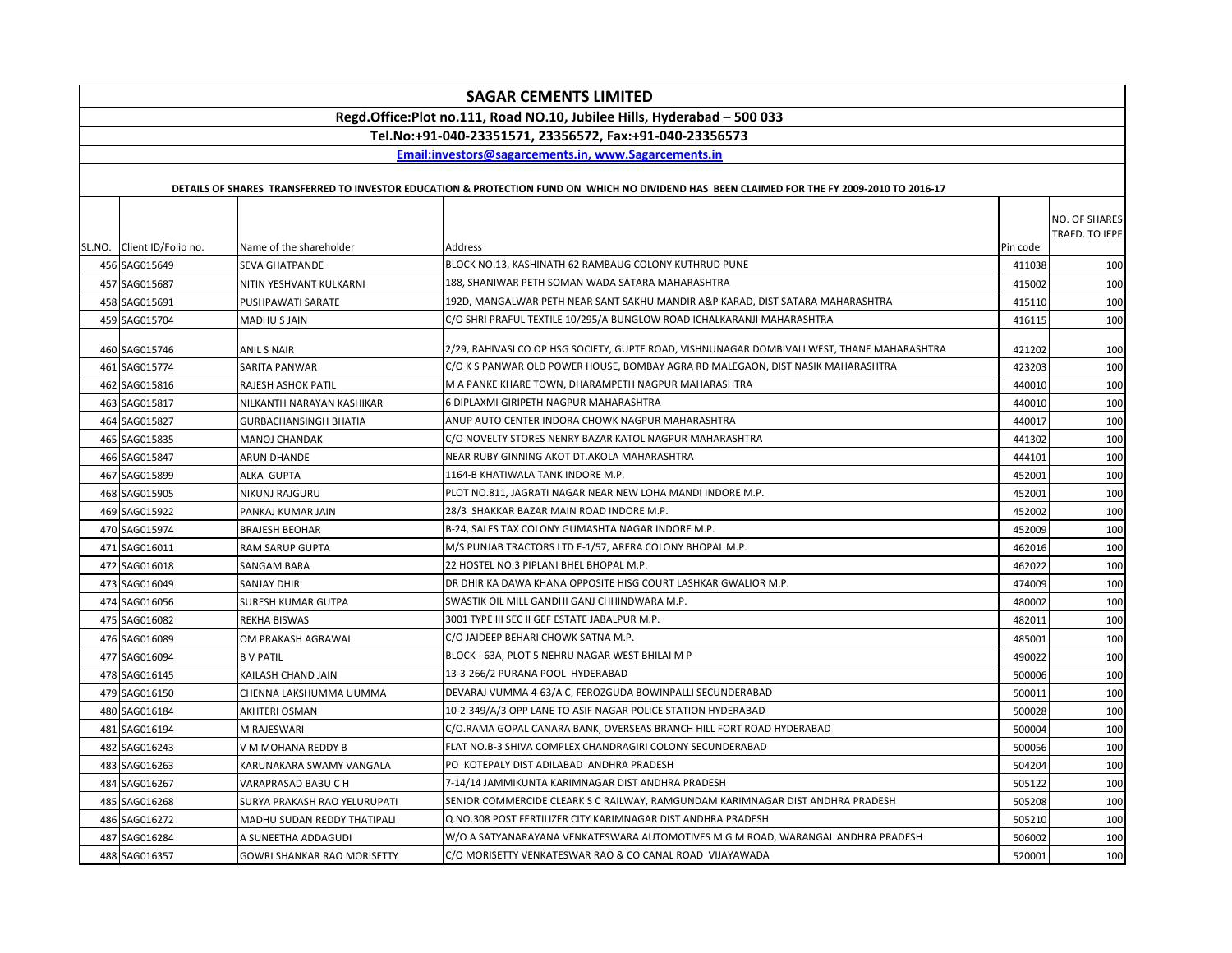|                            |                               | <b>SAGAR CEMENTS LIMITED</b>                                                                                                                |          |                                 |
|----------------------------|-------------------------------|---------------------------------------------------------------------------------------------------------------------------------------------|----------|---------------------------------|
|                            |                               | Regd.Office:Plot no.111, Road NO.10, Jubilee Hills, Hyderabad - 500 033                                                                     |          |                                 |
|                            |                               | Tel.No:+91-040-23351571, 23356572, Fax:+91-040-23356573                                                                                     |          |                                 |
|                            |                               | Email:investors@sagarcements.in, www.Sagarcements.in                                                                                        |          |                                 |
|                            |                               |                                                                                                                                             |          |                                 |
|                            |                               | DETAILS OF SHARES TRANSFERRED TO INVESTOR EDUCATION & PROTECTION FUND ON WHICH NO DIVIDEND HAS BEEN CLAIMED FOR THE FY 2009-2010 TO 2016-17 |          |                                 |
| SL.NO. Client ID/Folio no. | Name of the shareholder       | Address                                                                                                                                     | Pin code | NO. OF SHARES<br>TRAFD. TO IEPF |
| 489 SAG016364              | ARJANUDU NALLAMOTU            | C/O V DURGA RAO CYCLE SHOP BENZ COMPANY VIJAYAWADA                                                                                          | 520001   | 100                             |
| 490 SAG016406              | <b>B V SATEESH</b>            | A A N M & UVRSR POLYTECHNIC GUDLAVALLERU PO KRISHNA DT                                                                                      | 521356   | 100                             |
| 491 SAG016407              | <b>GULLAPALLI SUSEELA</b>     | W/O G VIJAYAKUMAR DE 30: C COLONY,V T P S IBRAHIMPATNAM KRISHNA DIST                                                                        | 521456   | 100                             |
| 492 SAG016422              | GOTIKE VIJAYALAXMI            | R P R SCHOOL PTGS NAGARJUNA SAGAR POST VPS GUNTUR DIST ANDHRA PRADESH                                                                       | 522439   | 100                             |
| 493 SAG016448              | SURYANARAYANA REDDY SABBELLA  | D NO.50-53-5 SEETHAMMADHARA VISAKHAPATNAM ANDHRA PRADESH                                                                                    | 530013   | 100                             |
| 494 SAG016489              | SITA MAHALAKSHMI LAKKIM SETTI | W/O.CHANDRA SEKHARA RAO PWI S C RAILWAY BHIMAVARM ANDHRA PRADESH                                                                            | 534201   | 100                             |
| 495 SAG016500              | R SURESH                      | VENKTESWARA SILK KOTI RESHAM MARKET AVENUE ROAD BANGALORE                                                                                   | 560001   | 100                             |
| 496 SAG016537              | RIKHAB CHAND JAIN             | MODI ENTERPRISES 21/8 1ST FLR GANIGARPET BANGALORE                                                                                          | 560002   | 100                             |
| 497 SAG016542              | A HAREESH                     | NO 25 GOVINDAPPA ROAD BASAVANAGUDI BANGALORE                                                                                                | 560004   | 100                             |
| 498 SAG016559              | <b>BIRENDER SINGH</b>         | SECURITY SECTION AIR FORCE STATION JALAHALLI WEST BANGALORE                                                                                 | 560015   | 100                             |
| 499 SAG016606              | A R SATYANARAYAN              | C/O DEEPAK 1ST FLOOR NO.45, KILARI ROAD BANGALORE                                                                                           | 560053   | 100                             |
| 500 SAG016607              | SUSHEELA N JAIN               | C/O DEEPAKI 1ST FLOOR NO.45, KILARI ROAD BANGALORE                                                                                          | 560053   | 100                             |
| 501 SAG016664              | RASHI ANAND                   | M.R-10/B 2ND CROSS, 7TH MAIN B.T.M IIND STAGE BANGALORE                                                                                     | 560076   | 100                             |
| 502 SAG016675              | SHIVARAM H J                  | C/O DR.VASANTHA KUMAR TECHNICAL MANAGER(PATHLAGOR), 21 H M T LAY & 80 TEST ROAD, R T NAGAR<br><b>BANGALORE</b>                              | 560001   | 100                             |
| 503 SAG016680              | M KIRAN KUMAR                 | KIRAN BHAVAN, 279/A MAHAVEER NAGAR MYSORE KARNATAKA                                                                                         | 570001   | 100                             |
| 504 SAG016691              | M HARISH                      | M MAHALINGAJAH ADVOCATE SOUTH EXTN, CHIKKANAYA KANAHALLI TUMKUR DIST KARNATAKA                                                              | 572214   | 100                             |
| 505 SAG016693              | S R M VALLIAMMAI              | 13762/1 COLLEGE ROAD HASSAN KARNATAKA                                                                                                       | 573201   | 100                             |
| 506 SAG016726              | SAROJA DEVI                   | M/S NEW SAPNA SHOW ROOM M S ROAD SHIKARIPUR KARNATAKA                                                                                       | 577427   | 100                             |
| 507 SAG016773              | S SHARMILA                    | NO 2 ARMENIAN STREET MANNADY CHENNAI                                                                                                        | 600001   | 100                             |
| 508 SAG016776              | MADHUKANT B SHAH              | M B SHAH & CO CHARTERED ACCOUNTANTS NO 14 ERRABALU CHETTY STREET CHENNAL                                                                    | 600001   | 100                             |
| 509 SAG016785              | SURESH CHANDRA JHALANI        | SANJAY TEXTILE 44 GODOWN STREET CHENNAI                                                                                                     | 600001   | 100                             |
| 510 SAG016824              | NATVARLAL VISRAM CHAUHAN      | VISRAM MOTORS NO.115A, JANI JHAN KHAN ROAD POST BOX NO.678, ROYAPETTAH CHENNAI                                                              | 600014   | 100                             |
| 511 SAG016831              | <b>INDRA RAVISHANKAR</b>      | C/O S GANESAN 123 RAILWAY COLONY CHENNAI                                                                                                    | 600008   | 100                             |
| 512 SAG016845              | T ARUMUGAM                    | 12 SUBRAMANIA SWAMI KOIL ST SAIDAPET CHENNAI TAMILNADU                                                                                      | 600015   | 100                             |
| 513 SAG016890              | ARVIND KUMAR SHUKLA           | NO.6/128, 9TH MAIN ROAD KAVIRASU KANNANDASAN NAGAR CHENNAI TAMIL NADU                                                                       | 600051   | 100                             |
| 514 SAG016893              | S MALLIGA                     | NO.10, INDIRA NAGAR POONAMALLEE CHANNAI TAMILNADU                                                                                           | 600056   | 100                             |
| 515 SAG016916              | JASRAJ KARNAWAT               | 31 CHANDRAPA M S T SOWCARPET CHENNAI TAMILNADU                                                                                              | 600079   | 100                             |
| 516 SAG016926              | <b>DINESH KUMAR</b>           | GULAB SAREE CENTRE 10-6, KASI CHETTY STREET CHENNAI TAMILNADU                                                                               | 600079   | 100                             |
| 517 SAG016946              | LALITA DEVI                   | UGRAJ & CO 59, NARAYANA MUDALI STREET CHENNAI TAMILNDU                                                                                      | 600079   | 100                             |
| 518 SAG016958              | JAWANMAL                      | RITA INDUSTRIES, 11 LAWYER CHINNATHAMBI STREET KONDITHOPE CHENNAI                                                                           | 600079   | 100                             |
| 519 SAG016971              | <b>T DAYALAN</b>              | C/O S N INDUSTRIES NO.11, WOOD WARD, 3RD LANE WALL TAX ROAD CHENNAI                                                                         | 600079   | 100                             |
| 520 SAG016989              | SUNIL KUMAR SARAWAGI          | C/O MATULYA TEXTILES 6/155, KAPAD MARKET ICHALKARANJI KOLHAPUR (D.T.)                                                                       | 416115   | 100                             |
| 521 SAG016999              | S PALANIAPPAN                 | 39/A1, VENKATESH NAGAR VIRUGAM BAKKAM CHENNAI TAMILNADU                                                                                     | 600092   | 100                             |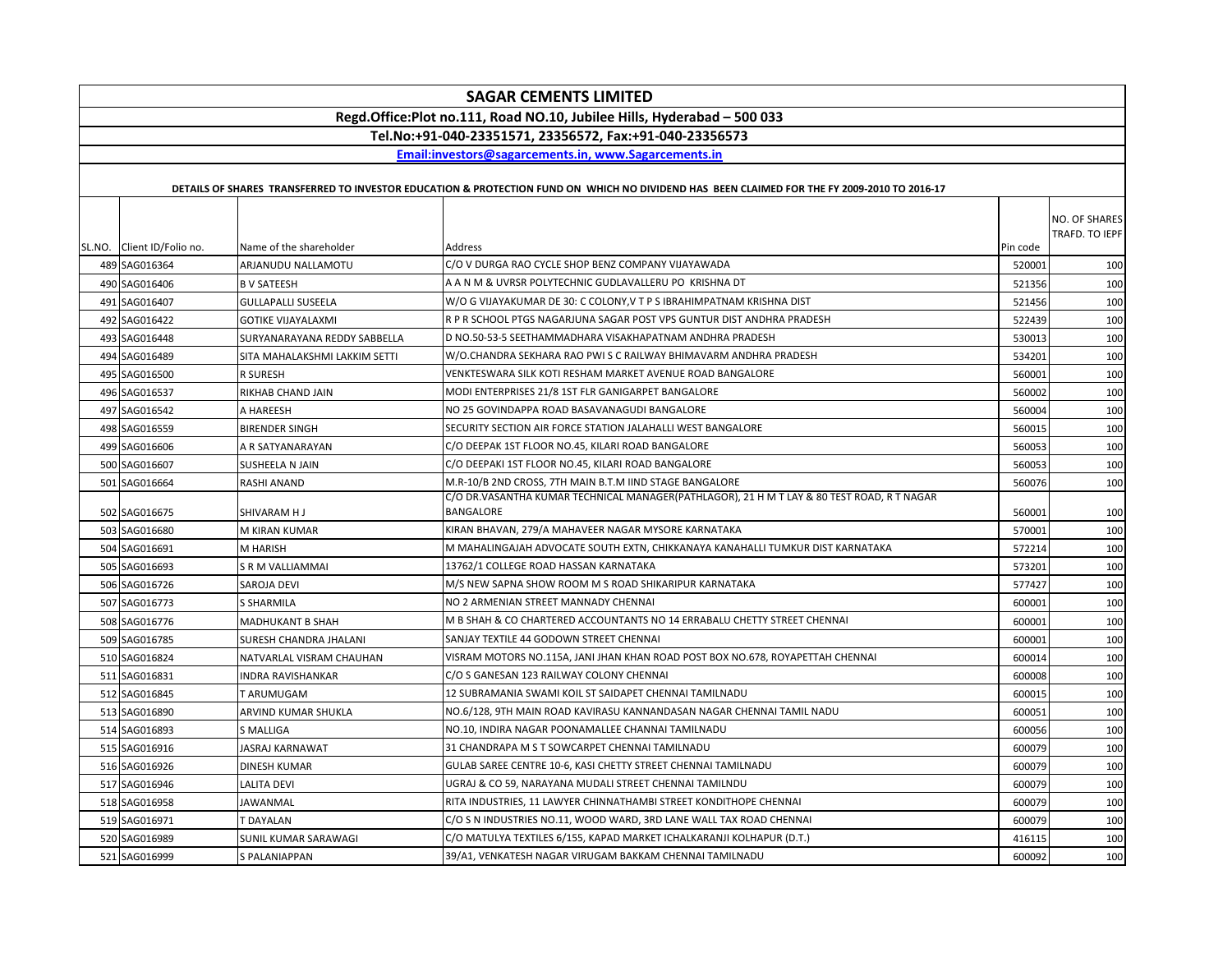| <b>SAGAR CEMENTS LIMITED</b>                                            |                             |                                                                                                                                             |          |                |  |  |
|-------------------------------------------------------------------------|-----------------------------|---------------------------------------------------------------------------------------------------------------------------------------------|----------|----------------|--|--|
| Regd.Office:Plot no.111, Road NO.10, Jubilee Hills, Hyderabad - 500 033 |                             |                                                                                                                                             |          |                |  |  |
| Tel.No:+91-040-23351571, 23356572, Fax:+91-040-23356573                 |                             |                                                                                                                                             |          |                |  |  |
| Email:investors@sagarcements.in, www.Sagarcements.in                    |                             |                                                                                                                                             |          |                |  |  |
|                                                                         |                             |                                                                                                                                             |          |                |  |  |
|                                                                         |                             | DETAILS OF SHARES TRANSFERRED TO INVESTOR EDUCATION & PROTECTION FUND ON WHICH NO DIVIDEND HAS BEEN CLAIMED FOR THE FY 2009-2010 TO 2016-17 |          |                |  |  |
|                                                                         |                             |                                                                                                                                             |          | NO. OF SHARES  |  |  |
|                                                                         |                             |                                                                                                                                             |          | TRAFD. TO IEPF |  |  |
| SL.NO. Client ID/Folio no.                                              | Name of the shareholder     | Address                                                                                                                                     | Pin code |                |  |  |
| 522 SAG017029                                                           | HASSINA BEGUM SHAHUL HAMEED | D4-144 KAILASAPURAM TIRUCHIRAPALLI TAMILNADU                                                                                                | 620014   | 100            |  |  |
| 523 SAG017072                                                           | SUSHEELA BHARARIA           | RAHUL STEEL INDUSTRIES 103 N M S COMPOUND ERODE TAMILNADU                                                                                   | 638001   | 100            |  |  |
| 524 SAG017081                                                           | RAGHUANTHAN BALAJI          | 159/160, SRINIVASA RAGAVAN ST R S PURAN COIMBATORE TAMILNADU                                                                                | 641002   | 100            |  |  |
| 525 SAG017185                                                           | SATYABRATA GHOSH            | 144 BIDHAN SARANEE CALCUTTA                                                                                                                 | 700006   | 100            |  |  |
| 526 SAG017190                                                           | AMIT KEDIA                  | HALWASIYA CHHATRA NIWAS 2/1 BRAJODULAL STREET CALCUTTA                                                                                      | 700006   | 100            |  |  |
| 527 SAG017228                                                           | ANJU CHHAJER                | C/O D S ENTERPRISES 199/5 M G ROAD CALCUTTA                                                                                                 | 700007   | 100            |  |  |
| 528 SAG017275                                                           | <b>VINITA KAPOOR</b>        | 7A LOWER CIRCULAR ROAD CALCUTTA                                                                                                             | 700017   | 100            |  |  |
| 529 SAG017313                                                           | DEBAPRIYA DEBROY            | 1/4 HEM DAY LANE CALCUTTA                                                                                                                   | 700050   | 100            |  |  |
| 530 SAG017374                                                           | <b>RITA DAS</b>             | C/O.SHRI PARESH NATH DAS 123/2 BENARAS ROAD, SALKIA HOWRAH                                                                                  | 711106   | 100            |  |  |
| 531 SAG017408                                                           | SUBRATA SARKAR              | VILL&PO KAJORA GRAM DIST BURDWAN WEST BENGAL                                                                                                | 713338   | 100            |  |  |
| 532 SAG017428                                                           | ASHOK KUMAR SHUKLA          | 9 BARANASHI GHOSH ROAD PO TALPUKUR DIST PARGANAS WEST BENGAL                                                                                | 743187   | 100            |  |  |
| 533 SAG017450                                                           | BHABA BINODA PANIGRAHI      | QR NO 3R/46 DOCTORS COLONY BURLA PO DT SAMBHALPUR ORISSA                                                                                    | 768017   | 100            |  |  |
| 534 SAG017454                                                           | ALKA CHOUDHARY              | 4 DEENA MARKET SS ROAD GUWAHATI ASSAM                                                                                                       | 781001   | 100            |  |  |
| 535 SAG017469                                                           | AGALA YUSMI SLOTIA          | K C TRUNK & BUCKET FACTORY S R C B ROAD FANCY BAZAR GUWAHATI                                                                                | 781001   | 100            |  |  |
| 536 SAG017493                                                           | MR RAJIB BISWAS             | C/O MR RANJIT BISWAS DIRECTOR FIRE SERVICE ASAM BELTRA GUWAHATI                                                                             | 781028   | 100            |  |  |
| 537 SAG017511                                                           | SANGEETA DEVI JAIN          | C/O JAGANMALL AJIT KUMAR THANGAL BAZAR IMPHAL MANIPUR                                                                                       | 795001   | 100            |  |  |
| 538 SAG017512                                                           | NAROTTAM LAL MAUKA          | C/O SHIV STEEL THANGAL BAZAR IMPHAL MANIPUR                                                                                                 | 795001   | 100            |  |  |
| 539 SAG017523                                                           | <b>RUPALI NATH</b>          | C/O SRI RAM NARAYAN PRASAD RETD INCOME TAX OFFICER MOHALLA ASHTHAN LANE PATNA, BIHAR                                                        | 800001   | 100            |  |  |
| 540 SAG017582                                                           | SHAILENDRA KUMAR            | QR NO 2136 SOCTOR 4 F BOKARO STEEL CITY BOKARO BIHAR                                                                                        | 827004   | 100            |  |  |
| 541 SAG017610                                                           | <b>RATTAN LAL</b>           | QR NO 1 CR/73 OLD THANA COLONEY PO BHURKUN DIST HAZARIBAGH BIHAR                                                                            | 829135   | 100            |  |  |
| 542 SAG017612                                                           | ADILAKSHMI KAMESWARI NETI   | 4, K.D. FLATS KADMA(P.O.) JAMSHEDPUR BIHAR                                                                                                  | 831005   | 100            |  |  |
| 543 SAG017617                                                           | RAM NANDAN KUMAR            | E-5 SUBNEREKHA COLONY SANKOSAI PO M G M COLLEGE JAMSHEDPUR BIHAR                                                                            | 831018   | 100            |  |  |
| 544 SAG017634                                                           | NISHA DEVI KHETAN           | PO GUTHNI DIST SIWAN BIHAR                                                                                                                  | 841435   | 100            |  |  |
| 545 SAG017650                                                           | HARI PRAKASH MASKARA        | VANDANA BOMBAY DYEING MAIN ROAD BEGUSARAI BIHAR                                                                                             | 851101   | 100            |  |  |
| 546 SAG017657                                                           | CPL NAND KUMAR JHA (MTR&S)  | RACE COURSE AF STN NEW DELHI NEW DELHI                                                                                                      | 110003   | 100            |  |  |
| 547 SAG017658                                                           | <b>ANIL SHARMA</b>          | 856 SU AF C/O 56 APO                                                                                                                        |          | 100            |  |  |
| 548 SAG017677                                                           | <b>ASHOK KUMAR</b>          | C/O CHUNI LAL BHALLA E D 12 DHAN MOHALLA JALANDHAR CITY PUNJAB                                                                              | 144004   | 100            |  |  |
| 549 SAG017685                                                           | <b>VIVEK SRIVASTAVA</b>     | C/O.SMT.PREMA SRIVASTAVA 2-A/1, CLIVE ROAD CIVIL LINES, ALLAHABAD UTTAR PRADESH                                                             | 211001   | 100            |  |  |
| 550 SAG017733                                                           | <b>GOPI KISHAN BAHETI</b>   | 16/2 SHAKTI NAGAR DELHI                                                                                                                     | 110007   | 100            |  |  |
| 551 SAG017765                                                           | NIRMALA DEVI                | J-67 KIRTI NAGAR NEW DELHI                                                                                                                  | 110015   | 100            |  |  |
| 552 SAG017768                                                           | JITENDER KAPUR              | C/O MANISH KAPOOR A-37 A SAINIK NAGAR NEAR NAWADA METRO STATION UTTAM NAGAR NEW DELHI                                                       | 110059   | 100            |  |  |
| 553 SAG017835                                                           | RATTAN SINGH BHARAL         | H NO 57 VILL LAMPUR PO NARELA DELHI                                                                                                         | 110040   | 100            |  |  |
| 554 SAG017856                                                           | <b>SURESH WATI</b>          | E-7/19 KRISHNA NAGAR DELHI                                                                                                                  | 110051   | 100            |  |  |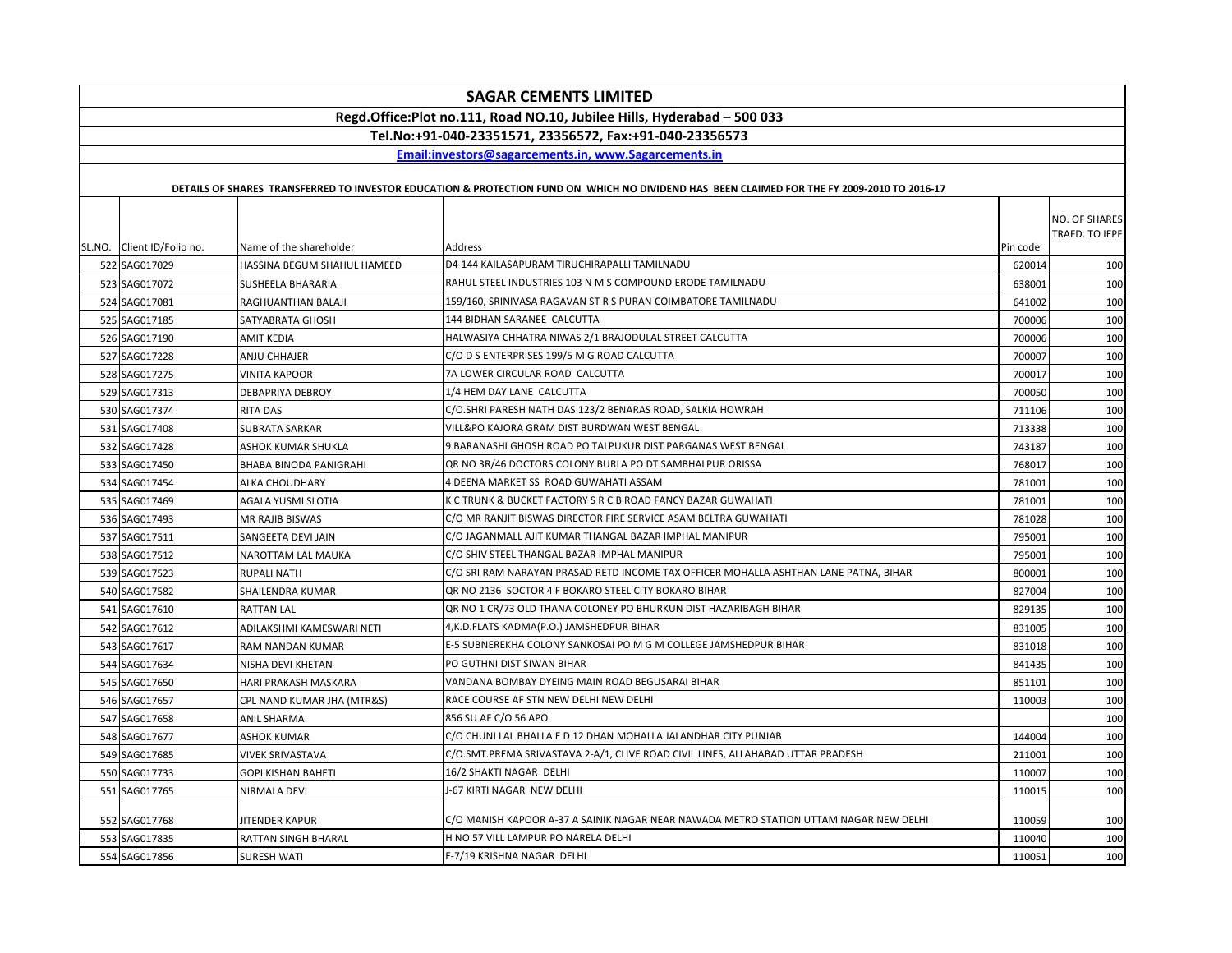|                            |                              | <b>SAGAR CEMENTS LIMITED</b>                                                                                                                |          |                                 |
|----------------------------|------------------------------|---------------------------------------------------------------------------------------------------------------------------------------------|----------|---------------------------------|
|                            |                              | Regd.Office:Plot no.111, Road NO.10, Jubilee Hills, Hyderabad - 500 033                                                                     |          |                                 |
|                            |                              | Tel.No:+91-040-23351571, 23356572, Fax:+91-040-23356573                                                                                     |          |                                 |
|                            |                              | Email:investors@sagarcements.in. www.Sagarcements.in                                                                                        |          |                                 |
|                            |                              |                                                                                                                                             |          |                                 |
|                            |                              | DETAILS OF SHARES TRANSFERRED TO INVESTOR EDUCATION & PROTECTION FUND ON WHICH NO DIVIDEND HAS BEEN CLAIMED FOR THE FY 2009-2010 TO 2016-17 |          |                                 |
| SL.NO. Client ID/Folio no. | Name of the shareholder      | Address                                                                                                                                     | Pin code | NO. OF SHARES<br>TRAFD. TO IEPF |
| 555 SAG018003              | RAJINDER KUMAR               | 1336 BAGH WALI GALI LUDHIANA PUNJAB                                                                                                         | 141008   | 100                             |
| 556 SAG018018              | <b>SUBHASH CHANDER</b>       | ADVOCATE 4381 ROUNNTI STREET MISER PURA BAZAR JAGRAON DIST LUDHIANA PUNJAB                                                                  | 142026   | 100                             |
| 557 SAG018024              | SAVITA KOHLI                 | 1236/VIII KUCHA KAURA MISSER GALI GANDA MANDI AMRITSAR PUNJAB                                                                               | 143001   | 100                             |
| 558 SAG018044              | <b>HARI SINGH</b>            | V PO NIJJARN VIA KALA SANGHIAN DIST JALANDHAR AMRITSAR PUNJAB                                                                               | 143001   | 100                             |
| 559 SAG018048              | HARBANS SINGH ANAND          | C/O AJIT TEA FACTORY O/S GHEE MANDI AMRITSAR PUNJAB                                                                                         | 143001   | 100                             |
| 560 SAG018075              | <b>INDER BHUSHAN</b>         | H NO 365 WARD NO 4 GOPAL NAGAR GURDASPUR PUNJAB                                                                                             | 143321   | 100                             |
| 561 SAG018080              | POOKA SEKHARI                | SAGAR FOUNDRY (REGD) RAILWAY ROAD BATALA PUNJAB                                                                                             | 143505   | 100                             |
| 562 SAG018099              | <b>SUNIL KUAMR TAHEEM</b>    | H NO 52 STREET NO.23 JALANDHAR CANTT PUNJAB                                                                                                 | 144005   | 100                             |
| 563 SAG018129              | <b>MANDEEP KAUR</b>          | 54 JAGJIT SINGH H NO 7136/5 GURBAX COLONY MAIN BAZAR OPP GALI NO 2 PATIALA PUNJAB                                                           | 147001   | 100                             |
| 564 SAG018141              | <b>RAMESH CHAND</b>          | C/O. AMAR NATH KANT KUMAR COMMISSION AGENTS DHURI PUNJAB                                                                                    | 148024   | 100                             |
| 565 SAG018148              | SURINDER KUMAR SHARMA        | B-IX /216 STREET NO.6 BHARAT NAGAR BARNALA SANGRUR (DIST)                                                                                   | 148101   | 100                             |
| 566 SAG018174              | SURINDER PAL SINGH           | 1044-A SECTOR 35-B CHANDIGARH                                                                                                               | 160022   | 100                             |
| 567 SAG018190              | <b>BHAUAPK</b>               | G F H NO 3064 SECTOR 46 C CHANDIGARH                                                                                                        | 160047   | 100                             |
| 568 SAG018196              | ASHWANI KUMAR KATNA          | C/O M/S BAJAJ GAS AGENCY HAMIPUR HIMACHALPRADESH                                                                                            | 177001   | 100                             |
| 569 SAG018238              | <b>HARI SHAMKER</b>          | THANDI SARAK NADRAI GATE KASGANJ DIST ETAWAH UTTAR PRADESH                                                                                  | 207123   | 100                             |
| 570 SAG018252              | RAMJI GUPTA                  | 33/204 MANIRAM BAGIA KANPUR KANPUR UTTAR PRADESH                                                                                            | 208001   | 100                             |
| 571 SAG018260              | KAMALESH KUMAR AGRAWAL       | C/O C P DEWAN 117-L-12 NAVIN NAGAR KANPUR UTTAR PRADESH                                                                                     | 208005   | 100                             |
| 572 SAG018277              | RAMAN JEET SALUJA            | 117/2/452 NAVIN NAGAR KANPUR UTTAR PRADESH                                                                                                  | 208025   | 100                             |
| 573 SAG018307              | <b>GEETA GAHLAWAT</b>        | P 52/1 OFFICERS ENCLAVE IAF BAMRAULI ALLAHABAD UTTAR PRADESH                                                                                | 211012   | 100                             |
| 574 SAG018313              | K RAM                        | C/O SHRI K P SINGH J-3/5 NEW DALI BAGH LUCKNOW                                                                                              | 221001   | 100                             |
| 575 SAG018346              | S K VALI                     | HQ LUCKNOW SUB AREA LUCKNOW                                                                                                                 | 226002   | 100                             |
| 576 SAG018365              | PARAG RAM                    | ESI/345 SITAPUR ROAD MAHAYOJNA ALIGANJ LUCKNOW UP                                                                                           | 226016   | 100                             |
| 577 SAG018369              | <b>MADHURI DEVI</b>          | PO ARJUN GANJ VIA ARJUN GANJ SULTANPUR ROAD LUCKNOW                                                                                         | 226016   | 100                             |
| 578 SAG018420              | RAMESHWAR NATH JHINGAN       | 44/2 MOHINI ROAD DALANWALA DEHRADUN                                                                                                         | 248001   | 100                             |
| 579 SAG018454              | <b>MANJU TIBREWAL</b>        | JAY PHARMA HOSPITAL CHOWK PADRAUNA                                                                                                          | 274304   | 100                             |
| 580 SAG018465              | <b>MINI SURI</b>             | C/O.ITC HOTELS LIMITED A-9, USO ROAD QUTAB INSTITUTIONAL AREA NEW DELHI                                                                     | 110067   | 100                             |
| 581 SAG018549              | <b>GULAB PRABHA JAIN</b>     | C/O PRAKASH CHAND JAIN E-186 MURLIPURA SCHEME JAIPUR RAJASTHAN                                                                              | 302013   | 100                             |
| 582 SAG018588              | AMRITLAL JAGDISHJI HERAGER   | MAMTA COTTAGE SUN SET ROAD MOUNT ABU RAJASTHAN                                                                                              | 307501   | 100                             |
| 583 SAG018663              | <b>INDU RAJPUROHIT</b>       | W/O KUNDAN SINGH RAJPUROHIT K 8 SHIVAJI NAGAR COLONY JALORE                                                                                 | 342001   | 100                             |
| 584 SAG018730              | <b>BINDU TRIVEDI</b>         | GEETANJALI 20 B SHREYAS SOC RAJKOT                                                                                                          | 360001   | 100                             |
| 585 SAG018791              | PRAGNA ASHVIN TRIVEDI        | NANI BAZAR ARYA STREET GONDAL                                                                                                               | 360311   | 100                             |
| 586 SAG018792              | NIRMALA D TRIVEDI            | NANI BAZAR ARYA STREET GONDAL                                                                                                               | 360311   | 100                             |
| 587 SAG018815              | <b>BIPINCHANDRA SHINGALA</b> | C/O.B C VEKARIA, F-45 LALITA NAGAR, NEAR RAJESH TOWER GOTRI ROAD BARODA                                                                     |          | 100                             |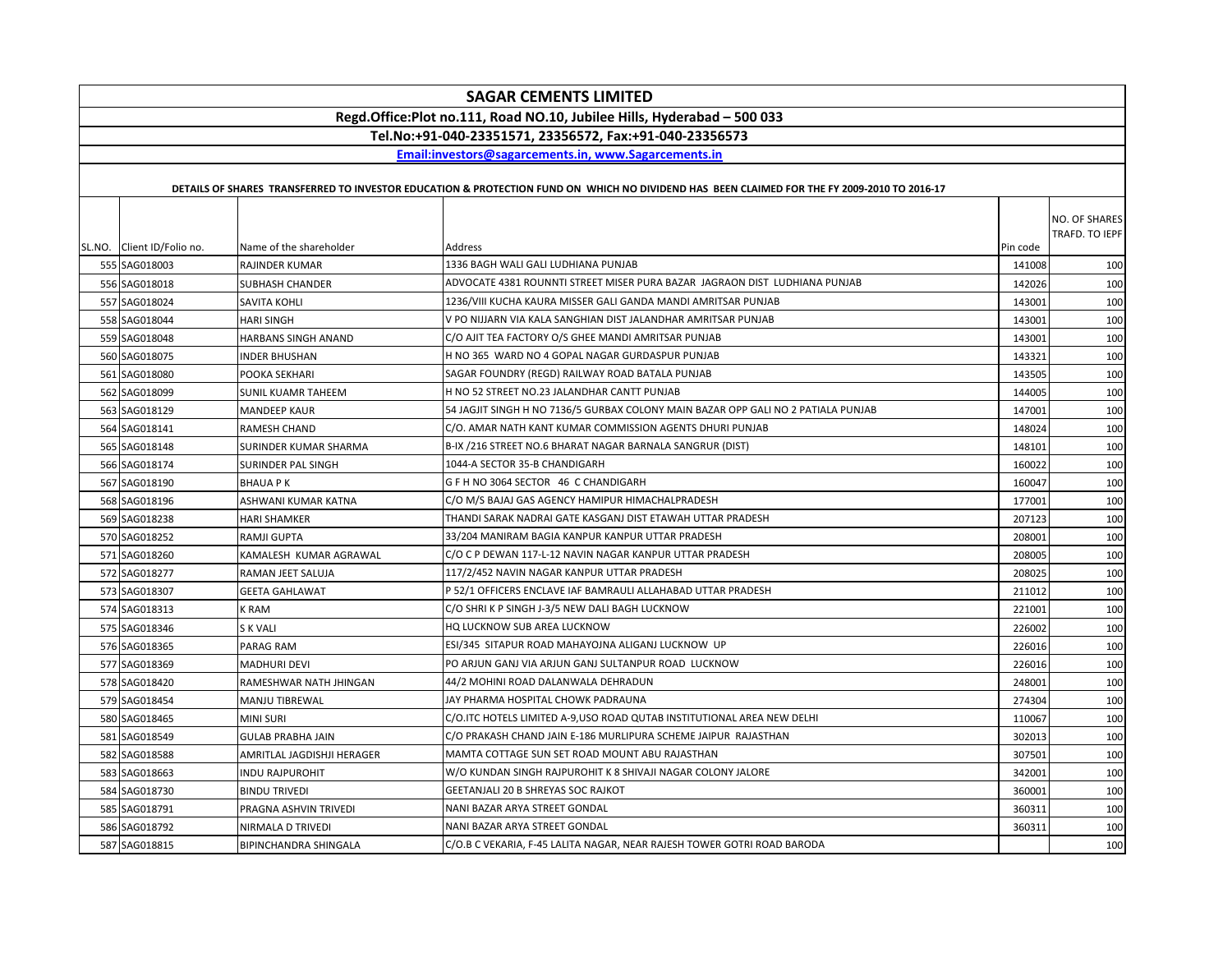|                                                                         |                                    | <b>SAGAR CEMENTS LIMITED</b>                                                                                                                |          |                                 |  |
|-------------------------------------------------------------------------|------------------------------------|---------------------------------------------------------------------------------------------------------------------------------------------|----------|---------------------------------|--|
| Regd.Office:Plot no.111, Road NO.10, Jubilee Hills, Hyderabad - 500 033 |                                    |                                                                                                                                             |          |                                 |  |
| Tel.No:+91-040-23351571, 23356572, Fax:+91-040-23356573                 |                                    |                                                                                                                                             |          |                                 |  |
|                                                                         |                                    | Email:investors@sagarcements.in. www.Sagarcements.in                                                                                        |          |                                 |  |
|                                                                         |                                    |                                                                                                                                             |          |                                 |  |
|                                                                         |                                    | DETAILS OF SHARES TRANSFERRED TO INVESTOR EDUCATION & PROTECTION FUND ON WHICH NO DIVIDEND HAS BEEN CLAIMED FOR THE FY 2009-2010 TO 2016-17 |          |                                 |  |
| SL.NO. Client ID/Folio no.                                              | Name of the shareholder            | Address                                                                                                                                     | Pin code | NO. OF SHARES<br>TRAFD. TO IEPF |  |
| 588 SAG018922                                                           | <b>VINODRAY T MAKWANA</b>          | 7-B LAXMI APPART GANDHIGRAM JUNAGADH                                                                                                        | 362001   | 100                             |  |
| 589 SAG018923                                                           | SHANTILAL T MAKWANA                | 7-B LAXMI APPART GANDHIGRAM JUNAGADH                                                                                                        | 362001   | 100                             |  |
| 590 SAG019121                                                           | ASHOK JETHMAL                      | C/O HANSRAJ TEXTILE 707/23 BANK OF BARODA BUILDING AHMEDABAD                                                                                | 380002   | 100                             |  |
| 591 SAG019186                                                           | SHANTABEN PANCHAL                  | 17 KIRTI KUNJ SOCIETY O/S SHAHPOUR GATE DHOBI GHAT ROAD AHMEDABAD                                                                           | 380004   | 100                             |  |
| 592 SAG019223                                                           | <b>USHA G PATEL</b>                | C 3-5 CHINAI BAUG SOCIETY BIHLAW COLLEGE AHMEDABAD                                                                                          | 380006   | 100                             |  |
| 593 SAG019283                                                           | SONAL KOTHARI                      | C/9 SUPARNA FLATS NAVRANGPURA AHMEDABAD                                                                                                     | 380009   | 100                             |  |
| 594 SAG019343                                                           | KANTA BEN I PATEL                  | 9 SHAMBHUPARK SOC KIRAN PARK NEW WADAJ AHMEDABAD                                                                                            | 380013   | 100                             |  |
| 595 SAG019440                                                           | BALVANTRAI MOHANLAL BHATT          | 12/144 NEW KARNAWATI NAGAR NR HATKESHWAR MAHADEV AMRAIWADI AHMEDABAD                                                                        | 380026   | 100                             |  |
| 596 SAG019465                                                           | HASMUKH PATEL                      | C/O CHOKSHI 23, SARATHI ROW HOUSES MEMNAGAR AHMEDABAD                                                                                       | 380052   | 100                             |  |
| 597 SAG019466                                                           | <b>RAJESH PATEL</b>                | 23 SARATHI ROW HOUSES MEMNAGAR AHMEDABAD                                                                                                    | 380052   | 100                             |  |
| 598 SAG019468                                                           | KISHOR KUMAR BABULAL YADAV         | 1 SUN BANGALOWS OPP UGANDA PARK NEA SUBHASWH CHOWK MEMNAGAR AHMEDABAD                                                                       | 380052   | 100                             |  |
| 599 SAG019519                                                           | SURENDRA NATVARLAL CHAUHAN         | 11 MAYUR APARTMENT PLOT 5 SECTOR 28 GANDHINAGAR                                                                                             | 382028   | 100                             |  |
| 600 SAG019585                                                           | <b>BABUBEN K PATEL</b>             | 7 KAMLADEVI SOCIAETY KASHIBA ROAD RANIP AHMEDABAD                                                                                           | 382480   | 100                             |  |
| 601 SAG019602                                                           | RASIK BHAI S PATEL                 | C/O A-1 JALARAM AGENCY NAVJIVAN SHOPPING CENTRE KALOL (N G)                                                                                 | 382721   | 100                             |  |
| 602 SAG019755                                                           | NIVAJKHAN K BEHLIM                 | BELHLIMAVAS AT. PO. TA. KHERALU DIST. MEHSANA                                                                                               | 384325   | 100                             |  |
| 603 SAG019798                                                           | MOHAMAD BHAI ABADUL BHAI MANSURI   | AT PO HALDHARAVAS DT KHEDA                                                                                                                  | 387140   | 100                             |  |
| 604 SAG019833                                                           | <b>MANIBHAT MAHHANINBHAI PATEL</b> | VRUNDAVAN B/HMT HIGH SCHOOL TA KHAMBHAT DIST KHEDA KHAMBHAT                                                                                 | 388620   | 100                             |  |
| 605 SAG019859                                                           | BHAVANABEN V PANDYA                | C/O V B PANDYA JAGDISH SARDAR BHUVENS LANE NEAR B O B REWPURA BARODA                                                                        | 390001   | 100                             |  |
| 606 SAG019894                                                           | <b>IYOTSNA GAUTAM</b>              | C/O O P GAUTAM B 230 ONGC COLONY MAKARPURA ROAD BARODA                                                                                      | 390009   | 100                             |  |
| 607 SAG019953                                                           | <b>ASHOK FAKIR PATEL</b>           | PATEL STREET AT BHIMPORE PO DUMAS DIST SURAT GUJARAT                                                                                        | 394550   | 100                             |  |
| 608 SAG019964                                                           | <b>BHUPENDRA G JAIN</b>            | 1-F SIDDHA SHILA APPARTMENT NANPURA OPP JIVANBHARTI SCHOOL SURAT                                                                            | 395001   | 100                             |  |
| 609 SAG019984                                                           | HITESH NAVANITLAL SHAH             | 8/1793 KIRPARAM MAHETA NO KHANCHOW GOPIPURA SURAT                                                                                           | 395001   | 100                             |  |
| 610 SAG019985                                                           | SHITAL RATILAL GANDHI              | 8/1793 KIRPARAM MAHETA NO KHANCHOW GOPIPURA SURAT                                                                                           | 395001   | 100                             |  |
| 611 SAG020062                                                           | SUBHASH BABULAL SHAH               | 6/2179 PIPLA SHERI DEVKRUPA MEHINDERPURA SURAT                                                                                              | 395003   | 100                             |  |
| 612 SAG020168                                                           | <b>GODAVARIBEN M PATEL</b>         | 9 GANDHI NAGAR SOCIETY MATRU CHHAYA M SHANTADEVI ROAD NAVSARI                                                                               | 396445   | 100                             |  |
| 613 SAG020183                                                           | K R P GUPTA                        | 1 UNITED HOUSE BOMBAY MAHARASTHRA                                                                                                           | 400001   | 100                             |  |
| 614 SAG020203                                                           | <b>SHAH SAMIR K</b>                | A M ENTERPRISES 62/62-A SHAIKH MEMON STREET 1ST FLO BOMBAY                                                                                  | 400002   | 100                             |  |
| 615 SAG020243                                                           | SHIVKUMAR AHUJA                    | C/ORAMCHAND SHAMLAL 75 79 OLD HANUMAN LANE BOMBAY                                                                                           | 400002   | 100                             |  |
| 616 SAG020372                                                           | MANIBEN VASANJI SHAH               | 5, LATHIWALA APTS MAZGAON T T BOMBAY                                                                                                        | 400010   | 100                             |  |
| 617 SAG020424                                                           | VASUDHA JAKKAL VITHAL              | A4/7 NARAYAN PUJARI NAGAR ABDUL GAFARKHAN RD WORLI BOMBAY                                                                                   | 400018   | 100                             |  |
| 618 SAG020426                                                           | LALIT KUMAR VIRCHAND JAIN          | A-102 POONAM APTS DR A B ROAD WORLI BOMBAY                                                                                                  | 400018   | 100                             |  |
| 619 SAG020429                                                           | LALITHA RAMKRISHNAN                | NO.4 SURESH SADAN K A SUBRAMANIAM ROAD MATUNGA BOMBAY                                                                                       | 400019   | 100                             |  |
| 620 SAG020430                                                           | V S KRISHNAN                       | C/O.V K RAMAKRISHNAN 47/3 PRAYAG NARAIN ROAD LUCKNOW                                                                                        | 226001   | 100                             |  |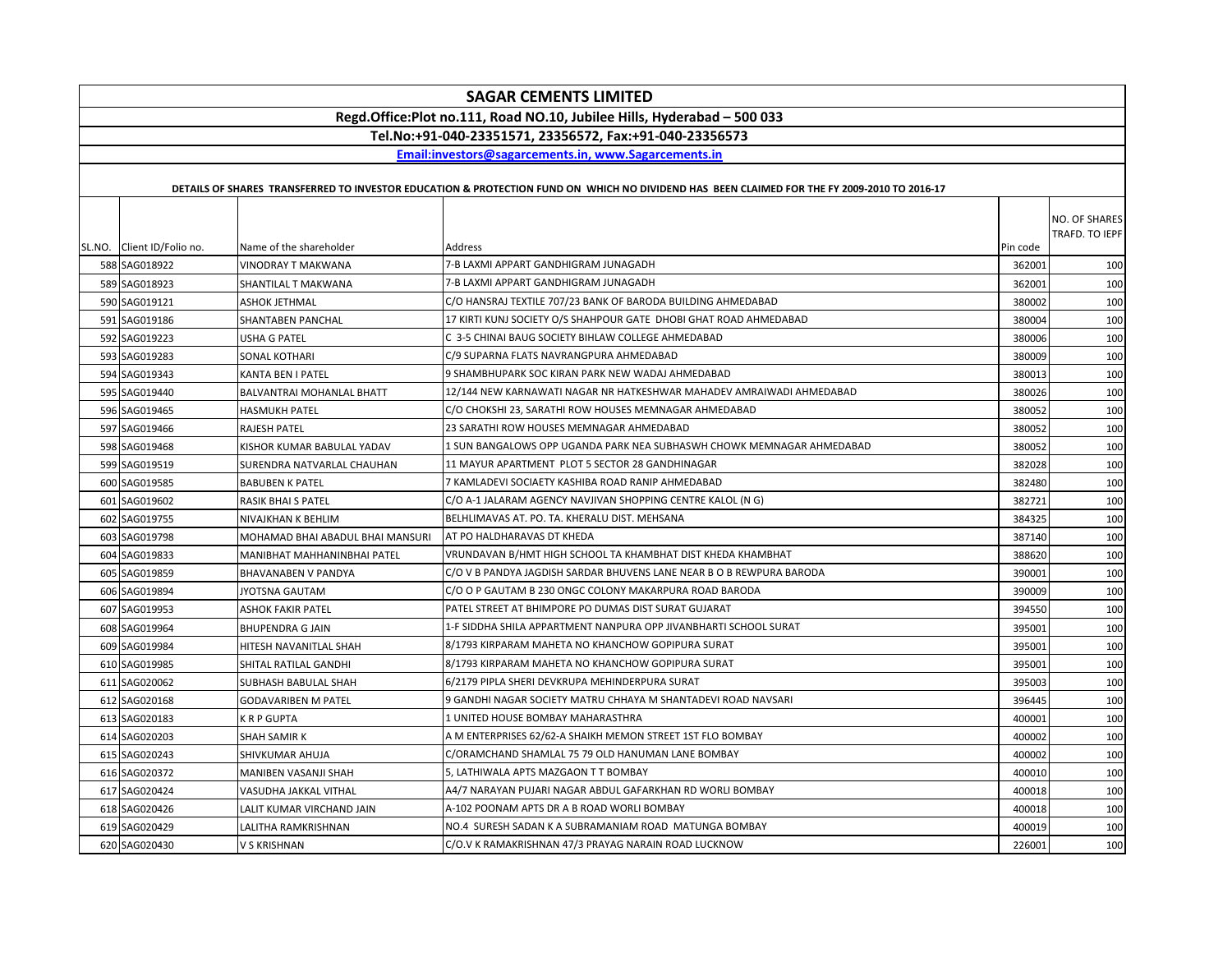| <b>SAGAR CEMENTS LIMITED</b>                                            |                                  |                                                                                                                                             |          |                                 |  |  |
|-------------------------------------------------------------------------|----------------------------------|---------------------------------------------------------------------------------------------------------------------------------------------|----------|---------------------------------|--|--|
| Regd.Office:Plot no.111, Road NO.10, Jubilee Hills, Hyderabad - 500 033 |                                  |                                                                                                                                             |          |                                 |  |  |
| Tel.No:+91-040-23351571, 23356572, Fax:+91-040-23356573                 |                                  |                                                                                                                                             |          |                                 |  |  |
| Email:investors@sagarcements.in, www.Sagarcements.in                    |                                  |                                                                                                                                             |          |                                 |  |  |
|                                                                         |                                  |                                                                                                                                             |          |                                 |  |  |
|                                                                         |                                  | DETAILS OF SHARES TRANSFERRED TO INVESTOR EDUCATION & PROTECTION FUND ON WHICH NO DIVIDEND HAS BEEN CLAIMED FOR THE FY 2009-2010 TO 2016-17 |          |                                 |  |  |
|                                                                         |                                  |                                                                                                                                             |          | NO. OF SHARES<br>TRAFD. TO IEPF |  |  |
| SL.NO. Client ID/Folio no.                                              | Name of the shareholder          | Address                                                                                                                                     | Pin code |                                 |  |  |
| 621 SAG020638                                                           | JACOB P CHACKO                   | B 4/203 MANISH DARSHAN PIPE LINE ROAD J B NAGAR ANDHERI BOMBAY                                                                              | 400059   | 100                             |  |  |
| 622 SAG020679                                                           | <b>HEMLATA MEHTA</b>             | 302 GAGAN VIHAR BLDG 6 MAMLATDAR WADE MALAD (WEST) BOMBAY                                                                                   | 400064   | 100                             |  |  |
| 623 SAG020688                                                           | SAROJ DHOKA                      | B/14-1ST FLOOR SHANTI NATH SHOP CENTRE S V RD MALAD W BOMBAY                                                                                | 400064   | 100                             |  |  |
| 624 SAG020752                                                           | <b>CELINE MONTEIRO</b>           | 10 SHIV SADAN OP KARTHIKA HIGH SCH NEW HALL RD KURLA BOMBAY                                                                                 | 400070   | 100                             |  |  |
| 625 SAG020824                                                           | RAJASHRI SANDIP PADWAL           | 5 RUSHABH MILAN BHAIR NAGAR MULUND EAST BOMBAY                                                                                              | 400081   | 100                             |  |  |
| 626 SAG020867                                                           | ILA ASHOKKUMAR SHAH              | GANJAWALA APARTMENT BLDG NO 3 B-WING 3RD FLOOR FLAT NO 189 GANJAWALA LANE BORIVLI (W) BOMBAY                                                | 400092   | 100                             |  |  |
| 627 SAG020973                                                           | LAKHSHMIDEVI VEERAMALLU          | 14/4 B TYPE H O C COLONY RASAYANAI RAIGAD M S BOMBAY                                                                                        | 410207   | 100                             |  |  |
| 628 SAG020988                                                           | KAUSALYA LADDHA                  | 1168 RAVIWAAR PETH POONA                                                                                                                    | 411002   | 100                             |  |  |
| 629 SAG021028                                                           | MEENAKSHY R NAIR                 | S-17 BAJAJ TEMPO COLONY AKURDI PUNE                                                                                                         | 411035   | 100                             |  |  |
| 630 SAG021091                                                           | <b>KUSUM PATIL</b>               | 1068 KOTHNIS ROAD NEAR S T STAND SANGLI                                                                                                     | 416416   | 100                             |  |  |
| 631 SAG021159                                                           | SUNITA GAJARE                    | 1ST FLOOR BHIKAM CHAN JAIN MARKET JALGAON                                                                                                   | 425001   | 100                             |  |  |
| 632 SAG021198                                                           | <b>NARESH KUMAR S JAIS</b>       | JUNI SHUKARWARI NER SHAHU SAMAJ BHAWAN NAGPUR                                                                                               | 440009   | 100                             |  |  |
| 633 SAG021199                                                           | PRADEEP B AGRAWAL                | 210 AGRASER ROAD GIRIPETH NAGPUR                                                                                                            | 440010   | 100                             |  |  |
| 634 SAG021237                                                           | DHARMAKUMAR PARASHARMJI CHANEKAR | INDIAN OIL CORP LTD AT BADHERA DIST AMARAVATI MAHARASTRA                                                                                    | 444701   | 100                             |  |  |
| 635 SAG021242                                                           | <b>IBRAHIM NABEEL</b>            | NABEEL HOUSE BILAMPURA ACHALPUR CITY AMARAVATI                                                                                              |          | 100                             |  |  |
| 636 SAG021261                                                           | TARACHAND JAIN                   | UNIQUE SALES 59/23 M T CLOTH MARKET INDORE                                                                                                  | 452002   | 100                             |  |  |
| 637 SAG021287                                                           | NASRUDDIN                        | 76 PATRAKAR COLONY SAKET NAGAR INDORE                                                                                                       | 452008   | 100                             |  |  |
| 638 SAG021296                                                           | SANTOSH KAMRIYA                  | C/O K K KAMRIYA CIVIL DISPENSARY PO MAHIDPUR ROAD DISTT UJJAIN M P                                                                          | 456001   | 100                             |  |  |
| 639 SAG021351                                                           | <b>RAM KISHORE GUPTA</b>         | BANSAL ENTERPRISES NAYA BAZAR KAMPOO GWALIOR MADHYA PRADESH                                                                                 | 474009   | 100                             |  |  |
| 640 SAG021385                                                           | SATISH KUMAR SONI                | C/O ALLAHABAD BANK BEHART CHOWK BR SATMA MP JABALPUR MP                                                                                     | 485001   | 100                             |  |  |
| 641 SAG021393                                                           | KIRANDEVI SURANA                 | SURANA ELECTRICALS NR PUROHIT LODGE KUTCHARI ROAD DURG MP                                                                                   | 491001   | 100                             |  |  |
| 642 SAG021409                                                           | <b>DAMYANTI H PATEL</b>          | C/O VASANT SAW MILL ITWARI BAZAR ROAD JAGDALPUR                                                                                             | 494001   | 100                             |  |  |
| 643 SAG021423                                                           | TRISHUL SARAF & CHITS PVT LTD    | REGD OFF 2-2-57/20 IST FLOOR F PAN BAZAR SECUNDERABAD                                                                                       | 500003   | 100                             |  |  |
| 644 SAG021437                                                           | PADMA GODAVARTI                  | W/O.G AJI OMKARNATH 6-3-596/1 VENKATARAMANA COLONY HYDERABAD                                                                                | 500004   | 100                             |  |  |
| 645 SAG021453                                                           | SATISH BALA                      | C/O SURENDER MOHAN COMMANDANT CISF UNIT IIOC MATHURA (U.P) MATHURA                                                                          | 281005   | 100                             |  |  |
| 646 SAG021514                                                           | PIYSH RAIZADA                    | 3-6-547/3, STRREET NO 8 HIMAYAT NAGAR HYDERABAD                                                                                             | 500029   | 100                             |  |  |
| 647 SAG021519                                                           | RAMESH GILDDA                    | RAMRATAN GILDA JT ROAD PO CHINNOOR DIST ADILABAD A.P.                                                                                       | 504201   | 100                             |  |  |
| 648 SAG021546                                                           | NAGESWARARAO JALLA               | C/O P PADMA RAO H N 10-11-28, GIRMAJIPET RAMULAVARI STREET WARANGAL                                                                         | 506002   | 100                             |  |  |
| 649 SAG021551                                                           | SHANKARLINGAM KANDUKURI          | JEEGGIAHPET MAN REGONDA WARANGAL                                                                                                            | 506348   | 100                             |  |  |
| 650 SAG021559                                                           | KRISHNA MOHAN RAO DULLA          | S/O D RAGHAVA RAO H NO 5-2-70 N K NAGAR KOTHAGUDEM KHAMMAM DIST                                                                             | 507101   | 100                             |  |  |
| 651 SAG021560                                                           | RAVI MANNEPALLI                  | Q NO OLD B 7 4 DOOR NO 20 H W P M COLONY ASWAPURAM KHAMMAM DIST                                                                             | 507116   | 100                             |  |  |
| 652 SAG021590                                                           | NAGENDRA MANI THOMMANDRU         | C/O VASAVI OIL MILL 15/328 SANJEEVANAGAR TADPATRI                                                                                           | 515411   | 100                             |  |  |
| 653 SAG021593                                                           | KRISHNA REDDY VELUGOTI           | 20 200 AKVIAVEEDHI CUDDAPAH ANDHRA PRADESH                                                                                                  | 516001   | 100                             |  |  |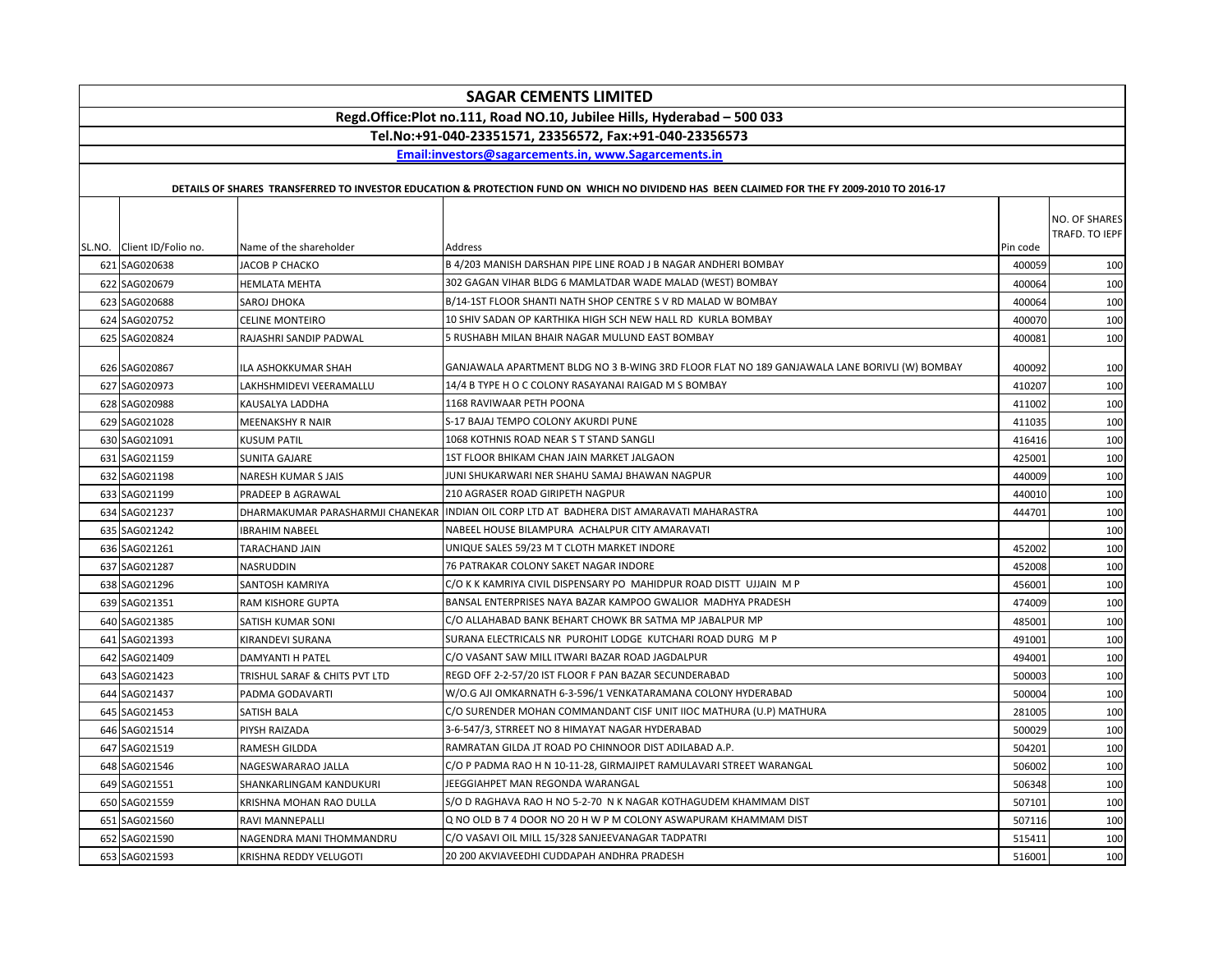|               |                            |                                   | <b>SAGAR CEMENTS LIMITED</b>                                                                                                                |          |                                 |
|---------------|----------------------------|-----------------------------------|---------------------------------------------------------------------------------------------------------------------------------------------|----------|---------------------------------|
|               |                            |                                   | Regd.Office:Plot no.111, Road NO.10, Jubilee Hills, Hyderabad - 500 033                                                                     |          |                                 |
|               |                            |                                   | Tel.No:+91-040-23351571, 23356572, Fax:+91-040-23356573                                                                                     |          |                                 |
|               |                            |                                   | Email:investors@sagarcements.in, www.Sagarcements.in                                                                                        |          |                                 |
|               |                            |                                   |                                                                                                                                             |          |                                 |
|               |                            |                                   | DETAILS OF SHARES TRANSFERRED TO INVESTOR EDUCATION & PROTECTION FUND ON WHICH NO DIVIDEND HAS BEEN CLAIMED FOR THE FY 2009-2010 TO 2016-17 |          |                                 |
|               | SL.NO. Client ID/Folio no. | Name of the shareholder           | Address                                                                                                                                     | Pin code | NO. OF SHARES<br>TRAFD. TO IEPF |
| 654 SAG021605 |                            | SASIKALA DEVI APPALARAJU          | H NO 12-2-1 KRISHNA NAGAR KURNOOL ANDHRA PRADESH                                                                                            | 518002   | 100                             |
| 655 SAG021615 |                            | KRISHNA KUMARI S                  | C/O JAYA LAKSHMI AND CO GOPAL REDDY ROAD VIJAYAWADA                                                                                         | 520002   | 100                             |
| 656 SAG021620 |                            | VENKATA RANGARAO YALAMACHALI      | HNO 6-233 VASANTA NAGAR VIJAYAWADA                                                                                                          | 520007   | 100                             |
| 657 SAG021655 |                            | <b>BL RAJYAM</b>                  | C/O V HANUMANTHA RAO SANTA NUTALAPADU PRAKASAM DT ANDHRA PRADESH                                                                            | 523225   | 100                             |
| 658 SAG021689 |                            |                                   | VEERA VENKATASATYA APPALARAJU PALIVEI D NO 9-1-21 MARKANDAYAPURAM ST KAKINADA EAST GODAVARI                                                 | 533004   | 100                             |
| 659 SAG021691 |                            | <b>GNSUSHA</b>                    | 8-24-163 MAIN ROAD RAJAHMUNDRY EAST GODAVARI                                                                                                | 533101   | 100                             |
| 660 SAG021693 |                            | SATISH KUMAR JAIN                 | COOPTEX SHOW ROOM MAIN ROAD RAJAMUNDRY EAST GODAVARI                                                                                        | 533101   | 100                             |
| 661 SAG021702 |                            | Y ADINARAYANA YERRANEELAKANTAM    | S/O Y NEELAKANTAM GANPALAVARI STREET VIA CHINTALURU EAST GODAVARI                                                                           | 533232   | 100                             |
| 662 SAG021752 |                            | M R KAMALA                        | NO 405 19TH G MAIN ROAD, IN BLOCK RAJAJINAGAR BANGALORE                                                                                     | 560010   | 100                             |
| 663 SAG021753 |                            | JANARDHANA AITHLA                 | NO 146 5TH BLOCK 69TH CROSS RAJAJINAGAR KARANATAKA                                                                                          | 560010   | 100                             |
| 664 SAG021764 |                            | ASHISH KUMAR JAIN                 | C/O SARAWGI CHEMICAL AGENCIES S R C B ROAD FANCY BAZAR GUWAHATI                                                                             | 781001   | 100                             |
| 665 SAG021812 |                            | M ALAMELU                         | 233 I FLOOR IV MAIN J P NAGAR III PHASE BANGALORE                                                                                           | 560078   | 100                             |
| 666 SAG021848 |                            | K VIJAYA MAYYA                    | KONI POST AND VILLAGE KELAMANE KUNDAPURA KARNATAKA                                                                                          | 576217   | 100                             |
| 667 SAG021869 |                            | SHANTADEVI SIDDAPPA MAHANT SHETTI | SIDDHI KRIPA BUNDAR ROAD BHATKAL KARNATAKA                                                                                                  | 581320   | 100                             |
| 668 SAG021949 |                            | R SAMPATH                         | 64 PADDY FIELD ROAD PERAMBUR CHENNAI TAMILNADU                                                                                              | 600011   | 100                             |
| 669 SAG021964 |                            | <b>G ANURATHA</b>                 | 154 VARATHTARAJAN STREET SATHUMANAGAR MADRAS                                                                                                | 600019   | 100                             |
| 670 SAG021966 |                            | M KANNAN                          | 18B APPAR NAGAR ENNORE HIGH ROAD THIRUVOTTIYUR MADARS                                                                                       | 600019   | 100                             |
| 671 SAG022025 |                            | <b>DEVENDRA K SANGHVI</b>         | NO 7 NAMBULIAR STREET 1ST FLOOR MADRAS TAMILNADU                                                                                            | 600079   | 100                             |
| 672 SAG022040 |                            | <b>H S NARAYANAN</b>              | 9 DORAISWAMY ROAD 21ST AVE ASHOK NAGAR MADRAS TAMILNADU                                                                                     | 600083   | 100                             |
| 673 SAG022049 |                            | <b>D PARVATHY</b>                 | 107 43 DIAMOND FLATS EAST MAIN ROAD ANEW MADRAS TAMILNADU                                                                                   | 600101   | 100                             |
| 674 SAG022075 |                            | CHITHRA KALYANRAMAN               | W/O S KALYANRAMAN 2-A SRINIVASAM PILLAI ROAD THANJAVUR TAMILNADU                                                                            | 613001   | 100                             |
| 675 SAG022087 |                            | RAMA CHIDAMBARAM                  | 76 CHILLAPPA CHETTIAN ST KARAIKUDI TAMILNADU                                                                                                | 623001   | 100                             |
| 676 SAG022111 |                            | V SARGUNA                         | W/O V R VENKATESAN KRISHNA NAGAR VELLORE TAMILNADU                                                                                          | 632001   | 100                             |
| 677 SAG022128 |                            | S SABANAYAGAH                     | CARE S KRISHNA MURTHY SANIVAS 102 VALLUVAR NAGAR DHARMAPURI TAMILNADU                                                                       | 636705   | 100                             |
| 678 SAG022138 |                            | M SHANTHA MANI                    | C/O KRISHNA AGENCIES 339 JAWAHAR BAZZAR KARUR TAMILNADU                                                                                     | 639201   | 100                             |
| 679 SAG022139 |                            | R PREMLATA                        | C/O M H FINANCE 155 N H ROAD COIMBATORE TAMILNADU                                                                                           | 641001   | 100                             |
| 680 SAG022142 |                            | DOULATRAM TAHALRAM KALRA          | 19 THYAGAMAYAY NEWS ST NO 3 COIMBATORE TAMILNADU                                                                                            | 641001   | 100                             |
| 681 SAG022149 |                            | MEENA KUMARI JAIN                 | 10/44 S S MILL ROAD COIMBATORE TAMILNADU                                                                                                    | 641009   | 100                             |
| 682 SAG022179 |                            | <b>BEJOY MATHEWS</b>              | HYDERABAD                                                                                                                                   |          | 100                             |
| 683 SAG022349 |                            | TARAKESWAR NATH PANDEY            | C/O.PANCHDEO MAHATO 63/2/1, MALANGA LANE, CALCUTTA                                                                                          | 700013   | 100                             |
| 684 SAG022355 |                            | TONY MCLUSKIE                     | 48 LOWER RANGE 3RD FLOOR CALCUTTA                                                                                                           | 700019   | 100                             |
| 685 SAG022366 |                            | SWETA GUPTA                       | 22 NEW ROAD ALIPORE CALCUTTA                                                                                                                | 700027   | 100                             |
| 686 SAG022405 |                            | PRABASH CHANDRA MUKHOPADHYAY      | 17 SCHOOL ROAD GANGAPURI PURBA PUTIARI CALCUTTA                                                                                             | 700093   | 100                             |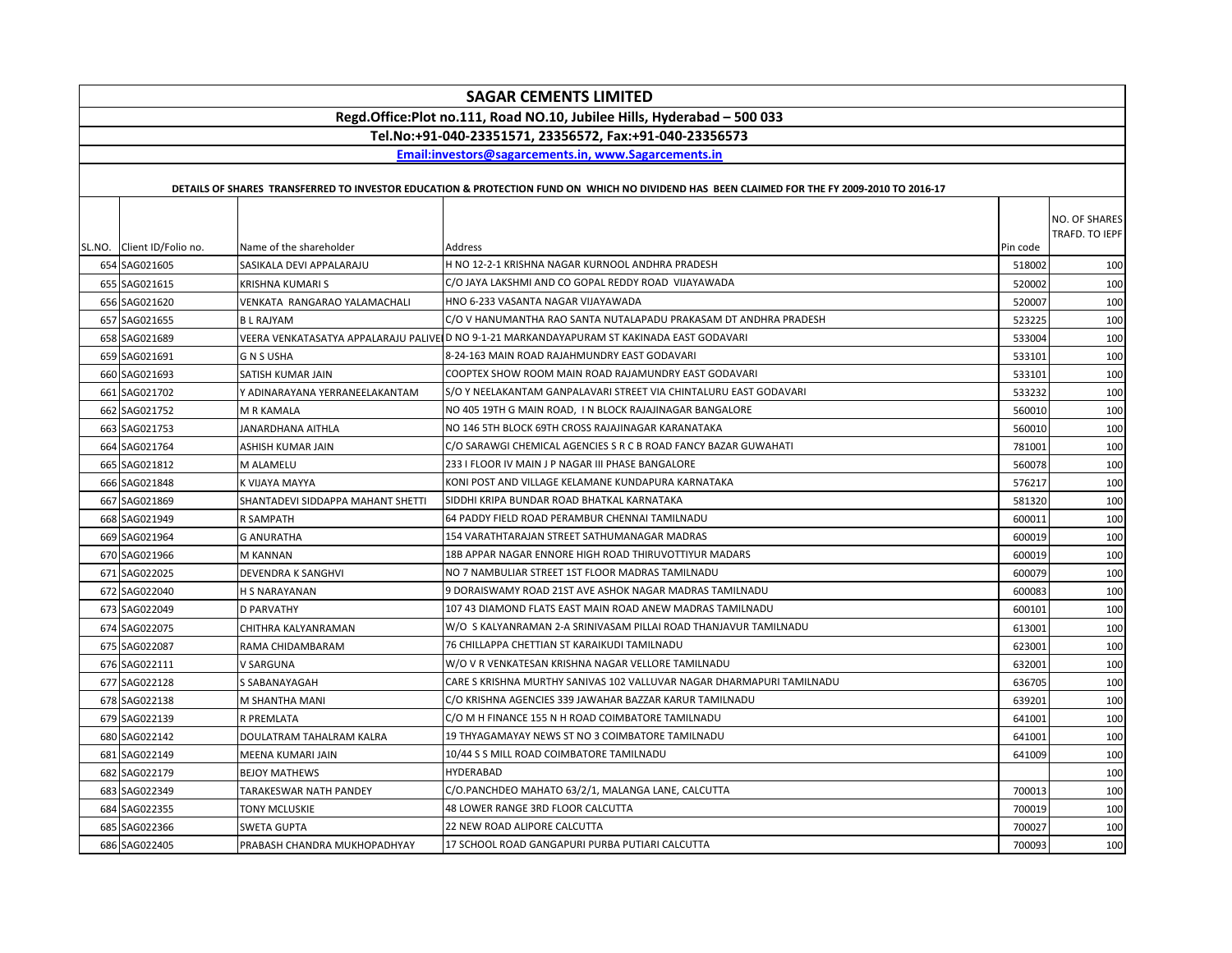|                            |                            | <b>SAGAR CEMENTS LIMITED</b>                                                                                                                |          |                                 |
|----------------------------|----------------------------|---------------------------------------------------------------------------------------------------------------------------------------------|----------|---------------------------------|
|                            |                            | Regd.Office:Plot no.111, Road NO.10, Jubilee Hills, Hyderabad - 500 033                                                                     |          |                                 |
|                            |                            | Tel.No:+91-040-23351571, 23356572, Fax:+91-040-23356573                                                                                     |          |                                 |
|                            |                            | Email:investors@sagarcements.in, www.Sagarcements.in                                                                                        |          |                                 |
|                            |                            |                                                                                                                                             |          |                                 |
|                            |                            | DETAILS OF SHARES TRANSFERRED TO INVESTOR EDUCATION & PROTECTION FUND ON WHICH NO DIVIDEND HAS BEEN CLAIMED FOR THE FY 2009-2010 TO 2016-17 |          |                                 |
| SL.NO. Client ID/Folio no. | Name of the shareholder    | Address                                                                                                                                     | Pin code | NO. OF SHARES<br>TRAFD. TO IEPF |
| 687 SAG022414              | SHIMA JAIN                 | C/O P K JAIN 41/1 DR P K BANERJEE ROAD HOWRAH WEST BENGAL                                                                                   | 711101   | 100                             |
| 688 SAG022417              | SUCHARU KUMAR PAUL         | 45/7 CHOWDHURY PARA LANE PO SANTRAGACHI HOWRAH WEST BENGAL                                                                                  | 711104   | 100                             |
| 689 SAG022442              | <b>SUSAMANJA MAITY</b>     | 27/G-3B HARSHA BARDHAN ROAD DURGAPUR-4 WEST BENGAL                                                                                          | 713204   | 100                             |
| 690 SAG022457              | SOBHA DEVI BISHNOI         | 68 RLY MARKET GOL BAZAR KHARAGPUR MIDNAPORE WEST BENGAL                                                                                     | 721301   | 100                             |
| 691 SAG022485              | <b>GANPATRAO NIKAM</b>     | M/S KRISHNA JEWELLERS NAYA BAZAR, PO BHADRAK DIST BALASORE ORISSA                                                                           | 756100   | 100                             |
| 692 SAG022547              | MEGH RAJ SURANA            | C/O BAJAJ SCOOTER HOUSE PALTAN BAZAR GAUHATI GUWAHATI ASSAM                                                                                 | 781008   | 100                             |
| 693 SAG022585              | SEEMA AGARWAL              | M/S ANKUR TALKIE HOUSE ROAD DIBAUGARH ASSAM                                                                                                 | 786001   | 100                             |
| 694 SAG022612              | <b>ANIL BISWAS</b>         | C/O AMIT DUTTA GORIATOLI STATIONROAD POST G P O PATNA BIHAR                                                                                 | 800001   | 100                             |
| 695 SAG022618              | KALPNATH SINGH             | C/O RAM RATAN PRASAD MAHABIR NIWAS KIDWAI PURI PATNA BIHAR                                                                                  | 800001   | 100                             |
| 696 SAG022620              | SUNIL KUMAR SINHA          | MANGLA BHAWAN GROUND FLOOR EASTOF ROAD NO 6C MAHADEVPURI GARDANIBAGH PATNA                                                                  | 800001   | 100                             |
| 697 SAG022640              | <b>CHOTALAL PRASAD</b>     | BIMAL VASTRALAYA NEW MARKET RAMNAGAR W CHAMPARAV BIHAR                                                                                      | 800009   | 100                             |
| 698 SAG022651              | SUBHASH CHANDRA KESHRI     | C/O KRISHNA AND CO MAHALLA NAWADA POST ARRAH BIHAR                                                                                          | 802301   | 100                             |
| 699 SAG022663              | PURUSHOTTAM AGARWAL        | KAILASH MEDICAL HALL M P D ROAD BHAGALPUR BIHAR                                                                                             | 812002   | 100                             |
| 700 SAG022677              | NIRMOLAK SINGH             | DARI MOHALLA CLOTH MERCHANT DHANBAD BIHAR                                                                                                   | 826001   | 100                             |
| 701 SAG022704              | <b>RITA TIWARI</b>         | 93 XN BHIMA ROAD SIDHGORA PO AGRICO JAMSHEDPUR BIHAR                                                                                        | 831001   | 100                             |
| 702 SAG022712              | DEEPAK KUMAR GUPTA         | SARAIWALA MARKET R T ROAD JUGSALAI JAMSHEDPUR BIHAR                                                                                         | 831006   | 100                             |
| 703 SAG022729              | ASHOK KUMAR SAROVAR        | C M P D I L R I III DARBHANGA HOUSE RANCHI BIHAR                                                                                            | 834001   | 100                             |
| 704 SAG022747              | RATNAPRABHA S TANAVDE      | C/O SATISH S TANAVDE ESTT DEPTT L & T LTD L T HOUSE BALLARD PIER P B NO 278 BOMBAY                                                          | 400038   | 100                             |
| 705 SAG022761              | RAVI INDER DULLAT          | C/O.SUKHJIT SINGH SIDHU 27, BHARPUR GARDEN PATIALA PUBJAB                                                                                   | 147001   | 100                             |
| 706 SAG022847              | KANTA MEHRA                | 6 CANAL COLONY AMBALA CITY HARYANA                                                                                                          | 134003   | 100                             |
| 707 SAG022861              | DAVINDER J KAUR            | W/O A J SINGH 4EE EXPT DEPTT V S GOL LTD CH ROAD, LUDHAIAN PUNJAB                                                                           | 141011   | 100                             |
| 708 SAG022888              | SHASHI PRABHAKAR           | 179 ADARSH NAGAR JALANDHAR CITY PUNJAB                                                                                                      | 144008   | 100                             |
| 709 SAG022907              | HARSH SALUJA               | HOUSE NO.901 SECTOR - 17 GURGAON HARYANA                                                                                                    | 122001   | 100                             |
| 710 SAG022924              | SURENDRANATH GUPTA         | INCOME TAX ADVOCATE 99 SHANTI NAGER EAST ETAWAH UTTAR PRADESH                                                                               | 207001   | 100                             |
| 711 SAG022944              | JYOTSNA MISHRA             | SMT URMILA SINGH GOPAL SADAN PHULWARIA VARANASI                                                                                             | 221106   | 100                             |
| 712 SAG023004              | TANVI DALAL                | PLOT NO 33 NEMINATH SOCIETY S M ROAD AMBAWADI AHMEDABAD                                                                                     |          | 100                             |
| 713 SAG023087              | SANAT KHUSHALDAS PATEL     | 2257 MULIWADA POLE AHMEDABAD                                                                                                                | 380001   | 100                             |
| 714 SAG023167              | BHANUBEN GUNVANTRAY YADAV  | 5 VIVEK NAGAR NARANPURA AHMEDABAD                                                                                                           | 380013   | 100                             |
| 715 SAG023216              | <b>JAGRUTI S PRAJAPATI</b> | 532 G H BOARD GAYATRI SOCIETY SECTOR 27 GANDHI NAGAR GUJARAT                                                                                | 382027   | 100                             |
| 716 SAG023231              | MANHARBHAI PURANI          | 78/4 SHMRAATNAGAR ISANPUR AHMEDABAD                                                                                                         | 382443   | 100                             |
| 717 SAG023277              | KUMUDBEN PARIKH            | PARASKUI KHEDA AHMEDABAD                                                                                                                    | 387130   | 100                             |
| 718 SAG023280              | PRAVIN BHAILAL BHAI PATEL  | C\O ANAND URBAN BANK ANAND                                                                                                                  | 388001   | 100                             |
| 719 SAG023289              | MAYURKANT R FPADH          | C-10 AMRUTA SOCIETY NIZAMPURA BARODA                                                                                                        | 390002   | 100                             |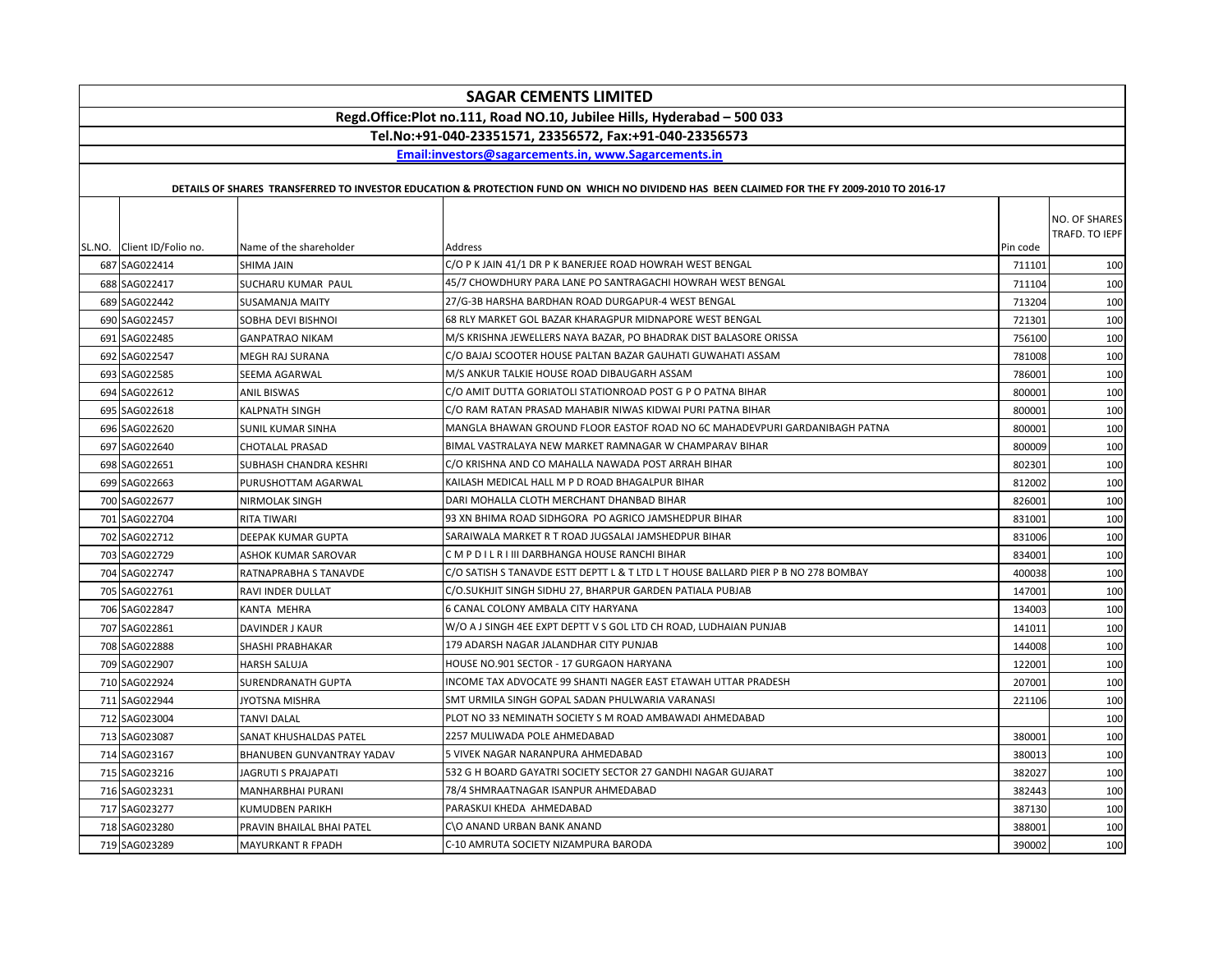|  |                                                                                                                                    |                          | <b>SAGAR CEMENTS LIMITED</b>                                                                                                                |          |                                 |  |
|--|------------------------------------------------------------------------------------------------------------------------------------|--------------------------|---------------------------------------------------------------------------------------------------------------------------------------------|----------|---------------------------------|--|
|  | Regd.Office:Plot no.111, Road NO.10, Jubilee Hills, Hyderabad - 500 033<br>Tel.No:+91-040-23351571, 23356572, Fax:+91-040-23356573 |                          |                                                                                                                                             |          |                                 |  |
|  |                                                                                                                                    |                          |                                                                                                                                             |          |                                 |  |
|  |                                                                                                                                    |                          | Email:investors@sagarcements.in. www.Sagarcements.in                                                                                        |          |                                 |  |
|  |                                                                                                                                    |                          |                                                                                                                                             |          |                                 |  |
|  |                                                                                                                                    |                          | DETAILS OF SHARES TRANSFERRED TO INVESTOR EDUCATION & PROTECTION FUND ON WHICH NO DIVIDEND HAS BEEN CLAIMED FOR THE FY 2009-2010 TO 2016-17 |          |                                 |  |
|  |                                                                                                                                    |                          |                                                                                                                                             |          |                                 |  |
|  |                                                                                                                                    |                          |                                                                                                                                             |          | NO. OF SHARES<br>TRAFD. TO IEPF |  |
|  | SL.NO. Client ID/Folio no.                                                                                                         | Name of the shareholder  | Address                                                                                                                                     | Pin code |                                 |  |
|  | 720 SAG023301                                                                                                                      | SHYAM LAL ASWAL          | B 218 ONGC COLONY MAKARPOURA ROAD BARODA                                                                                                    | 390009   | 100                             |  |
|  | 721 SAG023310                                                                                                                      | <b>NILABEN PATEL</b>     | B/55 PETROFILS NAGAR POST P T TOWNSHIP BARODA                                                                                               | 391345   | 100                             |  |
|  | 722 SAG023327                                                                                                                      | PRAMOD KUMAR GOLECHHA    | 702, AMLIER PALACE TIMALIYAWAD SURAT                                                                                                        | 395001   | 100                             |  |
|  | 723 SAG023385                                                                                                                      | KIRAN V PAREKH           | C/O SAROJTEXTILES 171 LAXMI GALLY SWAPESHI MARKET BOMBAY                                                                                    | 400002   | 100                             |  |
|  |                                                                                                                                    |                          |                                                                                                                                             |          |                                 |  |
|  | 724 SAG023414                                                                                                                      | RAJAN KISHORE KHIMAVAT   | M/SVAISHALI EXPORTS 133 SHREEJIBERS 1ST FLR TATA RD NO.1 & 2 OPP:PRASAD CHAMBERS, OPERA HOUSE MUMBAI                                        | 400004   | 100                             |  |
|  | 725 SAG023467                                                                                                                      | JATINDER KAUR KAHLON     | 95/5 CUSTOMS QTRS FIVBE GARDENS MATUNGA BOMBAY                                                                                              | 400019   | 100                             |  |
|  | 726 SAG023493                                                                                                                      | ATAM AGGARWAL            | 9B2 PRITHVI APPTS ALTAMOUNT RD BOMBAY                                                                                                       | 400026   | 100                             |  |
|  | 727 SAG023612                                                                                                                      | MOHD JASSIMUDDIN MALLICK | ROOM NO 22/5-3 BEHIND SHANKER TEMPL E ANAND GADH PARK SITE VINPOLI BOMBAY                                                                   | 400079   | 100                             |  |
|  | 728 SAG023723                                                                                                                      | JETHANI MADHAR           | SHOP NO B AMAR TRADERS GAGAN BALANI RD ULHASNAGAR                                                                                           | 421004   | 100                             |  |
|  | 729 SAG023748                                                                                                                      | RATNAMALA VINOD BOBDE    | MOHALKAR'S HOUSE VAKIL COLONY GANGAKHED                                                                                                     | 431514   | 100                             |  |
|  | 730 SAG023789                                                                                                                      | <b>RAKESH AGARWAL</b>    | KAMALS IBRAHIMPURA BHOPAL M P                                                                                                               | 461001   | 100                             |  |
|  | 731 SAG023823                                                                                                                      | N V RAMANA RAJU          | 1-1-9/7 SHIVAPURI BUILDING JAWAHAR NAGAR R T C X ROAD MUSHERABAD HYDERABAD                                                                  | 500001   | 100                             |  |
|  | 732 SAG023833                                                                                                                      | R G MAHESHWARI           | 14-2-332/7/20 GYAN BAGH COLONY HYDERABAD                                                                                                    | 500012   | 100                             |  |
|  | 733 SAG023838                                                                                                                      | VENKATA RAMANAMMA MEKA   | H I G H 44 BHARATNAGAR COLONY HYDERABAD                                                                                                     | 500018   | 100                             |  |
|  |                                                                                                                                    |                          | W/O.SADHASIVA RAO, M/S.BHASAR AGRO CHEMICALS LTD ANKIREDDYGUDEM VILLAGE, CHOUTUPPAL M NALGONDA                                              |          |                                 |  |
|  | 734 SAG023861                                                                                                                      | SUDHA RANI GOGULPATI     | <b>DIST</b>                                                                                                                                 | 508252   | 100                             |  |
|  | 735 SAG023948                                                                                                                      | PARAS KUMAR JAIN         | M/S SUNIL TEX 406 G P H ROAD BANGALORE                                                                                                      | 560051   | 100                             |  |
|  | 736 SAG023993                                                                                                                      | V CHINNASWAMY            | 231/20 PYCROFTS ROAD TRIPLICANE CHENNAI TAMILNADU                                                                                           | 600005   | 100                             |  |
|  | 737 SAG023994                                                                                                                      | SHIVRAM M DAVEY          | 869 P H ROAD KILPAUK P A TOWERS 6TH FLOOR A 26 CHENNAI                                                                                      | 600010   | 100                             |  |
|  | 738 SAG024004                                                                                                                      | RAMASAMY CHIDAMBARAM     | 1 CHELLAMMAL STREET SHENOY NAGAR MADRAS                                                                                                     | 600030   | 100                             |  |
|  | 739 SAG024057                                                                                                                      | UMMACHUMMA C K           | MAIMONATH HOUSE TOWN HALL ROAD CHIRAKKARA TELLICHERRY KERALA                                                                                | 670104   | 100                             |  |
|  | 740 SAG024075                                                                                                                      | PUSHPA DEVI AGARWAL      | DEEPAK PEN MART A-40, BAGREE MARKET 71 CANNING STREET CALCUTTA                                                                              | 700001   | 100                             |  |
|  | 741 SAG024129                                                                                                                      | PRAVIN MANEK             | C/O MUSIC CORNER 167 LENIN SARANI CALCUTTA                                                                                                  | 700072   | 100                             |  |
|  | 742 SAG024144                                                                                                                      | SAMIR KUMAR PANJA        | C/O KRISHNA KANTA RAJA SARBAMANGALA SUPER MARKET SARBAMANG ALA PO DIST BURDWAN WEST BENGAL                                                  | 713101   | 100                             |  |
|  | 743 SAG024148                                                                                                                      | PAWAN KUMAR AGRAWAL      | C/O M/S RITESH TRADERS AT & PO JAMURIA HAT DIST BURDWAN WEST BENGAL                                                                         | 713336   | 100                             |  |
|  | 744 SAG024161                                                                                                                      | RUKHAMANI PATEL          | C/O SHREE RADHA KRISHNA SAW MILL MANGALABAG CUTTACK ORISSA                                                                                  | 753001   | 100                             |  |
|  | 745 SAG024162                                                                                                                      | PRABHAVATI PATEL         | C/O SHREE RADHA KRISHNA SAW MILL MANGALABAG CUTTACK ORISSA                                                                                  | 75300    | 100                             |  |
|  | 746 SAG024178                                                                                                                      | RAM SHIROMANI MISHRA     | C/O GLOBE ROAD WAYS CORP F A ROAD MACHKHOWA GUWAHATI ASSAM                                                                                  | 781009   | 100                             |  |
|  | 747 SAG024183                                                                                                                      | SHYAM LAL AGARWALA       | J P ROAD WARD NO 2 BILASIPARA POST DHUBRI ASSAM                                                                                             | 783348   | 100                             |  |
|  | 748 SAG024202                                                                                                                      | <b>MADAN MOHAN</b>       | C/O.ASHUTOSH KUMAR BASHISTA 20/156, OPP:STADIUM RAJENDRA NAGAR PATNA                                                                        | 800016   | 100                             |  |
|  | 749 SAG024216                                                                                                                      | CHANDRA SHEKHAR JAISWAL  | C/O LAXMI NARAYAN JAIWAL MANIHARI PATTI JHARIA DHANBAD BIHAR                                                                                | 828111   | 100                             |  |
|  | 750 SAG024231                                                                                                                      | <b>CHANDA DEVI</b>       | KEVAL BUILDING NOON GOLA HAJIPUR DIST : VAISHALI BIHAR                                                                                      | 844101   | 100                             |  |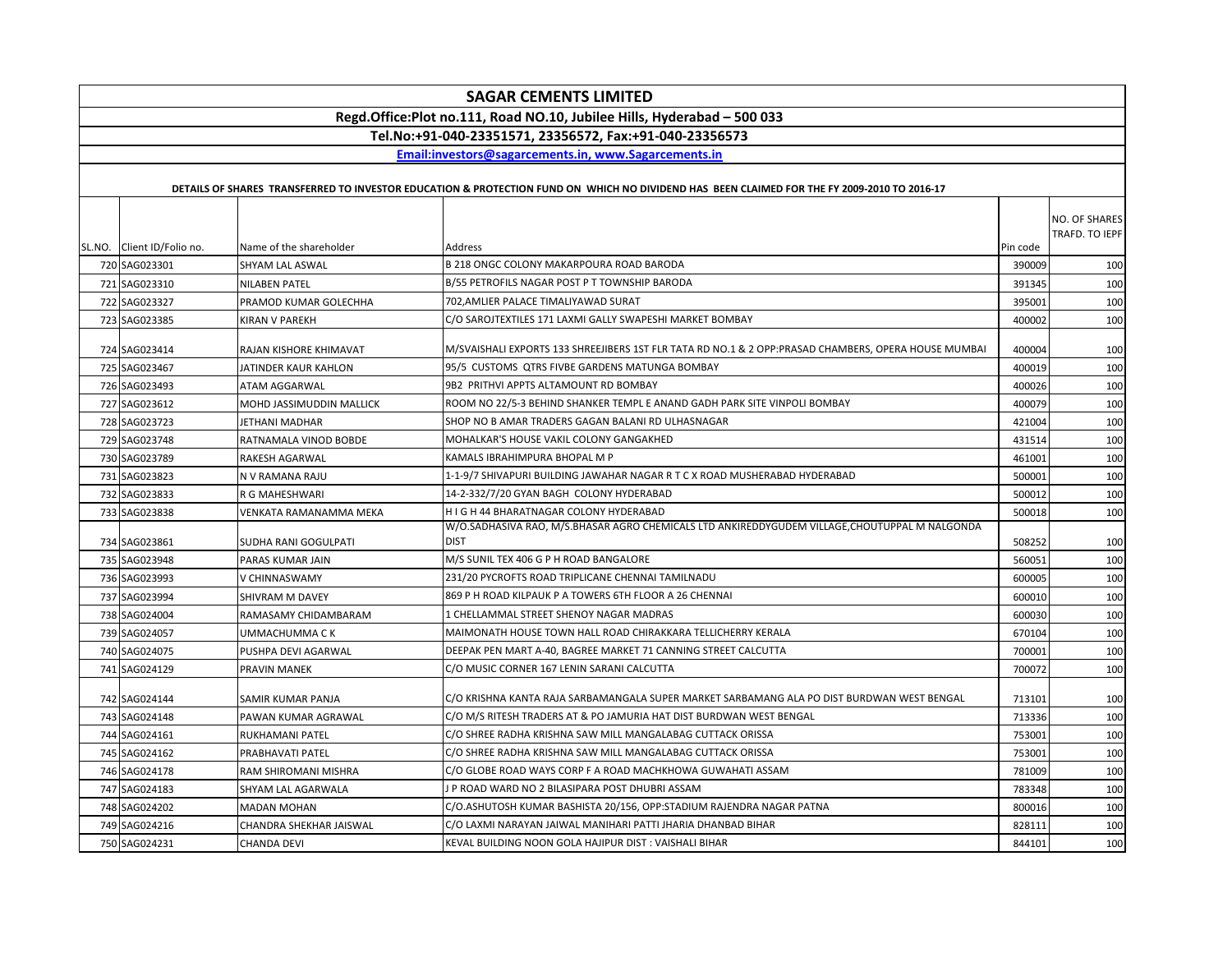| <b>SAGAR CEMENTS LIMITED</b> |                                                                         |                                |                                                                                                                                             |          |                |  |
|------------------------------|-------------------------------------------------------------------------|--------------------------------|---------------------------------------------------------------------------------------------------------------------------------------------|----------|----------------|--|
|                              | Regd.Office:Plot no.111, Road NO.10, Jubilee Hills, Hyderabad - 500 033 |                                |                                                                                                                                             |          |                |  |
|                              |                                                                         |                                | Tel.No:+91-040-23351571, 23356572, Fax:+91-040-23356573                                                                                     |          |                |  |
|                              |                                                                         |                                | Email:investors@sagarcements.in, www.Sagarcements.in                                                                                        |          |                |  |
|                              |                                                                         |                                |                                                                                                                                             |          |                |  |
|                              |                                                                         |                                | DETAILS OF SHARES TRANSFERRED TO INVESTOR EDUCATION & PROTECTION FUND ON WHICH NO DIVIDEND HAS BEEN CLAIMED FOR THE FY 2009-2010 TO 2016-17 |          |                |  |
|                              |                                                                         |                                |                                                                                                                                             |          | NO. OF SHARES  |  |
|                              |                                                                         |                                |                                                                                                                                             |          | TRAFD. TO IEPF |  |
|                              | SL.NO. Client ID/Folio no.                                              | Name of the shareholder        | Address                                                                                                                                     | Pin code |                |  |
|                              | 751 SAG024232                                                           | <b>SHYAM NANDAN SINGH</b>      | VILL RAHSA PO BHAGWAPUR DIST VAISHALI BIHAR                                                                                                 | 844114   | 100            |  |
|                              | 752 SAG024374                                                           | SULOCANA SHESHADRI PANDIT      | BLOCKNO 34/D KAMGAR NAGAR KURLA EAST BOMBAY                                                                                                 | 400024   | 100            |  |
|                              | 753 SAG024406                                                           | RANJESH BHATT                  | B/14 RAMDEV PARK CHANDAVARKAR LANE BORIVLI W BOMBAY                                                                                         | 400092   | 100            |  |
|                              | 754 SAG024459                                                           | RAMESH ACHARYA GUNDI           | ASST GEOPHYSICIST AMSE WING GSI 4TH FLR 2 CHRUCH SRTEET BANGALORE                                                                           | 560001   | 100            |  |
|                              | 755 SAG024476                                                           | M FAROOK                       | C/O S Y N MALIGAI, 28 DIAMOND JUBLEE BUILDING MAILAM CHANTHAI,TIRUCHY TAMILNADU                                                             | 620008   | 100            |  |
|                              | 756 SAG024519                                                           | <b>VIVEK PODDAR</b>            | P O SILLI DIST RANCHI BIHAR                                                                                                                 | 835102   | 100            |  |
|                              | 757 SAG024532                                                           | SUNILMAY SAHA                  | H-1483 CHITTARANJAN PARK NEW DELHI                                                                                                          | 110019   | 100            |  |
|                              | 758 SAG024565                                                           | JIVENDRA KUMARI                | 127/WA/189-A NAGAR KANPUR UTTAR PRADESH                                                                                                     | 208014   | 100            |  |
|                              | 759 SAG024568                                                           | PREETI GANGWAR                 | C/O SHRI V S GANGWAR C-67 MANDIR PARK MAHANAGAR EXT LUCKNOW                                                                                 | 226006   | 100            |  |
|                              | 760 SAG024576                                                           | VIKRAM AGARWAL                 | RAJESH NURSHING HOME PO KALPI U P.                                                                                                          | 285204   | 100            |  |
|                              | 761 SAG024656                                                           | V M MAHENDRU                   | H NO 1299 SECTOR 33-C CHANDIGARH                                                                                                            | 160047   | 100            |  |
|                              | 762 SAG024748                                                           | ARCHANA DIXIT                  | 44 JHANSI ROAD BHIND M P                                                                                                                    | 477001   | 100            |  |
|                              | 763 SAG024775                                                           | <b>DUDEKULA VAHEEDABI</b>      | W/O D C KULLAVAPPA 5/12 NARPALA ANANTAPUR                                                                                                   | 515425   | 100            |  |
|                              | 764 SAG024820                                                           | PARVATHI M                     | 14 KANNAVASN STREET RANGARAJAPURAM MADRAS                                                                                                   | 600024   | 100            |  |
|                              | 765 SAG024822                                                           | C P GOPALAN                    | 7 IVTH STREET JAYALAKSHMIPURAM NUNGAMBAKKAM CHENNAI                                                                                         | 600034   | 100            |  |
|                              | 766 SAG024865                                                           | KUSUM PODDAR                   | SRI BALAJI AGENCIES PALIKA BAZAR 1ST FLOOR G T ROAD BURDWAN                                                                                 | 713101   | 100            |  |
|                              | 767 SAG024870                                                           | TARUN KR PAL                   | C/O ASHIM MAITRA ABHIRAM PUR IST LANE PO MOKDAMPUR MALDA DIST                                                                               | 732103   | 100            |  |
|                              | 768 SAG024882                                                           | SHREE BALLABH NARAYAN SINGH    | 1 VASANT VIHAR COLONY BORING ROAD PATNA BIHAR                                                                                               | 800001   | 100            |  |
|                              | 769 SAG024897                                                           | <b>CHANDRAVATI SINGH</b>       | FLAT NO 92 ANTARIKSHA KAKASAHEB GADGIL MARG PRABHADEVI DADAR (WEST) MUMBAI                                                                  | 400025   | 100            |  |
|                              | 770 SAG024921                                                           | NARAN BHAI NAROTTAM BHAI PATEL | 7/2331 QUQHARASHRI KAMPURA SURAT GUJARAT                                                                                                    | 395003   | 100            |  |
|                              | 771 SAG024962                                                           | JAIN MADHUBALAL CHANDRAKANT    | 586/1A NEW ERA SOCIETY PLOT NO 9 FLAT NO 201 SALISBURY PARK PUNE                                                                            | 411037   | 100            |  |
|                              | 772 SAG024979                                                           | VIDYAVATHY ANNAVAJJULA         | C/O OM SAI AGACOIAS KUDA KUDA ROAD SURYAPET NALGONDA DIST                                                                                   | 508213   | 100            |  |
|                              | 773 SAG025000                                                           | HARI KISHAN SHARMA             | 51 BUDHESWARI COLONY BHUBANESWAR ORISSA                                                                                                     | 751006   | 100            |  |
|                              | 774 SAG025002                                                           | <b>BABULAL NAVALAKHA</b>       | TO AMEER MARKET FIRST FLOOR KAMARPATTY FANCY BAZAR GUWAHATI                                                                                 | 781001   | 100            |  |
|                              | 775 SAG025034                                                           | KARTAR SINGH KOCHAR            | E-25 BALI NAGAR NEW DELHI                                                                                                                   | 110015   | 100            |  |
|                              | 776 SAG025088                                                           | <b>HARINATH N R</b>            | 6 6 442/2 GANOHINAGAR SECUNDERABAD                                                                                                          | 500080   | 100            |  |
|                              | 777 SAG025171                                                           | SANTOKBEN MAFATLAL PATEL       | 706 SHILP BLDG NAVRANGPURA AHMEDABAD                                                                                                        | 380009   | 100            |  |
|                              | 778 SAG025174                                                           | TRUPTIBEN PATEL                | 706 SHILP BLDG NAVRANGPURA AHMEDABAD                                                                                                        | 380009   | 100            |  |
|                              |                                                                         |                                |                                                                                                                                             |          |                |  |
|                              | 779 SAG025204                                                           | RAJENDER KUMAR GOEL            | 4380/4-B 'KAUSHALYA BHAWAN FLAT NO. 23 MURARI LAL STREET ANSARI ROAD, DARYA GANJ NEW DELHI                                                  | 110002   | 100            |  |
|                              | 780 SAG025224                                                           | DHEERAJ KUMAR ARORA            | 78 STATE BANK COLONY NR RANA PRATAP BACH DELHI                                                                                              | 110033   | 100            |  |
|                              | 781 SAG025228                                                           | KRISHAN GOPAL ARORA            | CD 143 B PITAMPURA NEW DELHI                                                                                                                | 110034   | 100            |  |
|                              | 782 SAG025231                                                           | AMITA CHADHA                   | F1-33 KRISHNA NAGAR DELHI                                                                                                                   | 110051   | 100            |  |
|                              | 783 SAG025237                                                           | <b>SHAM KAPOOR</b>             | D-1/77 SECTOR-16 'ROHINI' DELHI                                                                                                             | 110085   | 100            |  |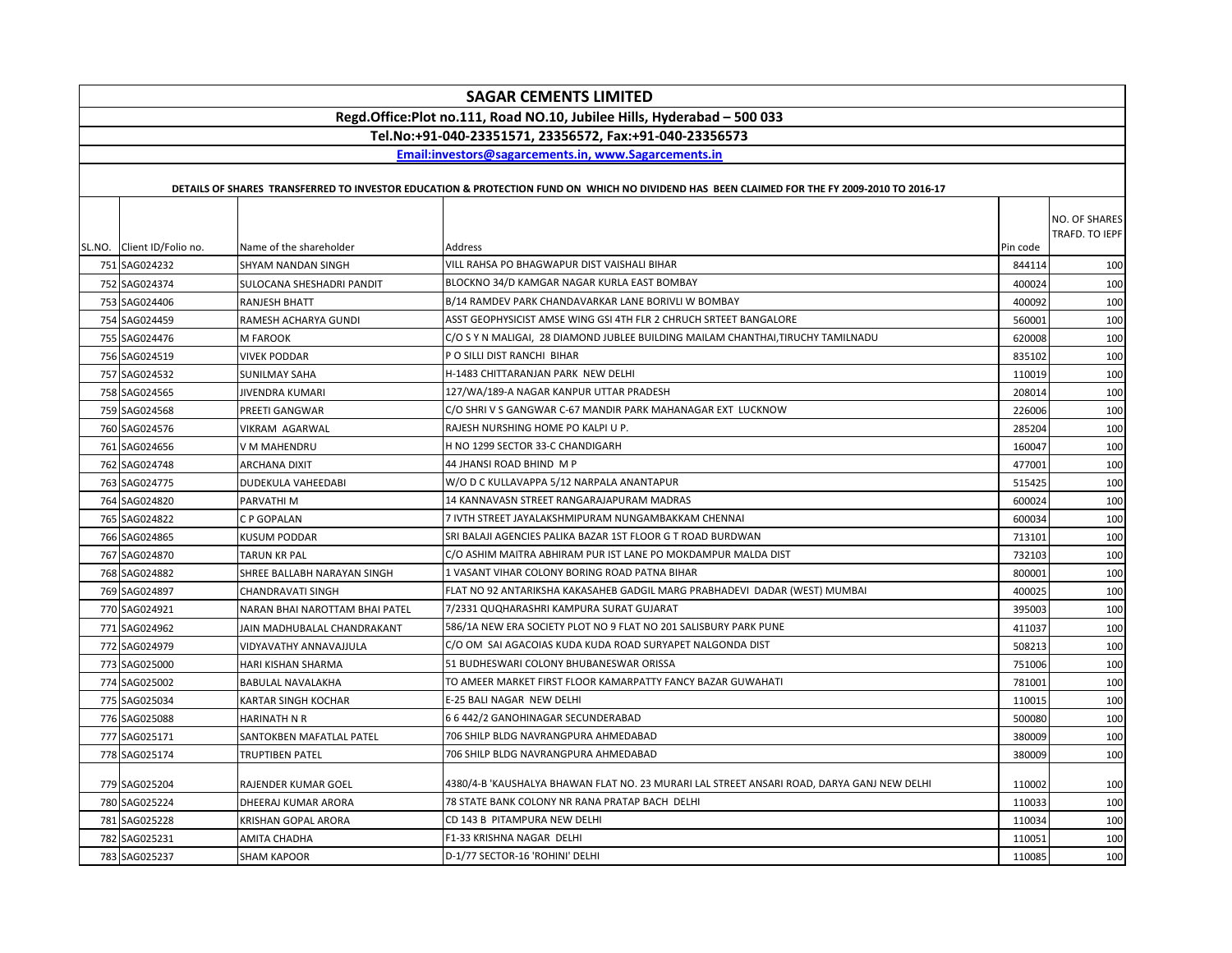| <b>SAGAR CEMENTS LIMITED</b>                                            |                             |                                                                                                                                             |          |                                 |  |  |
|-------------------------------------------------------------------------|-----------------------------|---------------------------------------------------------------------------------------------------------------------------------------------|----------|---------------------------------|--|--|
| Regd.Office:Plot no.111, Road NO.10, Jubilee Hills, Hyderabad - 500 033 |                             |                                                                                                                                             |          |                                 |  |  |
|                                                                         |                             | Tel.No:+91-040-23351571, 23356572, Fax:+91-040-23356573                                                                                     |          |                                 |  |  |
|                                                                         |                             | Email:investors@sagarcements.in, www.Sagarcements.in                                                                                        |          |                                 |  |  |
|                                                                         |                             | DETAILS OF SHARES TRANSFERRED TO INVESTOR EDUCATION & PROTECTION FUND ON WHICH NO DIVIDEND HAS BEEN CLAIMED FOR THE FY 2009-2010 TO 2016-17 |          |                                 |  |  |
| SL.NO. Client ID/Folio no.                                              | Name of the shareholder     | <b>Address</b>                                                                                                                              | Pin code | NO. OF SHARES<br>TRAFD. TO IEPF |  |  |
| 784 SAG025238                                                           | <b>KUKU BHATIA</b>          | BHATIA SADAN 4 RAMCHANDRA LANE CIVIL LINES DELHI                                                                                            | 110054   | 100                             |  |  |
| 785 SAG025243                                                           | <b>USHA GUPTA</b>           | L-5-B SAKET NEW DELHI                                                                                                                       | 110016   | 100                             |  |  |
| 786 SAG025244                                                           | <b>HARBHAJAN SINGH</b>      | C/O.JASBIR GARMENTS KALSI ROAD, DAK-PATHER DIST:DEHRADUN U.P.                                                                               | 248125   | 100                             |  |  |
| 787 SAG025273                                                           | VADVATI SHARMA              | UP COOPERATIVE SPINNING MILL FEDRATION B L SARVODAYA KANPUR UTTAR PRADESH                                                                   | 208005   | 100                             |  |  |
| 788 SAG025286                                                           | REETU ARORA                 | C/O SATENDRA K ARORA 56 NEHRU NAGAR LUCKNOW                                                                                                 | 226004   | 100                             |  |  |
| 789 SAG025350                                                           | KALU SINGH JAIN             | C/O GANESH DAS CHAND SINGH NR PANCH BATTI BEAWAR RAJ                                                                                        | 305901   | 100                             |  |  |
| 790 SAG025454                                                           | ATMAN KAMANI                | DEEP ENTERPRISE WDHI STREET FULWADI ST ROAD JETPUR                                                                                          | 360370   | 100                             |  |  |
| 791 SAG025497                                                           | NAYNABEN K PATEL            | C/O DINESH TRADING MEGHDOOT CINEMA ROAD MAHUVA PORT                                                                                         | 364290   | 100                             |  |  |
| 792 SAG025526                                                           | PRITI JAIN                  | B-6 408 O N G C COLONY SABARMATI AHMEDABAD                                                                                                  | 380005   | 100                             |  |  |
| 793 SAG025634                                                           | <b>GULZAR JAMEEL SHAIKH</b> | SHAMJI BLDG 2ND FLOOR ROOM NO 34 NOOR BAUG RAMCHANDRA BH AT MARG BOMBAY                                                                     | 400009   | 100                             |  |  |
| 794 SAG025641                                                           | MANIBEN JETHALAL MARU       | C/O.K HANSRAJ & CO K-11/12, A.P.M.C.MARKET II PAHSE II, VASHI TURBHE NEW BOMBAY                                                             | 400703   | 100                             |  |  |
| 795 SAG025689                                                           | SHAKUNTALA JAIN             | A/14,HIMALAYA PARVATIYA CO OP HOUSING SOCIETY,GOVINDNAGAR ASALPHA GHATKOPAR  WEST BOMBAY                                                    | 400084   | 100                             |  |  |
| 796 SAG025690                                                           | PRITHVIRAJ R CHOPRA         | 6 INDU APPT CAMA LANE KIROL RD GHATKOPAR W BOMBAY                                                                                           | 400086   | 100                             |  |  |
| 797 SAG025696                                                           | SUDHIR AWLAE                | MALKAUNS APPT 14 DRIARZRUS ROADND NAUDADA THANE                                                                                             | 400602   | 100                             |  |  |
| 798 SAG025738                                                           | RAGHAVENDRA KHARE           | 16/5 H I G GADGA PRIYADARSHINI NAGAR NEAR R T O NAGPUR                                                                                      | 440001   | 100                             |  |  |
| 799 SAG025799                                                           | NEERA JASWAL                | 14 UMANAGAR COLONY BEGUMPET HYDERABAD                                                                                                       | 500016   | 100                             |  |  |
| 800 SAG025822                                                           | K K SHARMA                  | B1/15 PRASHANT APTSS JMACINTYRE ROAD SECUNDERABAD                                                                                           | 500003   | 100                             |  |  |
| 801 SAG025825                                                           | NAGALAKSHMI IRUKU           | MIG-25, AS RAO NAGAR ECIL P.O HYDERABAD                                                                                                     | 500062   | 100                             |  |  |
| 802 SAG025838                                                           | ANITHA MATTAPALLY           | 8 2 10 OLD BEET BAZAR WARANGAL                                                                                                              | 506002   | 100                             |  |  |
| 803 SAG025865                                                           | <b>HARI PARSAD TUPAKULA</b> | PLANT OPERATOR MILK PRODUCTS FACTORY PRODDATUR CUDDAPAH                                                                                     | 516360   | 100                             |  |  |
| 804 SAG025886                                                           | TRINADH VERMA KOPPELLA      | DOOR NO 59-43-38 GAYATRI NAGAR VIJAYAWADA                                                                                                   | 520008   | 100                             |  |  |
| 805 SAG025931                                                           | <b>SUNITHA BOTCHA</b>       | APPALANAIDU BEE ITDA PADARU VIZAG DIST                                                                                                      | 530001   | 100                             |  |  |
| 806 SAG025933                                                           | BALASUBRAHMANYAM ALURI      | 9 19 9/8 B2/6 PRINCE APTS CBM COMPLEX 8 CBM COMPOUND VISAKHAPATNAM ANDHRA PRADESH                                                           | 530003   | 100                             |  |  |
| 807 SAG025940                                                           | KANAKA DURGA PARIMI         | PLOT 90/3 MIG 2 M V COLONY VISAKHAPATNAM ANDHRA PRADESH                                                                                     | 530017   | 100                             |  |  |
| 808 SAG025942                                                           | TELU TRINADHARAO            | PLOT NO.38, LAKSHMINARAYANA PURAM-2 NEAR MES COMPOUND SALIGRAMAPURAM POST VISAKHAPATNAM                                                     | 530024   | 100                             |  |  |
| 809 SAG025964                                                           | SATTI SURREDDY              | KAVITAM NEAR BRIDGE WEST GODAVARI DIST ANDHRA PRADESH                                                                                       | 534338   | 100                             |  |  |
| 810 SAG025986                                                           | <b>KL CHANDRAIAH</b>        | 436, 17TH MAIN ROAD BSK STAGE 1, BLOCK NO.1 HANUMANTHANAGAR BANGALORE                                                                       | 560050   | 100                             |  |  |
| 811 SAG026014                                                           | C MOULENDRA NAIDU           | NO 34,YADALAM NAGAR SUBRAMANYAPURA POST BANGALORE                                                                                           | 560061   | 100                             |  |  |
| 812 SAG026017                                                           | <b>NARESH NARANG</b>        | 113 R M V EXTENSION 7TH CROSS, 9TH MAIN BANGALORE                                                                                           | 560080   | 100                             |  |  |
| 813 SAG026021                                                           | <b>KUMUD GUPTA</b>          | FLAT# 103 GH-4,MEERA APARTMENTS,OUTER RING RO PASCHIM VIHAR, NEW DELHI                                                                      | 110063   | 100                             |  |  |
| 814 SAG026022                                                           | KAMALAMMA                   | 245/1, DAVID ROAD BOWRING PET KOLAR DIST KARNATAKA                                                                                          | 563114   | 100                             |  |  |
| 815 SAG026067                                                           | PANI DEVI                   | 25 JAIN CLOTH MARKET BELLARY KARNATAKA                                                                                                      | 583101   | 100                             |  |  |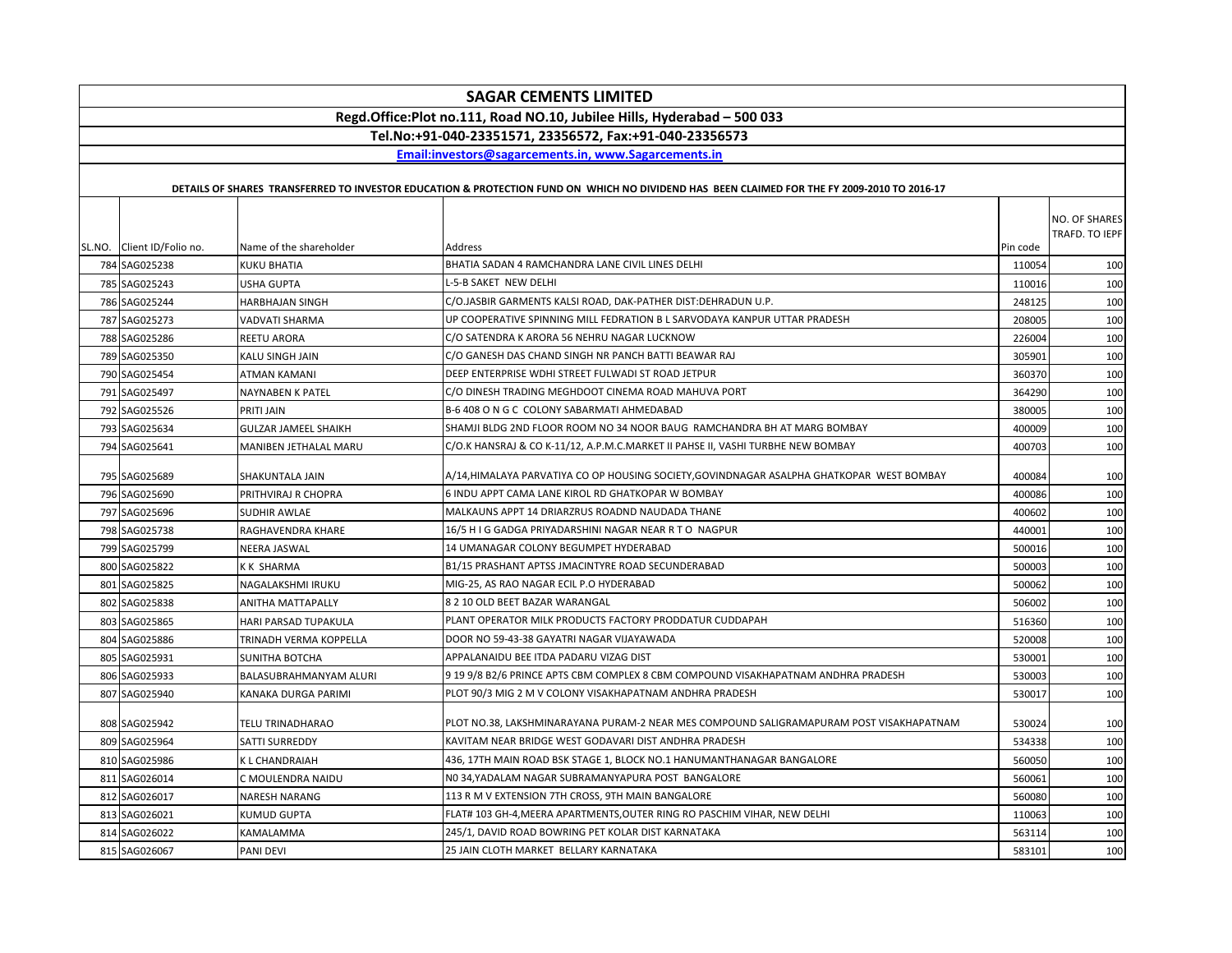|                                                         |                                   | <b>SAGAR CEMENTS LIMITED</b>                                                                                                                                                      |          |                                 |  |  |  |
|---------------------------------------------------------|-----------------------------------|-----------------------------------------------------------------------------------------------------------------------------------------------------------------------------------|----------|---------------------------------|--|--|--|
|                                                         |                                   | Regd.Office:Plot no.111, Road NO.10, Jubilee Hills, Hyderabad - 500 033                                                                                                           |          |                                 |  |  |  |
| Tel.No:+91-040-23351571, 23356572, Fax:+91-040-23356573 |                                   |                                                                                                                                                                                   |          |                                 |  |  |  |
|                                                         |                                   | Email:investors@sagarcements.in, www.Sagarcements.in                                                                                                                              |          |                                 |  |  |  |
|                                                         |                                   | DETAILS OF SHARES TRANSFERRED TO INVESTOR EDUCATION & PROTECTION FUND ON WHICH NO DIVIDEND HAS BEEN CLAIMED FOR THE FY 2009-2010 TO 2016-17                                       |          |                                 |  |  |  |
|                                                         |                                   |                                                                                                                                                                                   |          |                                 |  |  |  |
|                                                         |                                   |                                                                                                                                                                                   |          | NO. OF SHARES<br>TRAFD. TO IEPF |  |  |  |
| SL.NO. Client ID/Folio no.                              | Name of the shareholder           | Address                                                                                                                                                                           | Pin code |                                 |  |  |  |
| 816 SAG026075                                           | <b>KEMPARAJ M</b>                 | NO.28, I FLOOR WEST SIVAM KOIL STREET VADAPALANI CHENNAI                                                                                                                          | 600026   | 100                             |  |  |  |
| 817 SAG026091                                           | PUSHPAADEVI M NAHAR               | 51/3 G N CHETTY ROAD T NAGAR CHENNAI TAMILNADU                                                                                                                                    | 600017   | 100                             |  |  |  |
|                                                         |                                   |                                                                                                                                                                                   |          |                                 |  |  |  |
| 818 SAG026093                                           | PARVATHI RAJARAM                  | C/O GEETHA SUNIL B 3 SUDHARMA 98 99 A K SWAMY 1ST STREET SECRETARIAT COLONY KILPAUK MADRAS                                                                                        | 600019   | 100                             |  |  |  |
| 819 SAG026109                                           | PRAPHVL KUMAR NAHATA              | 414 MINT STREET MADRAS TAMILNADU                                                                                                                                                  | 600079   | 100                             |  |  |  |
| 820 SAG026174                                           | G BALASUBRAMANIAM                 | 100 K,TEACHER'S COLONY (WEST) MOHANUR ROAD, NAMAKKAL TAMILNADU                                                                                                                    | 637002   | 100                             |  |  |  |
| 821 SAG026182                                           | A SHOBA DAS                       | 4A MEENA ESTATE SOWRIPALAYAM ROAD COIMBATORE TAMILNADU                                                                                                                            | 641028   | 100                             |  |  |  |
| 822 SAG026184                                           | M JAI GANESH                      | 35 AROKYA NATHA PILLAI STREET 1ST FLOOR POLLACHI TAMILNADU                                                                                                                        | 642002   | 100                             |  |  |  |
| 823 SAG026228                                           | P N BALAKRISHNAN                  | T C 4/1472 RAJASREE KAUDIAR THIRUVANANTHAPURAM KERALA                                                                                                                             | 695003   | 100                             |  |  |  |
| 824 SAG026242                                           | <b>SUMAN JAIN</b>                 | C/O.PATNI FINANCIAL SERVICES (P) LT 9, INDIA EXCHANGE PLACE 7TH FLOOR CALCUTTA<br>C/O RAJKUMAR RAMESHKUMAR, JUTE MERCH & COMMISION AGENTS, 1A SOVARAM BASAK IST FLOOR, ROOM NO.12 | 700001   | 100                             |  |  |  |
| 825 SAG026253                                           | <b>ANITA CHOUDHARY</b>            | CALCUTTA                                                                                                                                                                          | 700070   | 100                             |  |  |  |
| 826 SAG026263                                           | MANASH KUMAR DEY                  | 198 DUM DUM PARK CALCUTTA WEST BENGAL                                                                                                                                             | 700055   | 100                             |  |  |  |
| 827 SAG026282                                           | REETA DUTTA                       | C/O BORAS INN BELTOLA AJANTA PATH GUWAHATI ASSAM                                                                                                                                  | 781028   | 100                             |  |  |  |
| 828 SAG026287                                           | RAMESH KUMAR PERIWAL              | C/O PERIWAL HOUSE P O MARGHERITA D DIST TINSUKIA ASSAM                                                                                                                            | 786181   | 100                             |  |  |  |
| 829 SAG026297                                           | <b>B PARVATHI</b>                 | C/O MR SRINIVAS H NO 1-7-502/15 BAKARAM MUSHEERABAD ZAMISTANPUR HYDERABAD                                                                                                         | 500048   | 100                             |  |  |  |
| 830 SAG026402                                           | <b>HIRABEN C THAKAR</b>           | THAKAR C/O D V RESTORENT NEAR PUMP JAMVALI RAJKOT                                                                                                                                 | 360311   | 100                             |  |  |  |
| 831 SAG026510                                           | NAZEER SAHEBLAL INAMDAR           | C/O TAJODDIN GRIHAWASTU BHANDAR AT & POST JALKOT TAL OSMANABAD                                                                                                                    | 413602   | 100                             |  |  |  |
| 832 SAG026539                                           | SURENDRA KUMAR GANGELE            | 647 G01 BAZAR JABALPUR JABALPUR                                                                                                                                                   | 482007   | 100                             |  |  |  |
| 833 SAG026581                                           | RAJA BABU ANNE                    | VIJAI ELECTRICALS LTD 28 IDA BALA NAGAR HYDERABAD                                                                                                                                 | 500037   | 100                             |  |  |  |
| 834 SAG026599                                           | PADMA JALLA                       | KANTISIKAR APARTS PUNJAGUTTA HYDERABAD                                                                                                                                            | 500082   | 100                             |  |  |  |
| 835 SAG026631                                           | BHADRAIAH KAMBHAPATI              | H NO 10-112 HUZUR NAGAR NALGONDA DIST                                                                                                                                             | 508204   | 100                             |  |  |  |
| 836 SAG026653                                           | CHEND RAJU NANDIMANDALAM          | 20-3-12 SIVAJYOTHI NAGAR TIRUPATI CHITTOOR                                                                                                                                        | 517507   | 100                             |  |  |  |
| 837 SAG026686                                           | DIVAKARA RAO CHIKATI              | C/O S E [PR] THAOTAPALAVU VIZIANAGARAM ANDHRA PRADESH                                                                                                                             | 531201   | 100                             |  |  |  |
| 838 SAG026713                                           | <b>MR INDERJIT</b>                | 16/2 CARIAPPA COLONY M G ROAD BANGALORE                                                                                                                                           | 560001   | 100                             |  |  |  |
| 839 SAG026766                                           | MURUGESH YAVAGAL                  | 4TH BLOCK PAI BUILDING VIDYANAGAR HUBLI KARNATAKA                                                                                                                                 | 580021   | 100                             |  |  |  |
| 840 SAG026769                                           | N C V NARASIMHACHARI              | RURAL DEVELOPMENT OFFICER SYNDICATE BANK BUCHIREDDIPALEM NELLORE DIST.                                                                                                            | 524305   | 100                             |  |  |  |
| 841 SAG026780                                           | SQUNDARYA LEASING & HIRE PURGHASE | 3 DR RANGACHARI ROAD MYLAPORE CHENNAI                                                                                                                                             | 600004   | 100                             |  |  |  |
| 842 SAG026781                                           | <b>BAGIRATHI</b>                  | 6/4, SUNDAVESA SAMY STREET, NEAR R R SABHA MYLAPORE CHENNAI                                                                                                                       | 600004   | 100                             |  |  |  |
| 843 SAG026819                                           | SUBBARAO TUMMAPUDI                | NO 122 3RD MAIN ROAD, AG COLONY ANANDA NAGAR HEBBAL BANGALORE                                                                                                                     | 560024   | 100                             |  |  |  |
|                                                         |                                   |                                                                                                                                                                                   |          |                                 |  |  |  |
| 844 SAG026830                                           | SRIRAM MURTI VENKATRAM            | DIVISIONAL MANAGER FLAT NO 3,FIRST FLOOR.SHREE SAMARTH SHIKERWADI NASHIK-PUNE ROAD NASHIK ROAD                                                                                    | 422101   | 100                             |  |  |  |
| 845 SAG026846                                           | <b>BALASUBRAMANIAN R</b>          | 1/110 CHETTY STREET BRAMMADESAM VGER POST CHEYYAR TK T S DT TAMILNADU                                                                                                             | 632511   | 100                             |  |  |  |
| 846 SAG026847                                           | PUSHPA DEVI                       | C/O BAKLIWAL TRADING CO 7 POLICE PATROL RD SHENPET SALEM TAMILNADU                                                                                                                | 636002   | 100                             |  |  |  |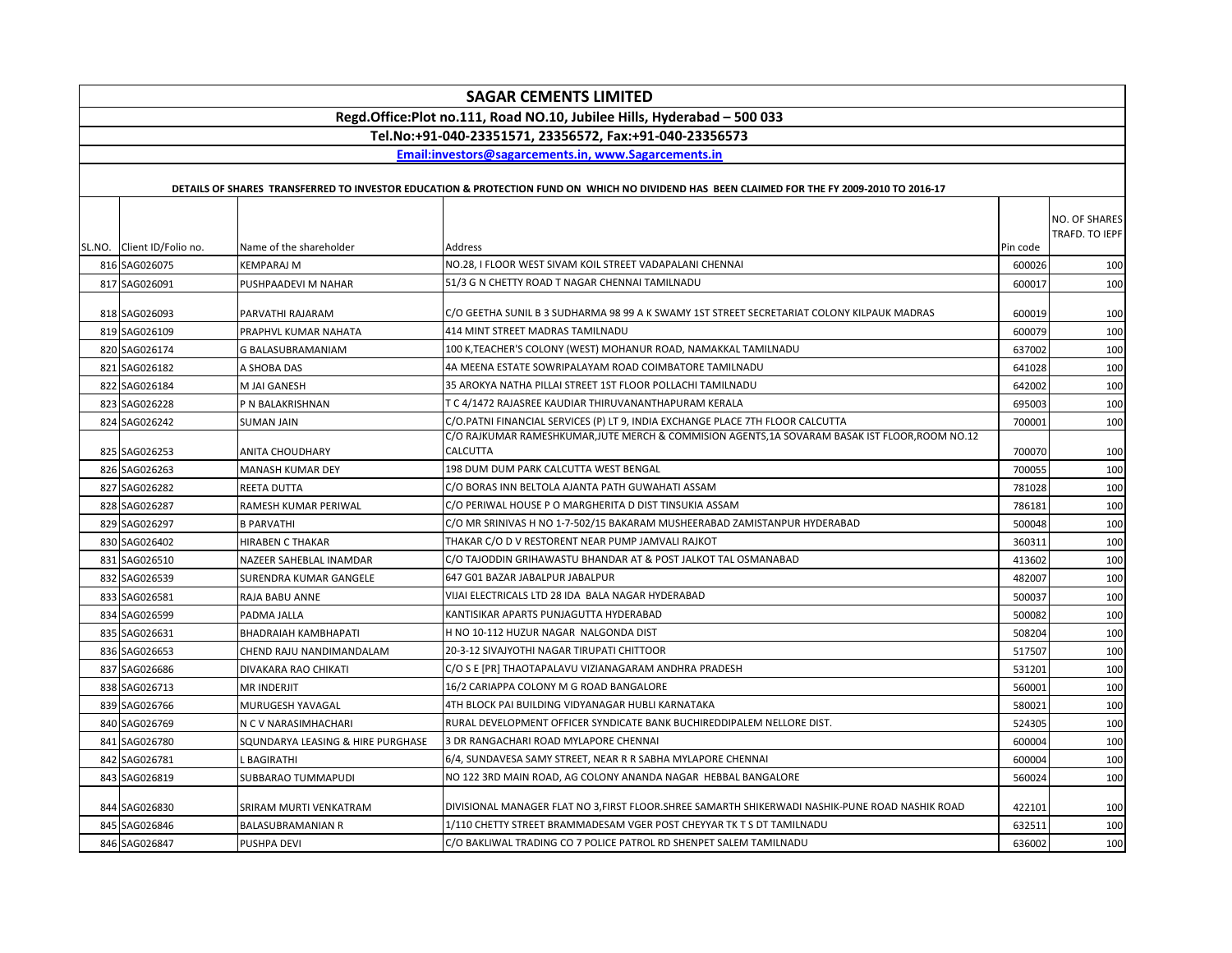|                                                                         | <b>SAGAR CEMENTS LIMITED</b>                            |                          |                                                                                                                                             |          |                                 |  |  |  |
|-------------------------------------------------------------------------|---------------------------------------------------------|--------------------------|---------------------------------------------------------------------------------------------------------------------------------------------|----------|---------------------------------|--|--|--|
| Regd.Office:Plot no.111, Road NO.10, Jubilee Hills, Hyderabad - 500 033 |                                                         |                          |                                                                                                                                             |          |                                 |  |  |  |
|                                                                         | Tel.No:+91-040-23351571. 23356572. Fax:+91-040-23356573 |                          |                                                                                                                                             |          |                                 |  |  |  |
|                                                                         |                                                         |                          | Email:investors@sagarcements.in. www.Sagarcements.in                                                                                        |          |                                 |  |  |  |
|                                                                         |                                                         |                          |                                                                                                                                             |          |                                 |  |  |  |
|                                                                         |                                                         |                          | DETAILS OF SHARES TRANSFERRED TO INVESTOR EDUCATION & PROTECTION FUND ON WHICH NO DIVIDEND HAS BEEN CLAIMED FOR THE FY 2009-2010 TO 2016-17 |          |                                 |  |  |  |
|                                                                         |                                                         |                          |                                                                                                                                             |          | NO. OF SHARES<br>TRAFD. TO IEPF |  |  |  |
|                                                                         | SL.NO. Client ID/Folio no.                              | Name of the shareholder  | Address                                                                                                                                     | Pin code |                                 |  |  |  |
|                                                                         | 847 SAG026897                                           | SUNIL KUMAR C            | LEELA VILASAM MANTHARA EDAVA PO T V M DIST KERALA                                                                                           | 695311   | 100                             |  |  |  |
|                                                                         | 848 SAG026955                                           | SIVARAMAIAH POTLA        | <b>HYDERABAD</b>                                                                                                                            |          | 100                             |  |  |  |
|                                                                         | 849 SAG027026                                           | <b>B SEETARAMAIAH</b>    | 8/3 RAG HAVAN COLONY EAST STREET JAFFARKHANPET CHENNAL                                                                                      | 600083   | 100                             |  |  |  |
|                                                                         | 850 SAG027064                                           | HIMA BINDU POTUNEEDI     | 309 RAILWAY QUARTERS SOUTH LALAGUDA SECUNDERABAD                                                                                            | 500017   | 100                             |  |  |  |
|                                                                         | 851 SAG027104                                           | VENKATESWARA RAO MANDAVA | C/O MAMATA NURSING HOME JAGANNADHA PURAM MACHILIPATNAM KRISHNA DT                                                                           | 521001   | 100                             |  |  |  |
|                                                                         | 852 SAG027112                                           | <b>KRISHNA RAVI</b>      | KUMKALAMARU KARANCHANDU [M L] PRAKASAM AP ANDHRA PRADESH                                                                                    | 523001   | 100                             |  |  |  |
|                                                                         | 853 SAG027147                                           | R SREEDHAR               | 101 M K AMMAN KOIL MYGAPORLL CHENNAI                                                                                                        | 600004   | 100                             |  |  |  |
|                                                                         | 854 SAG027157                                           | Y V S SARMA              | 19 KESAVA MUDALI STREET TONDIARPET MADRAS TAMILNADU                                                                                         | 600081   | 100                             |  |  |  |
|                                                                         | 855 SAG027159                                           | SAMBAIAH VALLURI         | 101 SADRAS EAST KALPAKKAM CHENGALPUT TAMILNADU                                                                                              | 603102   | 100                             |  |  |  |
|                                                                         | 856 SAG027169                                           | A SUBRAMANYAM PILLAI     | 23/61, MALAR ILLAM NEAR POST OFFICE KUZHITHURAI KANYA KUMARI DT                                                                             | 629163   | 100                             |  |  |  |
|                                                                         | 857 SAG027173                                           | A GEETHA                 | 215, H PARSN GANPATHI SHASTRY ROAD, RAMNAGAR COIMBATORE TAMILNADU                                                                           | 641009   | 100                             |  |  |  |
|                                                                         | 858 SAG027189                                           | SHEELA KRISHNA           | MANDAKINI MANDIRAM MUTTAKKAD P O TRIVANDRUM KERALA                                                                                          | 695523   | 100                             |  |  |  |
|                                                                         | 859 SAG027225                                           | JAYESH SANGHANI          | 11/A/5 EMBEE APTS SAIBABA NAGAR BORIVALI [W] BOMBAY                                                                                         | 400092   | 100                             |  |  |  |
|                                                                         | 860 SAG027281                                           | <b>SANJAY SINGLA</b>     | 336/TYPE V CENTRAL REVENUE COLONY RACE COURCE CIRCLE VADODARA                                                                               | 390007   | 100                             |  |  |  |
|                                                                         | 861 SAG027282                                           | <b>HAPPY SINGLA</b>      | <b>B-801 MARUTI TOWER SATELLITE ROAD AHMEDABAD</b>                                                                                          | 380001   | 100                             |  |  |  |
|                                                                         | 862 SAG027357                                           | <b>ASHRAF CHINI</b>      | H 9 MEMON COLONY S V ROAD JOGESHWARI BOMBAY                                                                                                 | 400102   | 100                             |  |  |  |
|                                                                         | 863 SAG027366                                           | <b>SUDEV CHATTERJEE</b>  | NO.35 SAN AF C/O. 56 APO                                                                                                                    |          | 100                             |  |  |  |
|                                                                         | 864 SAG027386                                           | S VENKATESHWAR RAO       | M C 238 MALAKPET COLONY HYDERABAD                                                                                                           | 500036   | 100                             |  |  |  |
|                                                                         | 865 SAG027397                                           | SRENIVASA REDDY AMBATI   | VILL PAREDDY GUDEM POST GARIDEPALLY NALGONDA DIST                                                                                           | 508201   | 100                             |  |  |  |
|                                                                         | 866 SAG027405                                           | VENKATESARA RAO ANNAMY   | 13TH LINE NALLACHENUVU GUNTUR                                                                                                               | 522002   | 100                             |  |  |  |
|                                                                         | 867 SAG027473                                           | JAYASHEELA SREEKRISHNAN  | ANUGRAHA' ANGADIKADAYU ANGAMALLY KERALA                                                                                                     | 683572   | 100                             |  |  |  |
|                                                                         | 868 SAG027499                                           | SUSHIL KUMAR AGARWAL     | DALURAM AGARWAL AND CO THANA ROAD TINSUKIA ASSAM                                                                                            | 786125   | 100                             |  |  |  |
|                                                                         | 869 SAG027527                                           | G BHAGYA LAKSHMI BAI     | 66 C N KRISHNA SWAMY ROAD TRIPLICANE CHENNAI TAMILNADU                                                                                      | 600005   | 100                             |  |  |  |
|                                                                         | 870 SAG027529                                           | LAVANYA J RAJ            | C3 19F BHEL TOWNSHIP TIRUCHY TAMILNADU                                                                                                      | 620014   | 100                             |  |  |  |
|                                                                         | 871 SAG027563                                           | SRINIVASA RAO GOPATHI    | C/O LATCHAIAH AMEEEN BADA KODAD [M] NALGONDA DIST                                                                                           | 508206   | 100                             |  |  |  |
|                                                                         | 872 SAG027606                                           | <b>FUNG CHAO LEE</b>     | 38 ELLIOT ROAD CALCUTTA                                                                                                                     | 700016   | 100                             |  |  |  |
|                                                                         | 873 SAG027617                                           | RAJSHRI GHEEWALA         | 6-1914-JADAKHADI MAHIDHARPURA SURAT                                                                                                         | 395003   | 100                             |  |  |  |
|                                                                         | 874 SAG027618                                           | RATILAL GHEEWALA         | 6-1914-JADAKHADI MAHIDHARPURA SURAT                                                                                                         | 395003   | 100                             |  |  |  |
|                                                                         | 875 SAG027732                                           | KISHOR DANMAL JAIN       | 31305 TRIVENI APTS MUKABA CHAWL, N M JOSHI MARG BYCULLA BOMBAY                                                                              | 400027   | 100                             |  |  |  |
|                                                                         | 876 SAG027762                                           | <b>S VENKAT REDDY</b>    | H NO 7-3-8 B BANGARUGADDA STREET MIRYALAGUDA NALGONDA DIST                                                                                  | 508207   | 100                             |  |  |  |
|                                                                         | 877 SAG027775                                           | JAKKIREDDY PAPIREDDY     | SAGAR CEMENTS LTD NALGONDA DIST HUZURNAGAR NALGONDA DIST                                                                                    | 508225   | 100                             |  |  |  |
|                                                                         | 878 SAG027787                                           | NICHANAMETLA PUSHPAVATHI | C/O KAKATIYA CEMENTS LTD SRINIVASA NAGAR JAGGAIAHPET POST KRISHNA DIST                                                                      | 521175   | 100                             |  |  |  |
|                                                                         | 879 SAG027814                                           | N SANKARA RAO            | SAGAR CEMENTS LTD NALGONDA DIST HUZURNAGAR NALGONDA DIST                                                                                    | 508225   | 100                             |  |  |  |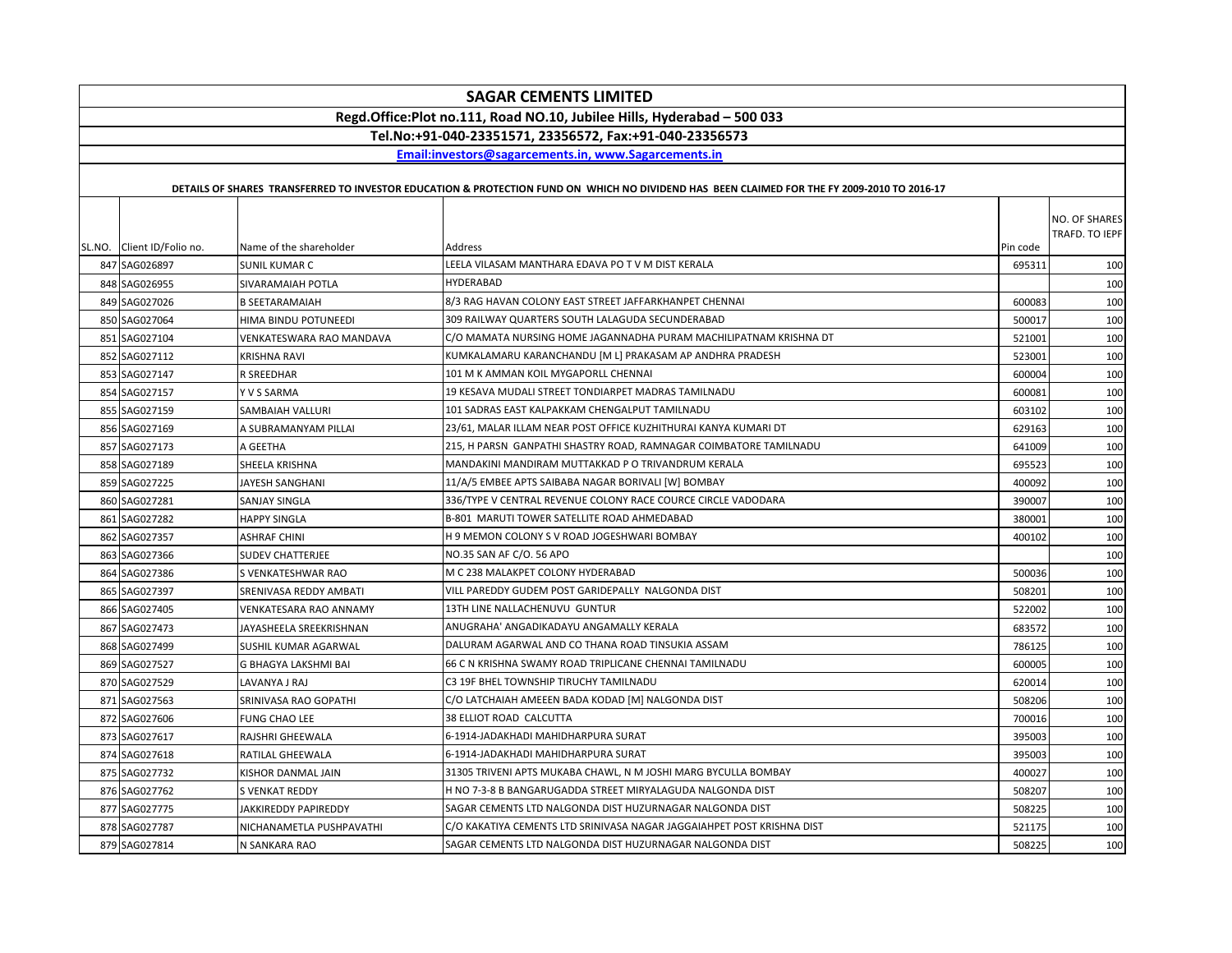|                                                                         | <b>SAGAR CEMENTS LIMITED</b>                            |                         |                                                                                                                                             |          |                                 |  |  |  |
|-------------------------------------------------------------------------|---------------------------------------------------------|-------------------------|---------------------------------------------------------------------------------------------------------------------------------------------|----------|---------------------------------|--|--|--|
| Regd.Office:Plot no.111, Road NO.10, Jubilee Hills, Hyderabad - 500 033 |                                                         |                         |                                                                                                                                             |          |                                 |  |  |  |
|                                                                         | Tel.No:+91-040-23351571, 23356572, Fax:+91-040-23356573 |                         |                                                                                                                                             |          |                                 |  |  |  |
|                                                                         | Email:investors@sagarcements.in. www.Sagarcements.in    |                         |                                                                                                                                             |          |                                 |  |  |  |
|                                                                         |                                                         |                         |                                                                                                                                             |          |                                 |  |  |  |
|                                                                         |                                                         |                         | DETAILS OF SHARES TRANSFERRED TO INVESTOR EDUCATION & PROTECTION FUND ON WHICH NO DIVIDEND HAS BEEN CLAIMED FOR THE FY 2009-2010 TO 2016-17 |          |                                 |  |  |  |
|                                                                         | SL.NO. Client ID/Folio no.                              | Name of the shareholder | Address                                                                                                                                     | Pin code | NO. OF SHARES<br>TRAFD. TO IEPF |  |  |  |
|                                                                         | 880 SAG027835                                           | CHANDRA KANT PATIL      | K4/51 CROSS ROAD, 29 TELCO COLONY JAMSHEDPUR BIHAR                                                                                          | 831004   | 100                             |  |  |  |
|                                                                         | 881 SAG027866                                           | PARIMAL KUMAR TRIPATHI  | USHAYAN SAKET VIHAR MITRA MANDAL NAGAR ANISABAD PATNA                                                                                       | 800002   | 100                             |  |  |  |
|                                                                         | 882 SAG027931                                           | V SANDHYA               | 101-B MUDFORT APARTMENTS MANOVIKAS NAGAR SECUNDERABAD                                                                                       | 500009   | 50                              |  |  |  |
|                                                                         | 883 SAG027946                                           | BHAVNABAHEN M. MEHTA    | C/O. R M MUNSIF 11-12, PUSHPAK APTS MANINAGAR AHMEDABAD                                                                                     | 380008   | 100                             |  |  |  |
|                                                                         | 884 SAG028007                                           | ROOPASRI NARAYAN KAMAT  | 39/5, DURGAKUNJ RAILWAY LINES SOLAPUR MAHARASTRA                                                                                            | 413001   | 100                             |  |  |  |
|                                                                         | 885 SAG028010                                           | MARUPUDI VENKATARATNAM  | C-19, SRINIVASANAGAR KAKATIYA CEMENTS LIMITED JAGGAYYAPET KRISHNA :DIST                                                                     | 521175   | 200                             |  |  |  |
|                                                                         | 886 SAG028026                                           | V VENU MADHAV           | H.NO.16-11-740/7/D DILSUKHNAGAR HYDERABAD ANDHRA PRADESH                                                                                    | 500060   | 100                             |  |  |  |
|                                                                         | 887 SAG028040                                           | N VATSALA               | 174, TRT JAWAHAR NAGAR R T C X ROADS HYDERABAD                                                                                              | 500020   | 100                             |  |  |  |
|                                                                         | 888 SAG028041                                           | <b>SIVA KUMAR TATA</b>  | 174, TRT JAWAHAR NAGAR R T C X ROADS HYDERABAD                                                                                              | 500020   | 100                             |  |  |  |
|                                                                         | 889 SAG028046                                           | MADHAVA VARMA PUSAPATI  | ALTINHO, PLOT NO.294 ROAD NO.25 JUBILEE HILLS HYDERABAD                                                                                     | 500033   | 100                             |  |  |  |
|                                                                         | 890 SAG028047                                           | <b>SRIDEVI PUSAPATI</b> | ALTINHO, PLOT NO.294 ROAD NO.25 JUBILEE HILLS HYDERABAD                                                                                     | 500033   | 100                             |  |  |  |
|                                                                         | 891 SAG028134                                           | <b>G ANIL CHANDRA</b>   | B-49 PATIGADDA COLONY SECUNDERABAD                                                                                                          | 500003   | 100                             |  |  |  |
|                                                                         | 892 SAG028147                                           | <b>VINEET BHANDRI</b>   | B-10M SHAKUNTLA APARTMENT 59 NEHRU PLACE NEW DELHI                                                                                          | 110019   | 100                             |  |  |  |
|                                                                         | 893 SAG028161                                           | A L RAMACHANDRAN        | 3/27, ATHIPPALAYAM VIA VYAMPALAYAM COIMBATORE TAMILNADU                                                                                     | 641110   | 200                             |  |  |  |
|                                                                         | 894 SAG028252                                           | <b>BIPIN PATEL</b>      | BUSINESS BOND 74, NUTAN NAGAR KALAWAD ROAD RAJKOT                                                                                           |          | 100                             |  |  |  |
|                                                                         | 895 SAG028293                                           | NANDIGAM SULOCHANA      | A-14/2 RAVI NAGAR NAGPUR MAHARASHTRA                                                                                                        | 440001   | 200                             |  |  |  |
|                                                                         | 896 SAG028296                                           | SIVA KUMAR JAGARAPU     | 48-16-11A SRINAGAR ASILMETTA VISAKHAPATNAM ANDHRA PRADESH                                                                                   | 530016   | 100                             |  |  |  |
|                                                                         | 897 SAG028314                                           | <b>BHAGVATIDEVI</b>     | 275 CHAND POL BAZAR JAIPUR RAJASTHAN                                                                                                        | 302001   | 100                             |  |  |  |
|                                                                         | 898 SAG028351                                           | CHANDRAKALA M HEGDE     | 30-F, IST FLOOR NATESHAPANDARAM COLONY SALEM TAMILNADU                                                                                      | 636007   | 100                             |  |  |  |
|                                                                         | 899 SAG028389                                           | <b>GEETA KUMARI</b>     | H.NO.3/139 VIKAS NAGAR LUCKNOW                                                                                                              | 226020   | 100                             |  |  |  |
|                                                                         | 900 SAG028417                                           | C PRASHANT              | C/O.VISION SHARE CONSULTANTS 305 AURADHA APARTMENTS SRINAGAR COLONY HYDERABAD                                                               | 500073   | 300                             |  |  |  |
|                                                                         | 901 SAG028435                                           | S PURUSHOTHAM           | 6-7-17, OLD TOWN NIDADAVOLE WEST GODAVARI DIST ANDHRA PRADESH                                                                               | 534301   | 50                              |  |  |  |
|                                                                         | 902 SAG028451                                           | CHAMPAKLAL SHAH         | D-72 SURJIT SOCIETY T B NAGAR AHMEDABAD GUJARAT                                                                                             | 382350   | 200                             |  |  |  |
|                                                                         | 903 SAG028470                                           | C DEEPTI                | 305 ANURADHA APTS SRINAGAR COLONY HYDERABAD ANDHRA PRADESH                                                                                  | 500073   | 600                             |  |  |  |
|                                                                         | 904 SAG028472                                           | C PRASHANT              | 305 ANURADHA APTS SRINAGAR COLONY HYDERABAD ANDHRA PRADESH                                                                                  | 500073   | 300                             |  |  |  |
|                                                                         | 905 SAG028490                                           | AHMED ABDUS SAYEED      | H.NO.8-1-523/179, BRINDAVAN COLONY HYDERABAD ANDHRA PRADESH                                                                                 | 500008   | 100                             |  |  |  |
|                                                                         | 906 SAG028556                                           | <b>V GAYATHRI</b>       | QUARTER NO.1007-C BHEL, R C PURAM HYDERABAD                                                                                                 | 500032   | 200                             |  |  |  |
|                                                                         | 907 SAG028626                                           | <b>BHAGIRATH SINGH</b>  | C/O. REMI GROUP, 51-53 MITTAL COURT A NARIMAN PIONT BOMBAY                                                                                  | 400021   | 50                              |  |  |  |
|                                                                         | 908 SAG028647                                           | UNIT TRUST OF INDIA     | COMMERCE CENTRE I 29TH FLOOR, WORLD TRADE CENTRE CUFFE PARADE BOMBAY                                                                        | 400005   | 100                             |  |  |  |
|                                                                         | 909 SAG028649                                           | RAGHU VEMULAPALLI       | 123, AMRUTHA VILLE RAJ BHAVAN ROAD HYDERABAD ANDHRA PRADESH                                                                                 | 500082   | 75                              |  |  |  |
|                                                                         | 910 SAG028694                                           | ARUN KUMAR BIDANI       | AMRITA TULIKA 11B-2, TAKSHILA ANDHERI(E) BOMBAY                                                                                             | 400093   | 200                             |  |  |  |
|                                                                         | 911 SAG028703                                           | MADANLAL GUPTA          | A/207, LAXMI NARAYAN APPT., SECTOR H.JESAL PARK BHAYANDAR(EAST) BOMBAY                                                                      | 401105   | 100                             |  |  |  |
|                                                                         | 912 SAG028730                                           | R VENKATRAMANI          | 2, DHARAN KSHETRA VACHRAJ LANE MATHUNGA (C.R) BOMBAY                                                                                        | 400019   | 100                             |  |  |  |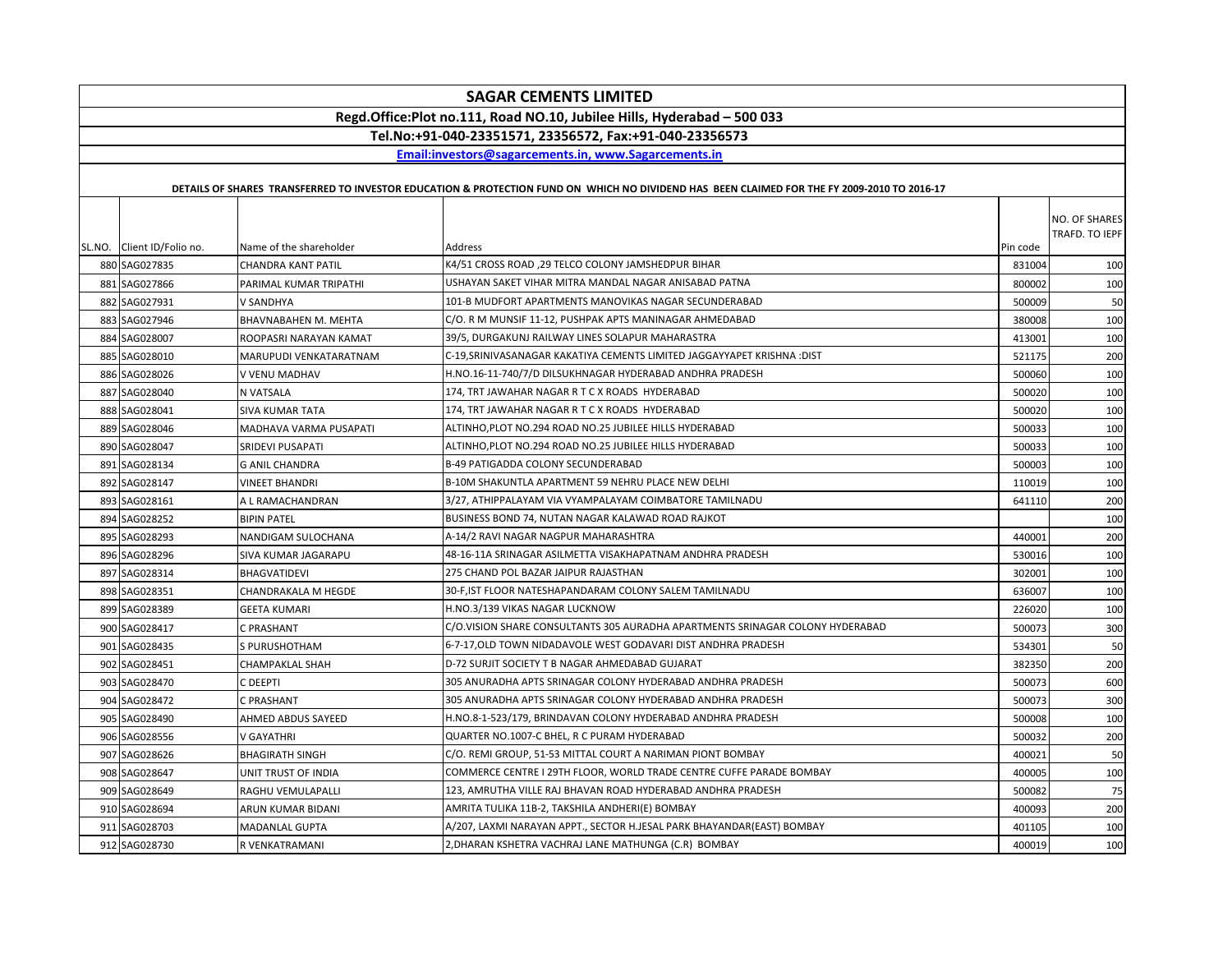| <b>SAGAR CEMENTS LIMITED</b>                                            |                                |                                                                                                                                             |          |                                 |  |  |
|-------------------------------------------------------------------------|--------------------------------|---------------------------------------------------------------------------------------------------------------------------------------------|----------|---------------------------------|--|--|
| Regd.Office:Plot no.111, Road NO.10, Jubilee Hills, Hyderabad - 500 033 |                                |                                                                                                                                             |          |                                 |  |  |
| Tel.No:+91-040-23351571, 23356572, Fax:+91-040-23356573                 |                                |                                                                                                                                             |          |                                 |  |  |
|                                                                         |                                | Email:investors@sagarcements.in, www.Sagarcements.in                                                                                        |          |                                 |  |  |
|                                                                         |                                | DETAILS OF SHARES TRANSFERRED TO INVESTOR EDUCATION & PROTECTION FUND ON WHICH NO DIVIDEND HAS BEEN CLAIMED FOR THE FY 2009-2010 TO 2016-17 |          |                                 |  |  |
|                                                                         |                                |                                                                                                                                             |          |                                 |  |  |
| SL.NO. Client ID/Folio no.                                              | Name of the shareholder        | Address                                                                                                                                     | Pin code | NO. OF SHARES<br>TRAFD. TO IEPF |  |  |
| 913 SAG028900                                                           | PIONEER OVERSEAS FINANCE       | LTD., ADMN.OFFICE.3RD FLR TAMILNADU CHAMBER OF COMMERCE AND INDUSTRY BLDG 178-B KAMARAJAR S<br><b>MADURAI</b>                               | 625009   | 100                             |  |  |
| 914 SAG028964                                                           | KIRANBALA GUPTA                | 16/254 SARDAR NAGAR-4 SION(E), GTB NAGAR BOMBAY                                                                                             | 400037   | 100                             |  |  |
| 915 SAG029066                                                           | RUSODAY & COMPANY LIMITED      | 509 RAGHAVA RATNA TOWERS CHIRAG ALI LANE HYDERABAD                                                                                          | 500001   | 600                             |  |  |
| 916 SAG029110                                                           | RAJINDER SINGH                 | F-15 NIZAMUDDIN WEST NEW DELHI                                                                                                              | 110013   | 500                             |  |  |
| 917 SAG029200                                                           | JYOTISH CHAKRABORTHY           | 3-5-199/A6 STAR DISTILLERY COMPOUND NARAYANAGUDA HYDERABAD                                                                                  | 500029   | 100                             |  |  |
| 918 SAG029202                                                           | PADMA NALLAMOTHU               | W/O.N KRISHNA RAO CONTRACTOR NARKETPALLY NALGONDA                                                                                           | 508254   | 100                             |  |  |
| 919 SAG029219                                                           | ROHIT VAISHNAV                 | DEAL N EARN B-31, 2ND FLOOR AJANTACOMML. CENTRE INCOME TAX AHMEDABAD                                                                        | 380014   | 100                             |  |  |
| 920 SAG029359                                                           | PARESH L SAVLA                 | 10, MAHAVIR APPARTMENT 3RD FLOOR, 195 B, SEWARAM LALWANI ROAD, MULUND(W) BOMBAY                                                             | 400080   | 200                             |  |  |
| 921 SAG029386                                                           | ARVIND JANARDAN DATE           | B-4, PRADYUMNA DAJI RAMACHANDRA ROAD CHARAI THANE                                                                                           | 400601   | 200                             |  |  |
| 922 SAG029395                                                           | SURESH CHANDRA RAMESHWAR       | LAL SHAH MAYUR MARKET NEAR S T STAND BARDOLI                                                                                                | 394602   | 400                             |  |  |
| 923 SAG029495                                                           | SAMPATH KUMAR                  | POORNIMA LODGE BUILDING 278, N H ROAD COIMBATORE T.N.                                                                                       | 641001   | 100                             |  |  |
| 924 SAG029497                                                           | DALSUKHLAL T SHAH              | 11, BARIA APARTMENTS MARWADI CHAWL S V ROAD MALAD WEST BOMBAY                                                                               | 400064   | 100                             |  |  |
| 925 SAG029534                                                           | VENKATA RAMANA REDDY K         | 1-2-217/3/A/2 DOMALGUDA HYDERABAD A.P.                                                                                                      | 500029   | 100                             |  |  |
| 926 SAG029615                                                           | C RAMADEVI                     | H.NO.T3-18, S F COLONY VANASTALI PURAM HYDERABAD A.P.                                                                                       | 500061   | 100                             |  |  |
| 927 SAG029633                                                           | S V V SEETHARAMA RAJU          | S/O.S V BANGAR RAJU H.NO.55-14-10, SEETHAMMADHARA APSEB COLONY VISAKHAPATNAM                                                                | 530013   | 100                             |  |  |
| 928 SAG029635                                                           | KRISHAN LAL MIGLANI            | T/172/1, SHAHI BAGH DEFENCE OFFICERS COLONY CANTT, AHMEDABAD                                                                                | 380004   | 100                             |  |  |
| 929 SAG029638                                                           | <b>ANIL KHIMJI</b>             | SHIV TIRTH, A-25 KASTUR PARK SHIMPOLI, BORIVALI(W) BOMBAY                                                                                   | 400092   | 1800                            |  |  |
| 930 SAG029656                                                           | VENKATA REDDY MODUGULA         | C/O.MADHU & PRASA IRON CO., KALESWARA RAO RAO GOVERNORPET VIJAYAWADA                                                                        |          | 100                             |  |  |
| 931 SAG029706                                                           | ARCOT VIDYA SAGAR              | QR.NO.C-228, A G COLONY YOUSUFGUDA (P.O.) HYDERABAD A.P.                                                                                    | 500045   | 100                             |  |  |
| 932 SAG029748                                                           | P SITA                         | 12-13-635/2 NAGARJUNANAGAR TARNAKA SECUNDERABAD                                                                                             | 500017   | 100                             |  |  |
| 933 SAG029758                                                           | SANJEEVANI KOTHARI             | A-144/4884, ASHAPURTI NEHRU NAGAR KURRLA EAST BOMBAY                                                                                        | 400024   | 100                             |  |  |
| 934 SAG029815                                                           | KOTLA KARUNAKAR                | QR.NO.NC-99 SECTOR III COLONY P.O.GODAVARI 8 INCLINE KARIMNAGAR DIST                                                                        | 505211   | 200                             |  |  |
| 935 SAG029825                                                           | PRASHANT NAVNITLAL SHAH        | 132, KIKA STREET, SECOND FLOOR DAHYABHAI BLDG., R NO.20 BOMBAY                                                                              | 400004   | 100                             |  |  |
| 936 SAG029858                                                           | <b>MIRA BISWAS</b>             | C/O.KRISHNA DAS BISWAS VILL:TAKURPALLY, P.O:BONGAON DIST:24 PARGANAS WEST BENGAL                                                            | 743235   | 400                             |  |  |
| 937 SAG029902                                                           | T J JAYAKAR                    | 10-2-9/3/1 A C GUARDS HYDERABAD A.P.                                                                                                        | 500004   | 200                             |  |  |
| 938 SAG029903                                                           | VURA VENKATESWARA RAO          | S/O.VURA SUBBA RAO MAIN ROAD KAIKALURU KRISHNA DIST                                                                                         | 500004   | 100                             |  |  |
| 939 SAG029935                                                           | MADHUKANT P KABARIA            | C/O.P S PATEL NAVAPARA, AT&PO.CHALALA DIST:AMRELI GUJARAT                                                                                   | 365630   | 100                             |  |  |
| 940 SAG029993                                                           | PRABHAWATI SINGH               | QR.NO.L-4/38 STATION ROAD BURMAMINES JAMSHEDPUR                                                                                             | 831007   | 100                             |  |  |
| 941 SAG030044                                                           | ANANDA GANESH ALLA             | 12-1-1, JAWAHAR STREET SURYA RAO ROAD KAKINADA                                                                                              | 533001   | 200                             |  |  |
| 942 SAG030088                                                           | PL SP SP PALANIAPPAN           | 27, CHELLAPPA CHETTIAR LANE N.PUDUR, KARAIKUDI P.O. PASUMPON DIST T.N.                                                                      | 623001   | 100                             |  |  |
| 943 SAG030091                                                           | <b>GORREPATI NAGESWARA RAO</b> | QUARTER NO.C-30 KAKATIYA CEMENTS LTD., JAGGAYYAPET KRISHNA DIST                                                                             | 521175   | 100                             |  |  |
| 944 SAG030093                                                           | RAJASHREE KOTHARI              | KRISHNA APARTMENTS ANNAJI SUNDER ROAD TEMBHI NAKA THANE                                                                                     | 400601   | 100                             |  |  |
| 945 SAG030123                                                           | HITESH SHAH                    | 6-2-79, DEEPAK GARDEN SHIVRAMPALLI VILLAGE HYDERABAD A.P.                                                                                   | 500052   | 75                              |  |  |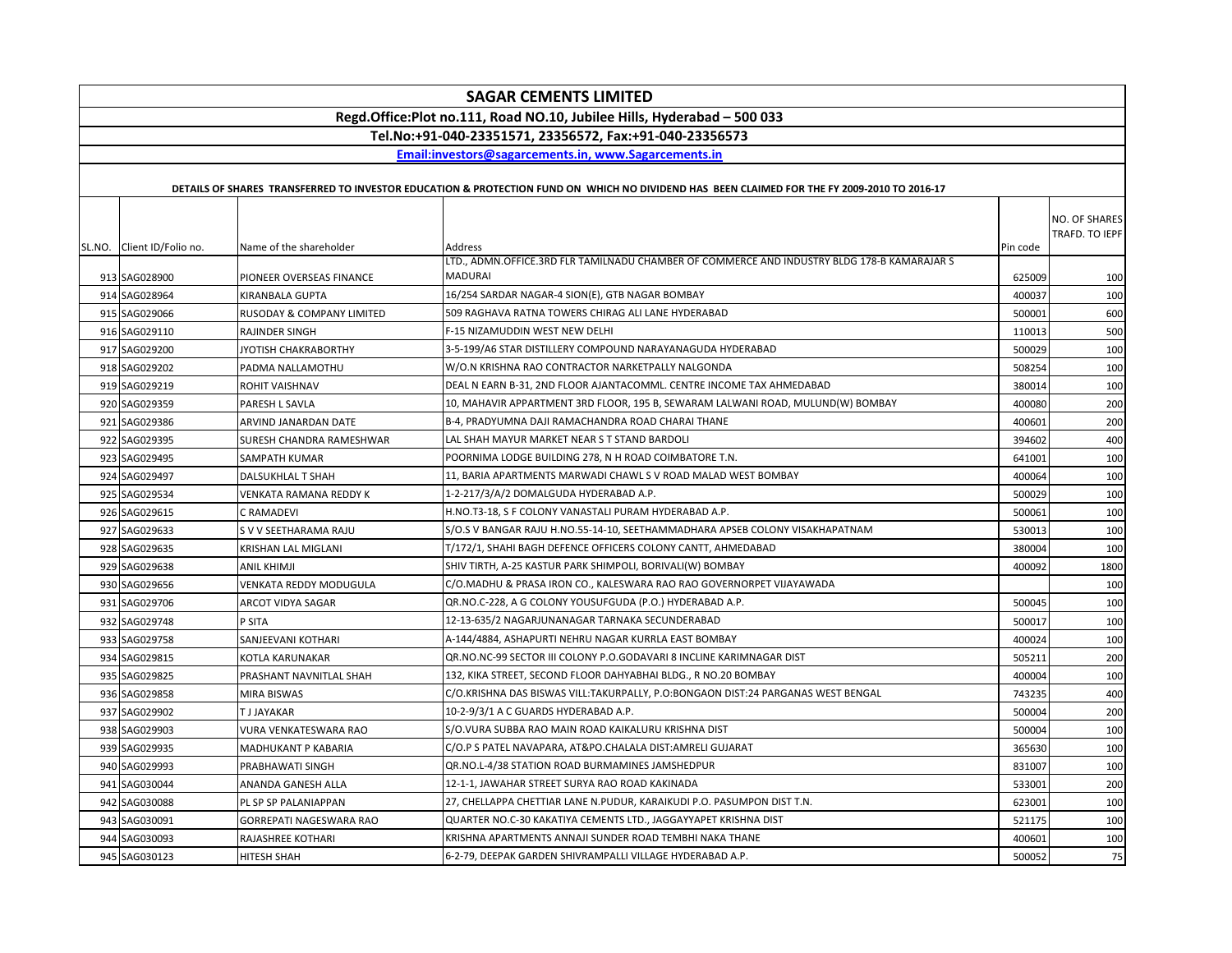| <b>SAGAR CEMENTS LIMITED</b> |                                                                         |                            |                                                                                                                                             |          |                |  |  |
|------------------------------|-------------------------------------------------------------------------|----------------------------|---------------------------------------------------------------------------------------------------------------------------------------------|----------|----------------|--|--|
|                              | Regd.Office:Plot no.111, Road NO.10, Jubilee Hills, Hyderabad - 500 033 |                            |                                                                                                                                             |          |                |  |  |
|                              | Tel.No:+91-040-23351571, 23356572, Fax:+91-040-23356573                 |                            |                                                                                                                                             |          |                |  |  |
|                              |                                                                         |                            | Email:investors@sagarcements.in, www.Sagarcements.in                                                                                        |          |                |  |  |
|                              |                                                                         |                            | DETAILS OF SHARES TRANSFERRED TO INVESTOR EDUCATION & PROTECTION FUND ON WHICH NO DIVIDEND HAS BEEN CLAIMED FOR THE FY 2009-2010 TO 2016-17 |          |                |  |  |
|                              |                                                                         |                            |                                                                                                                                             |          |                |  |  |
|                              |                                                                         |                            |                                                                                                                                             |          | NO. OF SHARES  |  |  |
|                              | SL.NO. Client ID/Folio no.                                              | Name of the shareholder    | Address                                                                                                                                     | Pin code | TRAFD. TO IEPF |  |  |
|                              |                                                                         |                            |                                                                                                                                             |          |                |  |  |
|                              | 946 SAG030138                                                           | <b>R KAUR</b>              | C/O.M/S.G D & CO., STOCK & SHARE BR 410 LUDHIANA STOCK EXCHANGE BLDG. FEROZSHAH ROAD LUDHIANA                                               | 141001   | 100            |  |  |
|                              | 947 SAG030155                                                           | <b>SHERRY LUKOSE</b>       | COMMERCIAL COMBINES VETTEEL CHAMBERS MG ROAD COCHIN                                                                                         | 682016   | 100            |  |  |
|                              | 948 SAG030200                                                           | <b>G VIJAY ANAND REDDY</b> | 2-2-18/40/9/1, D D COLONY BAGH AMBERPET HYDERABAD A.P.                                                                                      | 500013   | 100            |  |  |
|                              | 949 SAG030223                                                           | PRONOTI BHATTACHARYA       | BLDG.NO.6D, FLAT NO.304 DAMODAR PARK GHATKOPAR WEST BOMBAY                                                                                  | 400086   | 200            |  |  |
|                              | 950 SAG030270                                                           | JAYASRI ANIREDDY           | H NO 3-6-704 STREET NO.11 HIMAYATNAGAR HYDERABAD                                                                                            | 500029   | 100            |  |  |
|                              | 951 SAG030273                                                           | RASHMI RATHOD              | D/21, B M C BLOCK MAVJI RATHOD ROAD BOMBAY                                                                                                  | 400009   | 100            |  |  |
|                              | 952 SAG030290                                                           | A S R K PRASAD             | PRIMUS ENTERPRISES 8-3-214, 6, SBH BUILDING SRINIVAS NAGAR WEST HYDERABAD                                                                   | 500038   | 75             |  |  |
|                              | 953 SAG030306                                                           | JAYANT V PATIL             | M/S.J P INVESTMENTS, C-7 MUKUND NAGAR, MAROL PIPE LINE ANDHERI EAST BOMBAY                                                                  | 400059   | 700            |  |  |
|                              | 954 SAG030312                                                           | V SANKER                   | 101-B. MUDFORT APARTMENTS MANOVIKAS NAGAR SECUNDERABAD                                                                                      | 500009   | 100            |  |  |
|                              | 955 SAG030325                                                           | <b>ASHOK SITLANI</b>       | 68/1, FREE GANJ M T CLOTH MARKET INDORE M.P.                                                                                                | 452002   | 100            |  |  |
|                              | 956 SAG030387                                                           | V SUDAKARA REDDY           | 17-200, KARNALA STREET NELLORE A.P.                                                                                                         | 524001   | 100            |  |  |
|                              | 957 SAG030504                                                           | KIRIT SHAMJI CHHEDA        | 3/37, ALLARAKHIA A BLOCK, KHETWADI 9TH LANE BOMBAY                                                                                          | 400004   | 100            |  |  |
|                              | 958 SAG030539                                                           | SAVITRI JAIN               | D.NO.22-5-20 KURISETI VARI STREET BHIMAVARAM A.P.                                                                                           | 534201   | 100            |  |  |
|                              | 959 SAG030555                                                           | SARVENDRA                  | NEAR RAJGHARANA ICE CREAM FACTORY KAPRA PO GANDHI NAGAR, DIST BASTI UTTAR PRADESH                                                           | 272001   | 100            |  |  |
|                              | 960 SAG030559                                                           | JITEN SHANTILAL GATHANI    | 301-B, SAI SADAN 76/78, MODY STREET FORT BOMBAY                                                                                             | 400001   | 100            |  |  |
|                              | 961 SAG030564                                                           | S R NANDEESHWARA REDDY     | NO.352, `A' SECTOR 13TH MAIN YELAHANKA NEW TOWN BANGALORE                                                                                   | 560064   | 200            |  |  |
|                              | 962 SAG030592                                                           | RASHESH PARIKH             | JAMNADAS MORARJEE & CO 201, LALBHAL CONTRACTOR COMPLEX COURT ROAD, NANPURA SURAT                                                            | 395001   | 100            |  |  |
|                              | 963 SAG030608                                                           | T P SHARMA                 | D-40, PATRAKAR COLONY SHANTI PATH JAIPUR                                                                                                    | 302004   | 300            |  |  |
|                              | 964 SAG030663                                                           | LT COL BHARAT RAJ CHETAL   | DEPT.OF DENTAL SURGERY AFME PUNE                                                                                                            | 411040   | 100            |  |  |
|                              | 965 SAG030687                                                           | <b>HELEN PINTO</b>         | 205/6 CLOVER MYSTIQUE ROAD 3/C KALYANI NAGAR PUNE                                                                                           | 411006   | 100            |  |  |
|                              | 966 SAG030698                                                           | R SIDDAPPA                 | NO.473, SHREYAS, UPSTAIRS 3RD MAIN, 10TH CROSS, TK LAYOUT 4TH STAGE, KUVEMPUNAGAR MYSORE                                                    | 570023   | 500            |  |  |
|                              | 967 SAG030712                                                           | SITA CHENNUPALLI           | W/O.VEERANJANEYULU KCP NEW COLONY, C-14, MACHERLA (POST) GUNTUR A.P.                                                                        | 522426   | 300            |  |  |
|                              | 968 SAG030735                                                           | RANI RATNA KUMARI M        | C/O BHARAT M.PATEL C-791, KRIBHCO NAGAR DIST. SURAT                                                                                         | 394515   | 100            |  |  |
|                              | 969 SAG030739                                                           | K NATARAJAN                | 350 WEST OF CHORD ROAD, II STATE, III MAIN RAJAJINAGAR BANGALORE                                                                            | 560086   | 100            |  |  |
|                              | 970 SAG030753                                                           | <b>RATHNAMP</b>            | 2619 HUDCO COLONY PEELAMEDU COIMBATORE TAMILNADU                                                                                            | 641004   | 100            |  |  |
|                              | 971 SAG030794                                                           | LEELA THANGAM              | C/O.CMDE SL THANGAM 137-D, NOFRA-II AIRPORT ROAD, DABOLIM GOA                                                                               | 403802   | 600            |  |  |
|                              | 972 SAG030802                                                           | MAHESH NARAYAN BONDRE      | C-13, ANANTRAJ SOCIETY NEAR BHAGSHALA GROUND KARVE ROAD DOMBIVLI WEST                                                                       | 421202   | 75             |  |  |
|                              | 973 SAG030858                                                           | E PADMAVATI                | D7, V.S.N.L.STAFF QTRS 21, NUNGAMBAKKAM HIGH ROAD MADRAS MADRAS                                                                             | 600034   | 100            |  |  |
|                              | 974 SAG030931                                                           | KIRTIKA SHETTY             | C-4, MATRA ASHISH 1ST FLOOR, NAPEANSEA ROAD BOMBAY MAHARASHTRA                                                                              | 400036   | 100            |  |  |
|                              | 975 SAG030933                                                           | SHAILA S SHETTY            | 204,'A' WING, VRINDAVAN-1 RAHEEJA TOWNSHIP MALAD EAST BOMBAY                                                                                | 400097   | 500            |  |  |
|                              | 976 SAG030939                                                           | SHAJEE K C                 | C/O.BEST BEKARY CITY COMPLEX MULKI D.K.                                                                                                     | 574154   | 200            |  |  |
|                              | 977 SAG030980                                                           | <b>G MUTHU</b>             | 106,1ST CROSS NEELAKANDAN KOVIL STREET PASUMPONNAGAR MADURAI                                                                                | 625001   | 100            |  |  |
|                              | 978 SAG031058                                                           | <b>VINIT AJMANI</b>        | C/O.ASHVIN INVESTMENTS 1ST FLR,269(NR SARGAM THEATRE) ZONE-II,M P NAGAR BHOPAL                                                              | 462011   | 100            |  |  |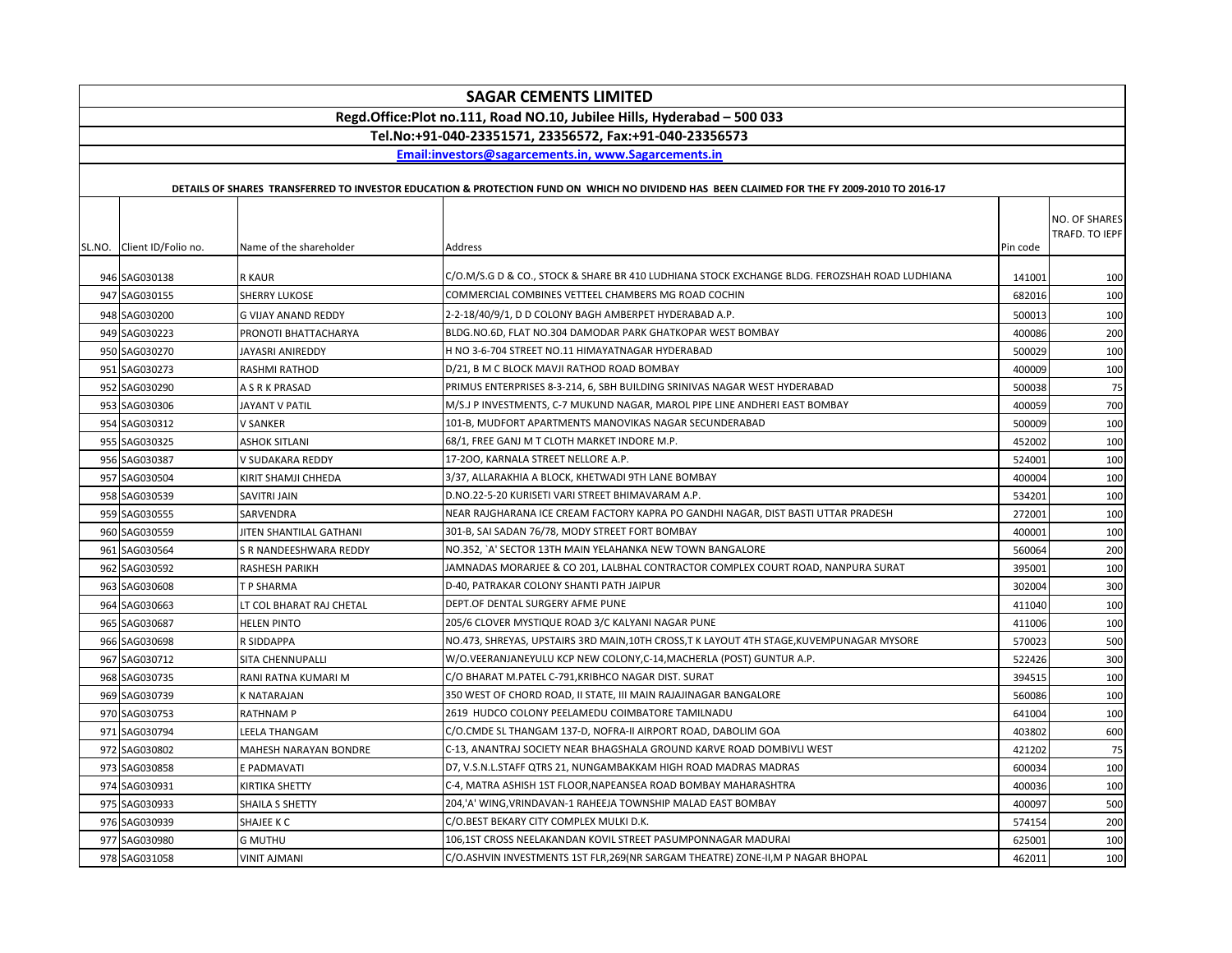| <b>SAGAR CEMENTS LIMITED</b>                                            |                                        |                                                                                                                                             |          |                                 |  |  |  |
|-------------------------------------------------------------------------|----------------------------------------|---------------------------------------------------------------------------------------------------------------------------------------------|----------|---------------------------------|--|--|--|
| Regd.Office:Plot no.111, Road NO.10, Jubilee Hills, Hyderabad - 500 033 |                                        |                                                                                                                                             |          |                                 |  |  |  |
| Tel.No:+91-040-23351571, 23356572, Fax:+91-040-23356573                 |                                        |                                                                                                                                             |          |                                 |  |  |  |
| Email:investors@sagarcements.in, www.Sagarcements.in                    |                                        |                                                                                                                                             |          |                                 |  |  |  |
|                                                                         |                                        |                                                                                                                                             |          |                                 |  |  |  |
|                                                                         |                                        | DETAILS OF SHARES TRANSFERRED TO INVESTOR EDUCATION & PROTECTION FUND ON WHICH NO DIVIDEND HAS BEEN CLAIMED FOR THE FY 2009-2010 TO 2016-17 |          |                                 |  |  |  |
| SL.NO. Client ID/Folio no.                                              | Name of the shareholder                | Address                                                                                                                                     | Pin code | NO. OF SHARES<br>TRAFD. TO IEPF |  |  |  |
| 979 SAG031102                                                           | HILDA NAZARETH SHENOY                  | C/O.SHREE RAJDARSHAN '302'-B LUIS WADI UMED NAGAR THANE                                                                                     | 400604   | 100                             |  |  |  |
| 980 SAG031148                                                           | D S V V SATYANARAYANA                  | 221 F, SECTOR XI TOWN SHIP VISHAKAPATNAM A P                                                                                                | 530032   | 100                             |  |  |  |
| 981 SAG031187                                                           | <b>NEMISH K SHAH</b>                   | C/O.KHIMCHAND UJAMSHI & CO SHIYANI POLE ROAD WADHWAN CITY WADHWAN CTIY                                                                      | 363030   | 100                             |  |  |  |
| 982 SAG031200                                                           | TOLETI SANJAY KRISHNA                  | QR.NO.27 S B I NEW COLONY PALAKOL WEST GODAVADIDT                                                                                           | 534260   | 100                             |  |  |  |
| 983 SAG031203                                                           | RAKHEE JALAN                           | 5/1, CLIVE ROW 3RD FLOOR ROOM NO.76 CALCUTTA                                                                                                | 700001   | 800                             |  |  |  |
| 984 SAG031247                                                           | <b>MUNEEB BIRYA</b>                    | A/502, KAILASH APTS 293,BELLASIS ROAD BOMBAY MAHARASHTRA                                                                                    | 400008   | 200                             |  |  |  |
| 985 SAG031261                                                           | R N MEHTA                              | 0-7/3,AIRPORT COLONY SAHAR P.O. BOMBAY MAHARASHTRA                                                                                          | 400099   | 100                             |  |  |  |
| 986 SAG031302                                                           | JITENDRA VISHRAM AGRAVAT               | E-2/3/19, DDA MIG FLAT SECTOR-15 ROHINI DELHI                                                                                               | 110085   | 300                             |  |  |  |
| 987 SAG031366                                                           | T S V SUBBA RAO                        | 1-4-880/2/12 S B H COLONY NEW BAKARAM HYDERABAD                                                                                             | 500080   | 200                             |  |  |  |
| 988 SAG031374                                                           | NITYANAND TUKARAM BHANGALE             | JAIKISHAN HSG.SOCIETY BHADGAON DIST:JALGAON MAHARASHTRA                                                                                     | 424105   | 100                             |  |  |  |
| 989 SAG031407                                                           | JERRY KINNY                            | ESCOM, IA, LUMINOUS APTS CHAPEL ROAD, NEXT TO MOUNT CARMET CHURCH, BANDRA W BOMBAY                                                          | 400050   | 75                              |  |  |  |
| 990 SAG031412                                                           | PRANLAL C BHUTA                        | 4, VIRESHWAR DHARA 117A, BAJAJ ROAD VILE PARLE W BOMBAY                                                                                     | 400056   | 100                             |  |  |  |
| 991 SAG031466                                                           | CHETAN AJIT KAPADIA                    | 7TH A G RAJ KUMAR APT 17TH ROAD SANTACRUZ WEST BOMBAY                                                                                       | 400054   | 200                             |  |  |  |
| 992 SAG031515                                                           | PALLAVI P BAMBARDEKAR                  | A-14,GILDERLANE MUN.STAFF COLONY BOMBAY CENTRAL BOMBAY MAHARASHTRA                                                                          | 400008   | 600                             |  |  |  |
| 993 SAG031570                                                           | RASHMIBEN Y SHASTRI                    | C-23,TECHANICAL QUARTERS NAVSARI COTTON MILLS VIJALPORE ROAD NAVSARI                                                                        | 396445   | 100                             |  |  |  |
| 994 SAG031588                                                           | SUNILA A THAKER                        | 14/C-2, TIRUPATI APTS ASHISH BLDG., WARDEN ROAD BOMBAY                                                                                      | 400026   | 200                             |  |  |  |
| 995 SAG031612                                                           | <b>SANJIB KAR</b>                      | VILLAGE:DAKSHIN LAXMI NARAYANPUR P.O. PATHAR PRATIMA DIST:SOUTH 24 PARGANAS WEST BENGAL                                                     | 743371   | 100                             |  |  |  |
| 996 SAG031716                                                           | PRAVINCHANDRA J SHAH                   | 14, MISTRY CHAWL TULASKAR WADI MG ROAD, KANDIVALI W BOMBAY                                                                                  | 400067   | 50                              |  |  |  |
| 997 SAG031757                                                           | AJAY KUMAR SINGI                       | 585 SUDAMA NAGAR INDORE M.P.                                                                                                                | 452009   | 100                             |  |  |  |
| 998 SAG031767                                                           | SEAGULL FINANCE AND INVESTMENT PVT. LT | C-204, BHAVANI COMPLEX B S ROAD DADAR W BOMBAY                                                                                              | 400028   | 100                             |  |  |  |
| 999 SAG031782                                                           | RAVINDRA SHANKR THOMBARE               | SOMWAR PETH POLICE LINE(OLD) ROOM NO.43 POONA                                                                                               | 411011   | 100                             |  |  |  |
| 1000 SAG031851                                                          | SUSHILA R PADARIA                      | SECTOR NO.2(B) BLOCK NO.245/2 GANDHINAGAR GUJARAT                                                                                           | 382007   | 100                             |  |  |  |
| 1001 SAG031890                                                          | J RAJAGOPAL                            | N0.11, SUGANTHI LAYOUT SUGARCANE BREEDING INSTITUTE VEERAKERALAM COIMBATORE                                                                 | 641007   | 100                             |  |  |  |
| 1002 SAG031985                                                          | RAKSHABEN THAKKAR                      | BHAVANI TRADING CO BELOW DENA BANK DHARI DIST:AMRELI                                                                                        | 365640   | 200                             |  |  |  |
| 1003 SAG031988                                                          | SARWAN KUMAR BALDWA                    | C-4/8,HARI RATAN BANGUR NAGAR GOREGAON WEST BOMBAY                                                                                          | 400090   | 100                             |  |  |  |
| 1004 SAG032045                                                          | SYED RAIZUR RAHMAN                     | 2738, SAWDAY ROAD CRAN MANDI MOHALLA MYSORE                                                                                                 | 570021   | 100                             |  |  |  |
| 1005 SAG032115                                                          | RADHAKRISHNA MURTHY K                  | 16-1-27/C/39 JAYANAGAR SAIDABAD HYDERABAD                                                                                                   | 500059   | 300                             |  |  |  |
| 1006 SAG032119                                                          | V V L PRASUNA                          | W/O.V V N H V PRASAD THE VYSYA BANK LTD PALAKOL A.P.                                                                                        | 534260   | 100                             |  |  |  |
| 1007 SAG032157                                                          | P V BALAKRISHNAN                       | 11 HIGHWAY TOWER, SAI KRUPA COMPLEX KASHIMIRA THANE MAHARASHTRA                                                                             | 401107   | 100                             |  |  |  |
| 1008 SAG032174                                                          | RAVINDRA SATPUTE                       | C/O.GRUHSHOBHA 1365, SADASHIV PETH COMMERCE HOUSE PUNE                                                                                      |          | 100                             |  |  |  |
| 1009 SAG032265                                                          | <b>GAUTAM VASANT PATOLE</b>            | A/12 SAMPADA S N MARG ANDHERI E BOMBAY                                                                                                      | 400069   | 100                             |  |  |  |
| 1010 SAG032323                                                          | DEEPA CHAUDHARY                        | C/O ANIL KUMAR GE 871 EWS C/O 56 APO                                                                                                        |          | 100                             |  |  |  |
| 1011 SAG032327                                                          | <b>K SARASA</b>                        | NO.10 NAGATHAMMON KOIL EXTN MADRAS                                                                                                          | 600095   | 100                             |  |  |  |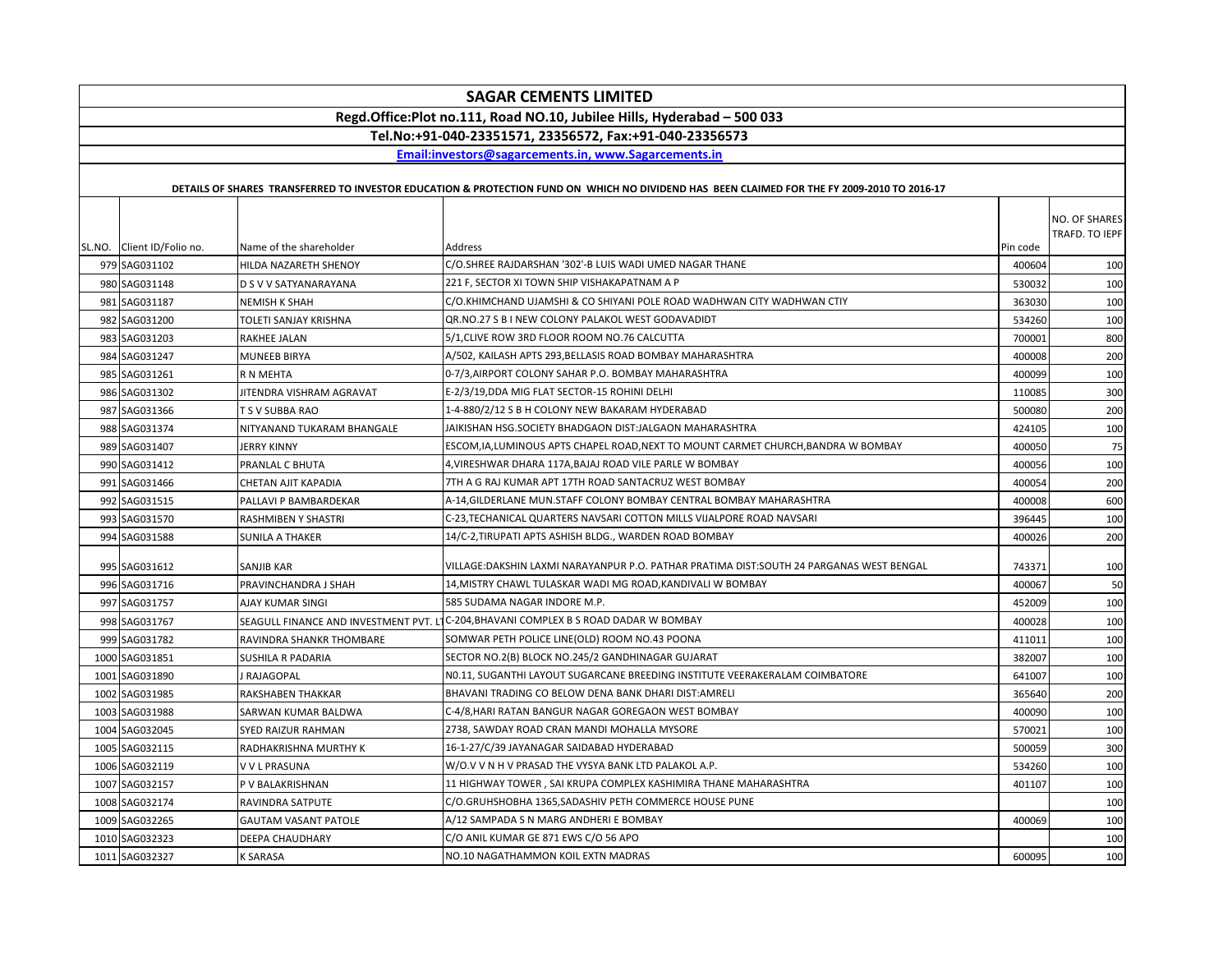| <b>SAGAR CEMENTS LIMITED</b>                                            |                               |                                                                                                                                             |          |                |  |  |
|-------------------------------------------------------------------------|-------------------------------|---------------------------------------------------------------------------------------------------------------------------------------------|----------|----------------|--|--|
| Regd.Office:Plot no.111, Road NO.10, Jubilee Hills, Hyderabad - 500 033 |                               |                                                                                                                                             |          |                |  |  |
| Tel.No:+91-040-23351571, 23356572, Fax:+91-040-23356573                 |                               |                                                                                                                                             |          |                |  |  |
|                                                                         |                               | Email:investors@sagarcements.in. www.Sagarcements.in                                                                                        |          |                |  |  |
|                                                                         |                               | DETAILS OF SHARES TRANSFERRED TO INVESTOR EDUCATION & PROTECTION FUND ON WHICH NO DIVIDEND HAS BEEN CLAIMED FOR THE FY 2009-2010 TO 2016-17 |          |                |  |  |
|                                                                         |                               |                                                                                                                                             |          |                |  |  |
|                                                                         |                               |                                                                                                                                             |          | NO. OF SHARES  |  |  |
| SL.NO. Client ID/Folio no.                                              | Name of the shareholder       | <b>Address</b>                                                                                                                              | Pin code | TRAFD. TO IEPF |  |  |
| 1012 SAG032339                                                          | N SHAILAJA                    | PLOT NO.42,H.NO.2-2-647/185/1/A SHARADANAGAR BAGH AMBERPET BHYDERABAD                                                                       | 500013   | 100            |  |  |
|                                                                         |                               |                                                                                                                                             |          |                |  |  |
| 1013 SAG032340                                                          | RACHAPUDI BHANUMATHI          | C/O R V PRABHAKARA RAO 2-2-647/A/68 E-SEVA LANE SAIBABANAGAR COLONY BAGH AMBERPET HYDERABAD                                                 | 500013   | 100            |  |  |
| 1014 SAG032356                                                          | DATTA S GANGAN                | 24. BHULABHAI DESAI ROAD MAHALAXMI MANDIR BOMBAY                                                                                            | 400026   | 100            |  |  |
| 1015 SAG032407                                                          | S KRISHNA RAJ                 | FLAT NO 103 BLDG NO 1 SURYA ENCLAVE OPP TULSIDHAM MAJIWADE THANE (WEST)                                                                     | 400607   | 200            |  |  |
| 1016 SAG032408                                                          | S KRISHNA RAJ                 | FLAT NO 103 BLDG NO 1 SURYA ENCLAVE OPP TULSIDHAM MAJIWADE THANE (WEST)                                                                     | 400607   | 100            |  |  |
| 1017 SAG032441                                                          | RAMDAYAL D THANVI             | 24B SHAKTI CO-OP HSG. SOC. LTD RAM MANDIR ROAD S V NAGAR, VIRAR (W) THANA                                                                   | 401303   | 100            |  |  |
| 1018 SAG032481                                                          | SUBBALAKSHMI VELICHETI        | 11-41, TIRAPANA STREET ACHANTA                                                                                                              | 534123   | 1000           |  |  |
| 1019 SAG032491                                                          | SHAILESH VALLABHDAS GANDHI    | SURYAMUKHI 103, ZAVERI BAUG, S V ROAD KANDIVALI WEST BOMBAY                                                                                 | 400067   | 300            |  |  |
| 1020 SAG032492                                                          | SHAILESH VALLBHDAS GANDHI     | SURYAMUKHI 103 ZAVERI BAUG,S V ROAD KANDIVALI WEST BOMBAY                                                                                   | 400067   | 200            |  |  |
| 1021 SAG032495                                                          | NANBHAI PREMJI CHHEDA         | 205, FORT FOUNDATION, 26/30 BAKE HOUSE LANE FORT BOMBAY                                                                                     | 400023   | 100            |  |  |
| 1022 SAG032524                                                          | V S PRAKASH                   | D.NO.54-14-22 SRINIVAS NAGAR BANK COLONY VIJAYAWADA                                                                                         | 520008   | 100            |  |  |
|                                                                         |                               | ADVANCE,REHAB,NPA MNGMT SEC. STATE BANK OF INDIA ZONAL OFFICE CAPITAL POLICE STN UNIT-1 RAJPA                                               |          |                |  |  |
| 1023 SAG032562                                                          | PRADIPTA RANJAN PATNAIK       | BHUBANESWAR                                                                                                                                 | 751009   | 100            |  |  |
| 1024 SAG032583                                                          | JAI PAL SINGH YADAV           | SMQ C-1/3 AIR FORCE ACADEMY HYDERABAD                                                                                                       | 500043   | 100            |  |  |
| 1025 SAG032586                                                          | P ARUNA DEVI                  | 301, RUKMINI ENCLAVE DHARAM KARAN ROAD AMEERPET HYDERABAD                                                                                   | 500016   | 500            |  |  |
| 1026 SAG032587                                                          | M V KRISHNAIAH                | 301, RUKMINI ENCLAVE DHARAM KARAN ROAD AMEERPET HYDERABAD                                                                                   | 500016   | 400            |  |  |
| 1027 SAG032591                                                          | P VENUGOPAL                   | 301, RUKMINI ENCLAVE DHARAM KARAN ROAD AMEERPET HYDERABAD                                                                                   | 500016   | 400            |  |  |
| 1028 SAG032599                                                          | <b>MANISH SETH</b>            | BHARAT NAMKIN BHANDAR PUVANI GODOWN GAYA BIHAR                                                                                              | 823001   | 100            |  |  |
| 1029 SAG032643                                                          | <b>GEETA MAHESHWAR</b>        | A-3/203,YOGI PALACE YOGI NAGAR,EKSAR ROAD BORIVALI WEST BOMBAY                                                                              | 400091   | 100            |  |  |
| 1030 SAG032657                                                          | P MURALI LAKSHMI              | QR.NO.72-E,SECTOR-I UKKUNAGARAM VISAKHAPATNAM A.P.                                                                                          | 530032   | 100            |  |  |
| 1031 SAG032707                                                          | K HARESH BABU                 | PLOT NO.31, HINDI NAGAR NEAR SHIRDI SAI TEMPLE PUNJAGUTTA HYDERABAD                                                                         | 500082   | 100            |  |  |
| 1032 SAG032749                                                          | PRASANNA KUMAR MAMIDI         | PLOT NO.11, C.O.D. COLONY GARHA JAGALPUR (M.P)                                                                                              | 482003   | 100            |  |  |
| 1033 SAG032770                                                          | I J ANEJA                     | 6-3-46/20 DWARKAPURI COLONY PANJAGUTTA HYDERABAD                                                                                            | 500082   | 100            |  |  |
| 1034 SAG032771                                                          | <b>K S KUMAR</b>              | SRI MARUTHI PROVISION STORES NO.146, KANAKAPURA ROAD 6TH BLOCK, JAYANAGAR BANGALORE                                                         | 560082   | 500            |  |  |
| 1035 SAG032783                                                          | V C VENKATESHWAR              | RB02 C C I COLONY TANDUR                                                                                                                    | 501158   | 100            |  |  |
| 1036 SAG032841                                                          | RADHA KRISHNA SHENOY V        | 10.2.287/6, IST FLOOR, POLICE QUARTERS, SHANTHI NAGAR HYDERABAD                                                                             | 500028   | 100            |  |  |
| 1037 SAG032854                                                          | S VENKATESWARAN               | H.NO.42-B, VENGALRAO NAGAR HYDERABAD A.P.                                                                                                   | 500038   | 100            |  |  |
| 1038 SAG032868                                                          | P SRIHARI                     | Q NO A/3 TELUGU GANGA COLONY SRIKALAHASTI CHITTOOR DT ANDHRA PRADESH                                                                        | 517644   | 100            |  |  |
| 1039 SAG032961                                                          | V GOPAL                       | 232. 5TH STREET GANDHIPURAM COIMBATORE TAMILNADU                                                                                            | 641012   | 100            |  |  |
| 1040 SAG033020                                                          | SARITA BAGDIA                 | KILLA GINNING & PRESSING FACTORY JALNA                                                                                                      | 431203   | 100            |  |  |
| 1041 SAG033050                                                          | <b>JUBEDA MEHAMOOD SHAIKH</b> | IN FRONT OF SHRIRAM STORE AT&PO.VASHIND W TAL:SHAHAPUR DIST:THANE                                                                           | 421604   | 100            |  |  |
| 1042 SAG033100                                                          | JITENDRA GARG                 | C/O.J K TRADING CO NAJIBABAD ROAD KOTDWARA GARHWAL                                                                                          | 277121   | 200            |  |  |
| 1043 SAG033104                                                          | A I FAROOQUI                  | INS ALLEPPEY C/O.FMO MUMBAI                                                                                                                 | 400001   | 100            |  |  |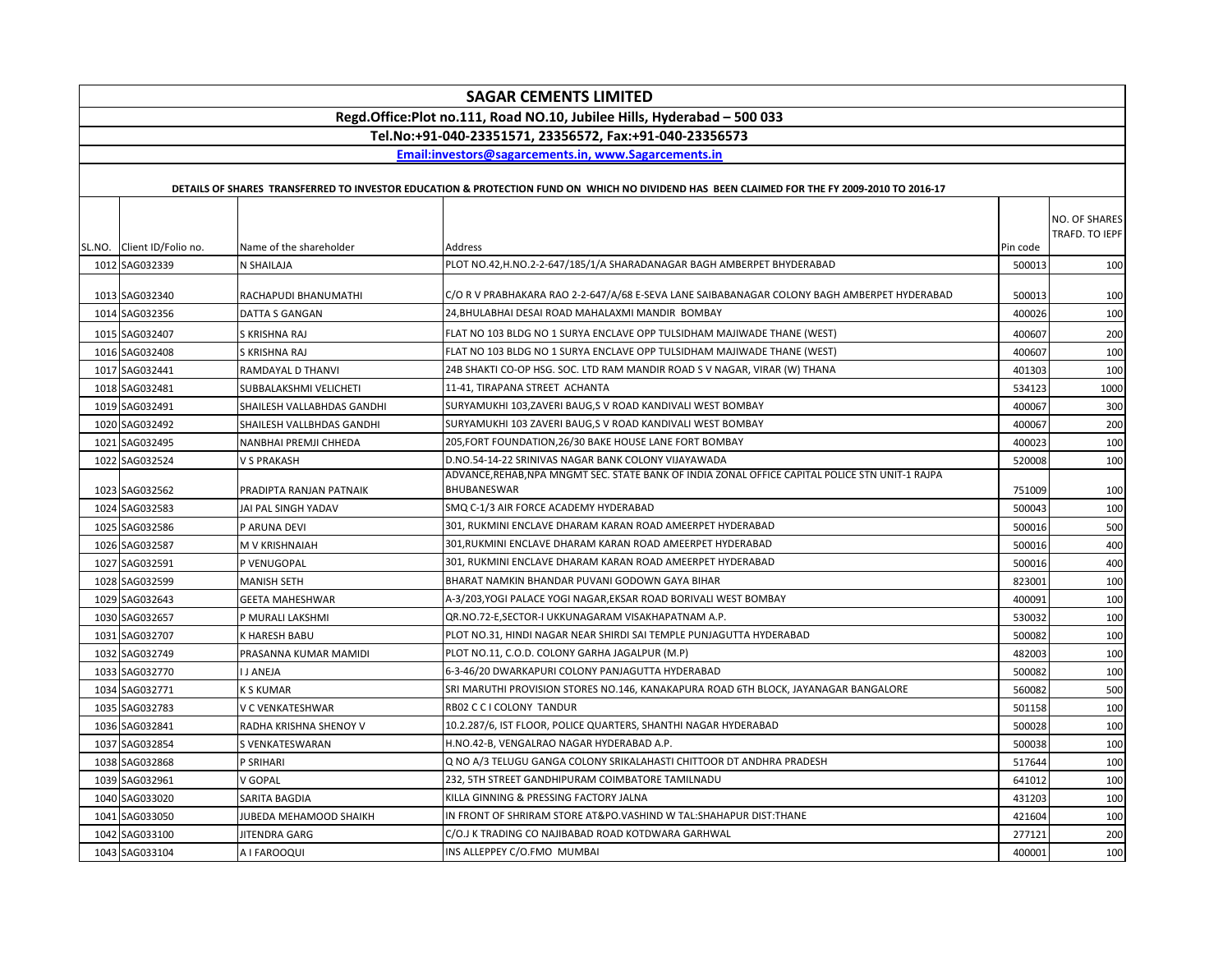| <b>SAGAR CEMENTS LIMITED</b>                                            |                                        |                                                                                                                                                                             |                  |                                 |  |  |  |
|-------------------------------------------------------------------------|----------------------------------------|-----------------------------------------------------------------------------------------------------------------------------------------------------------------------------|------------------|---------------------------------|--|--|--|
| Regd.Office:Plot no.111, Road NO.10, Jubilee Hills, Hyderabad - 500 033 |                                        |                                                                                                                                                                             |                  |                                 |  |  |  |
| Tel.No:+91-040-23351571, 23356572, Fax:+91-040-23356573                 |                                        |                                                                                                                                                                             |                  |                                 |  |  |  |
|                                                                         |                                        | Email:investors@sagarcements.in, www.Sagarcements.in                                                                                                                        |                  |                                 |  |  |  |
|                                                                         |                                        | DETAILS OF SHARES TRANSFERRED TO INVESTOR EDUCATION & PROTECTION FUND ON WHICH NO DIVIDEND HAS BEEN CLAIMED FOR THE FY 2009-2010 TO 2016-17                                 |                  |                                 |  |  |  |
| SL.NO. Client ID/Folio no.                                              | Name of the shareholder                | Address<br>C/O.BLUE MOUNTAIN HOLDINGS PVT LTD SHIVCHAYA, GROUND FLR,GOKHALE RD OPP:FISH MARKET, MULUND (E)                                                                  | Pin code         | NO. OF SHARES<br>TRAFD. TO IEPF |  |  |  |
| 1044 SAG033233                                                          | PANDURANGA S PRABHU                    | <b>BOMBAY</b>                                                                                                                                                               | 400081           | 100                             |  |  |  |
| 1045 SAG033247                                                          | R YADAGIRI                             | C/O.D KASTHURI DEVI 6-5-545, NEW BHOI GUDA SECUNDERABAD                                                                                                                     | 500003           | 300                             |  |  |  |
| 1046 SAG033291                                                          | NANDAN H KALUSKAR                      | DR.RAMAN'S BUNGALOW KELKAR ROAD RAM NAGAR, DOMBIVILI E DIST: THANE                                                                                                          | 421201           | 100                             |  |  |  |
| 1047 SAG033302                                                          | V SATHIANARAYANAN                      | 6, RAJATHI ILLAM IST STREET, SHANTHI NAGAR ADAMBAKKAM MADRAS                                                                                                                | 600088           | 200                             |  |  |  |
| 1048 SAG033361                                                          | KAILASH MANTRY                         | RAINBOW 1ST FLOOR NEAR MAYUR CINEMA 262, SHANTILAL MODI ROAD, KANDIVLI (W MUMBAI                                                                                            | 400067           | 5                               |  |  |  |
| 1049 SAG033365                                                          | VIJAYA LAXMI PAGIDIMARRI               | H.NO.4-7-419 ESAMIA BAZAR HYDERABAD                                                                                                                                         | 500027           | 200                             |  |  |  |
| 1050 SAG033402                                                          | <b>NADIM AKHTER</b>                    | LATIF MANZIL 89A COLLIN STREET CALCUTTA                                                                                                                                     | 700016           | 100                             |  |  |  |
| 1051 SAG033436                                                          | MANISH ZODPEY                          | C/O.DR ZODPEY 305 HANUMAN NAGAR NAGPUR                                                                                                                                      |                  | 100                             |  |  |  |
| 1052 SAG033438                                                          | <b>VINITA</b>                          | C/O.KISHAN SWROOP DIXIT(LEKHPAL) NAI-ABADI-NAGALAPADI NEAR MARGHATI AGRA                                                                                                    | 282005           | 100                             |  |  |  |
| 1053 SAG033442                                                          | VINOD SHANTILAL BADIYANI               | 324/C,CHANDV BHUVAN,3RD FLOOR BLOCK-15,GRANT ROAD NEAR SUPER CINEMA BOMBAY                                                                                                  | 400007           | 100                             |  |  |  |
| 1054 SAG033470                                                          | <b>MANISHA SHETH</b>                   | C/O.SHASHI INVESTMENT, BHUPEN CHAMB 2ND FLOOR, OPP NEW STOCK EXCHANGE T DALAL ST FORT BOMBAY                                                                                | 400023           | 200                             |  |  |  |
| 1055 SAG033500                                                          | KOLLI SATYA SAI                        | PLOT NO.196&197, DOOR NO.14 BALAJI VIHAR APTS, KALYAN NAGAR BEHIND VENGAL RAO NAGAR HYDERABAD                                                                               | 500038           | 50                              |  |  |  |
| 1056 SAG033600                                                          | PAWAN RATHORE                          | C/O.AJIT SINGH RATHORE MIS DEPTT., BAJAJ AUTO LTD WALUJ MAHARASHTRA                                                                                                         | 431133           | 100                             |  |  |  |
| 1057 SAG033835                                                          | <b>MEKA PRASAD</b>                     | F-10, SRI SAI APTS PREM NAGAR, OPP: FCT GODOWN ERRAGADDA HYDERABAD                                                                                                          | 500018           | 100                             |  |  |  |
| 1058 SAG033996                                                          | <b>B SAROJANAMMA</b>                   | 11-49 S V NAGAR TIRUPATHI ANDHRA PRADESH                                                                                                                                    | 517502           | 300                             |  |  |  |
| 1059 SAG033997                                                          | C PREMA                                | 12-2-823/A/1/3 SANTHOSH NAGAR COLONY MEHDIPATNAM HYDERABAD                                                                                                                  | 500028           | 100                             |  |  |  |
| 1060 SAG034067                                                          | ALKA MISRA                             | C/O.S D TRIPATHI 92A, VIKAS NAGAR KANPUR U.P.                                                                                                                               | 506011           | 200                             |  |  |  |
| 1061 SAG034072                                                          | T S GANESH RAO                         | RAASI COLONY QTR NO.C11 WADAPALLY POST NALGONDA DIST                                                                                                                        | 508355           | 500                             |  |  |  |
| 1062 SAG034087                                                          | <b>BIPRA SARKR</b>                     | 39A GURUPRASAD CHANDHURY LANE CLACUTTA                                                                                                                                      | 700006           | 100                             |  |  |  |
| 1063 SAG034146                                                          | <b>T GURRAIAH</b>                      | DOOR NO.12-16-20 GANDHINAGARAM NIDADAVOLE, W.G.DIST A.P.                                                                                                                    | 534301           | 100                             |  |  |  |
| 1064 SAG034475                                                          | <b>B MURALI MOHAN GARU</b>             | FLAT NO.112, STAR SHELTER APTS 16-2-836/1, SAIDABAD HYDERABAD                                                                                                               | 500059           | 100                             |  |  |  |
| 1065 SAG034476                                                          | <b>G MURALI DHAR</b>                   | C/O.K RAGHU BABU,H.NO.4-58/10A PLOT NO.20, NEAR POCHAMMA TEMPLE KUKATPALLI VILLAGE HYDERABAD                                                                                | 500072           | 100                             |  |  |  |
| 1066 SAG034511                                                          | PRADEEP KUMAR JHA                      | AIR FORCE STATION BAKNAUR AMBALA HARYANA                                                                                                                                    | 134003           | 100                             |  |  |  |
| 1067 SAG034523                                                          | DHARANI THEJ REDDY E                   | C/O VIJAYA SIMHA REDDY 142-D FLAT NO -302, PLOT NO -146, SRI SAI SUDHA RESIDENCY, KALYAN NAGA HYD                                                                           | 500018           | 100                             |  |  |  |
| 1068 SAG034554                                                          | RAMADAS K V                            | 304, ANURADHA APARTMENTS SRINAGAR COLONY HYDERABAD                                                                                                                          | 500073           | 100                             |  |  |  |
| 1069 SAG034608                                                          | M ANNAPURNA                            | 6-3-609/20, FLAT NO.4 SWAGRUHA APTS ANAND NAGAR, KHAIRTABAD HYDERABAD                                                                                                       | 500004           | 100                             |  |  |  |
| 1070 SAG034630                                                          | RAMA KRISHNA VELAMATI                  | C/O.VELAMATI RAMACHANDRA RAO 9 & 10, IV FLOOR MODEL HOUSE, PUNJAGUTTA HYDERABAD                                                                                             | 500082           | 200                             |  |  |  |
| 1071 SAG034663<br>1072 SAG034746                                        | ALAPATI RAMA DEVI<br><b>S SRINIVAS</b> | C/O.A SREELAXMI NARAYANA,OFFICER SYNDICATE BANK, DIVISIONAL OFFICE M.G.ROAD, BENJI CIRCLE VIJAYAWADA<br>C/O.BPL CENTRE, 127 MANMALA TANK ROAD TAIKALWADI, MAHIM WEST MUMBAI | 520010<br>400016 | 100<br>100                      |  |  |  |
|                                                                         |                                        |                                                                                                                                                                             |                  |                                 |  |  |  |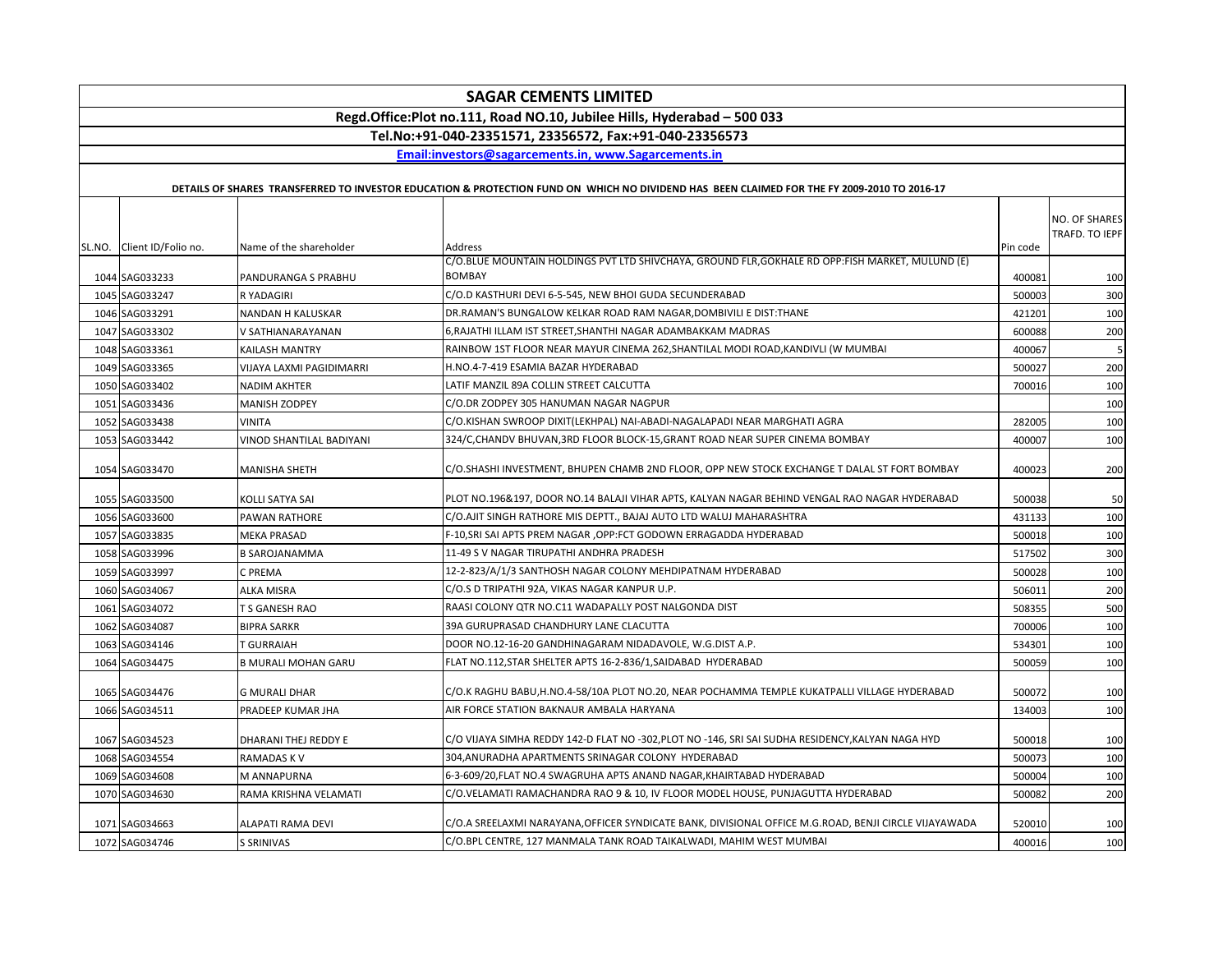|      | <b>SAGAR CEMENTS LIMITED</b>                                            |                             |                                                                                                                                             |          |                |  |  |  |
|------|-------------------------------------------------------------------------|-----------------------------|---------------------------------------------------------------------------------------------------------------------------------------------|----------|----------------|--|--|--|
|      | Regd.Office:Plot no.111, Road NO.10, Jubilee Hills, Hyderabad - 500 033 |                             |                                                                                                                                             |          |                |  |  |  |
|      | Tel.No:+91-040-23351571, 23356572, Fax:+91-040-23356573                 |                             |                                                                                                                                             |          |                |  |  |  |
|      |                                                                         |                             | Email:investors@sagarcements.in, www.Sagarcements.in                                                                                        |          |                |  |  |  |
|      |                                                                         |                             | DETAILS OF SHARES TRANSFERRED TO INVESTOR EDUCATION & PROTECTION FUND ON WHICH NO DIVIDEND HAS BEEN CLAIMED FOR THE FY 2009-2010 TO 2016-17 |          |                |  |  |  |
|      |                                                                         |                             |                                                                                                                                             |          |                |  |  |  |
|      |                                                                         |                             |                                                                                                                                             |          | NO. OF SHARES  |  |  |  |
|      | SL.NO. Client ID/Folio no.                                              | Name of the shareholder     | Address                                                                                                                                     | Pin code | TRAFD. TO IEPF |  |  |  |
|      | 1073 SAG034779                                                          | <b>N S RAJU</b>             | 156 JALAVAYU VIHAR OPP:K.P.H.B.COLONY HYDERABAD                                                                                             | 500072   | 100            |  |  |  |
|      | 1074 SAG034844                                                          | PARCHURE SHEETAL            | C 309 LIBRA BUILDING NEAR FIRE BRIGADE MARVE ROAD MALAD WEST MUMBAI                                                                         | 400095   | 100            |  |  |  |
|      | 1075 SAG034853                                                          | VANKAYALA RAMANJANEYULU     | C/O.RAMESH GANARAL MERCHANTS MAIN ROAD GURAJALA GUNTUR DIST                                                                                 | 522415   | 100            |  |  |  |
|      | 1076 SAG035034                                                          | <b>GANGA REDDY</b>          | 4-7-398 VIDYANAGAR COLONY ADILABAD ANDHRA PRADESH                                                                                           | 504001   | 600            |  |  |  |
|      | 1077 SAG035051                                                          | <b>RAHUL TRIPATHI</b>       | 711 SECTOR 16-A FARIDABAD HARYANA                                                                                                           | 121002   | 1000           |  |  |  |
|      | 1078 SAG035126                                                          | <b>B SIVA GURUNATHAN</b>    | NO.27/78, 1ST FLOOR MAIN ROAD, SANJEEVI NAGAR TIRUCHIRAPPALLI                                                                               | 620008   | 100            |  |  |  |
|      | 1079 SAG035218                                                          | S CHANDRA SEKHAR AZAD       | PLOT NO.102 BANJARA PALAE BASHEERBAGH PALACE COLONY HYDERABAD                                                                               | 500029   | 100            |  |  |  |
|      | 1080 SAG035330                                                          | SANJEEV KUMAR JAIN          | 41, METHODIST COLONY FIRST FLOOR, 6-3-1216 BEGUMPET HYDERABAD                                                                               | 500016   | 100            |  |  |  |
|      | 1081 SAG035341                                                          | KOSARAJU VIJAYA BASAVA RAO  | D-209 KEERTHI APARTMENTS 8-3-320, YELLAREDDYGUDA HYDERABAD                                                                                  | 500073   | 100            |  |  |  |
|      | 1082 SAG035498                                                          | <b>VINAI KUMAR BOPPANA</b>  | 6-146/2 'ANNAPURNA' KANURU VIJAYAWADA                                                                                                       | 520007   | 200            |  |  |  |
|      | 1083 SAG035518                                                          | DR N KANAKAIAH              | MIG-14 APIIC COLONY MOULALI HYDERABAD                                                                                                       | 500040   | 100            |  |  |  |
|      | 1084 SAG035685                                                          | <b>KIRTHI BHASIN</b>        | FLAT NO.116 WELCOME COURT APARTMENT, TARNAKA OPP. RAILWAY DEGR COLLEGE SECUNDERABAD                                                         | 500017   | 50             |  |  |  |
|      | 1085 SAG035686                                                          | SANJAY BHASIN               | FLAT NO.116 WELCOME COURT APARTMENT, TARNAKA OPP. RAILWAY DEGR COLLEGE SECUNDERABAD                                                         | 500017   | 50             |  |  |  |
|      | 1086 SAG035816                                                          | <b>MADHU SINGH</b>          | D - 3 HATHIBARKALLA ESTATE RAJPUR ROAD DEHRADUN (U.P)                                                                                       | 248001   | 100            |  |  |  |
|      | 1087 SAG035921                                                          | CH NAGARAJA KUMARI          | VADLAMUDI (P.O) CHEBROLU (MANDAL) GUNTUR (DIST) ANDHRA PRADESH                                                                              | 522213   | 100            |  |  |  |
|      | 1088 SAG035978                                                          | SUNIL VASANT SAWANT         | 3/34, TAMBAWALA MANSION 7 CHUNAM LANE LAMINGTON ROAD BOMBAY                                                                                 | 400007   | 100            |  |  |  |
|      | 1089 SAG036134                                                          | CH KAVITHA DEVI             | 80-17-17 JAWAHARLAL NEHRU ROAD RAJAHMUNDRY E.G.DIST                                                                                         | 533101   | 100            |  |  |  |
|      | 1090 SAG036280                                                          | A SUBBULAKSHMI              | F-60, MCL COLONY RAMASAMYRAJA NAGAR VIRUDHUNAGAR DIST TAMIL NADU                                                                            | 626204   | 1000           |  |  |  |
|      | 1091 SAG036374                                                          | SHYAM SUNDER MODANI         | H.NO.14-1-394 SPL 441(A) AGHAPURA HYDERABAD                                                                                                 | 500001   | 100            |  |  |  |
| 1092 | SAG036519                                                               | PRABHAS CH BHANJA CHAUDHURI | RLY QRS NO.247, UNIT-4 SOUTH SIDE, PO: KHARAGPUR DIST: MIDNAPORE WEST BENGAL                                                                | 721301   | 100            |  |  |  |
|      | 1093 SAG036538                                                          | K VENKATALAKSHMI            | H.NO.1-8-279 CHIKADPALLY HYDERABAD                                                                                                          | 500020   | 100            |  |  |  |
|      | 1094 SAG036564                                                          | S LAXMAMMA                  | H.NO.17-1-383/116 VINAYANAGAR COLONY SAIDABAD HYDERABAD                                                                                     | 500059   | 100            |  |  |  |
|      |                                                                         |                             |                                                                                                                                             |          |                |  |  |  |
|      | 1095 SAG036663                                                          | <b>MANJU PUNETHA</b>        | A-301, CHANDRESH SHOPPING ARCADE NAVGHAR PHATAK ROAD, (OPP:SHIRDI NAGAR), BHAYANDAR(EAST), THANE M S                                        | 401105   | 100            |  |  |  |
|      | 1096 SAG036969                                                          | V S ALAMELU                 | ADITYA & CO., SHARE BROKERS NO.6, 3RD FLOOR, FAGUN CHAMBERS 26, C-IN-C ROAD CHENNAI                                                         | 600105   | 100            |  |  |  |
|      | 1097 SAG036984                                                          | <b>ISHOO NARANG</b>         | 305, LAXMI NIVAS APARTMENTS OPP: GREEN PARK HOTEL AMEERPET HYDERABAD                                                                        | 500016   | 100            |  |  |  |
|      | 1098 SAG037058                                                          | SAPHIRE EXPORT PVT. LTD.    | ROOM NO.334, IIIRD FLOOR GANPATI PLAZA M.I.ROAD JAIPUR                                                                                      | 302001   | 800            |  |  |  |
|      | 1099 SAG037169                                                          | M VIJAY KUMAR               | <b>B-56 MADHURANAGAR HYDERABAD</b>                                                                                                          | 500038   | 100            |  |  |  |
|      | 1100 SAG037181                                                          | PUSHPA SARDA                | 1/C HEYSHAM ROAD CALCUTTA                                                                                                                   | 700020   | 100            |  |  |  |
|      | 1101 SAG037251                                                          | ASHOKBHAI J PATEL           | 25-GEETU PARK SOCIETY B/H BRIGHT SCHOOL, VIP ROAD KARELIBAUG VADODARA                                                                       | 390022   | 500            |  |  |  |
|      | 1102 SAG037391                                                          | <b>S RENGASAMY</b>          | 30 MAIN ROAD CUDDALORE D.T TAMIL NADU                                                                                                       | 606106   | 100            |  |  |  |
|      | 1103 SAG037396                                                          | <b>MAMTA SANCHETI</b>       | GREEN HOUSE 1449/218 DURGAPURI DELHI                                                                                                        | 110093   | 100            |  |  |  |
|      | 1104 SAG037473                                                          | <b>B PHILOMENA</b>          | 46, N R LAYOUT KONERA AGRAHARA AIRPORT ROAD BANGALORE                                                                                       | 560017   | 200            |  |  |  |
|      | 1105 SAG037494                                                          | <b>MONICA BHUTIANI</b>      | 8, SIFFIN APARTMENTS DR AMBEDKAR ROAD PALI HILL, BANDAR(W) MUMBAI                                                                           | 400050   | 100            |  |  |  |